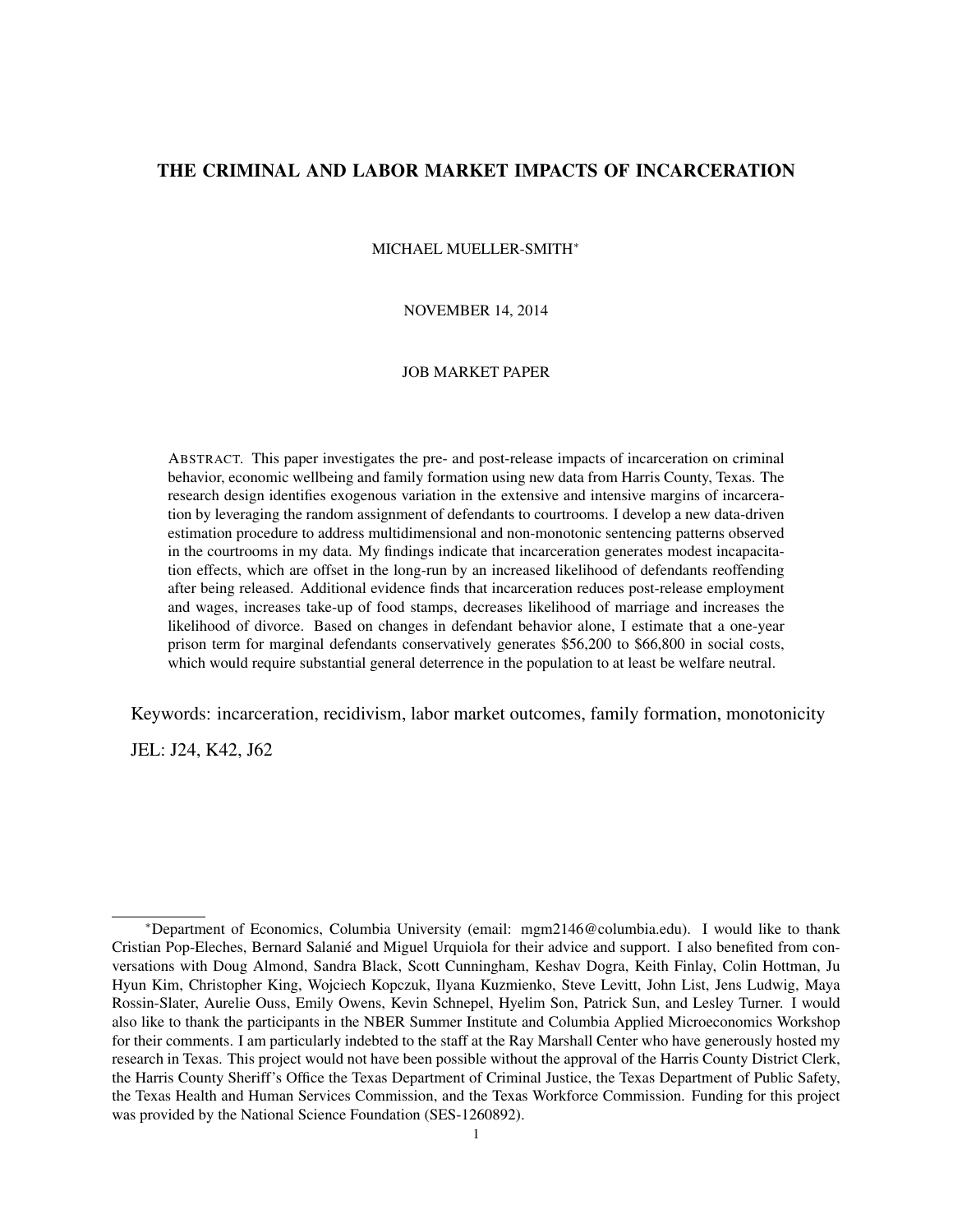The United States currently has the highest incarceration rate in the world (Walmsley [2009]), a consequence of three decades of dramatic growth in the prison population since the late 1970s (Carson [2013]). Over this same time period governmental expenditures on police protection, judicial and legal systems, and corrections also surged (Bureau of Justice Statistics [1980] and Kyckelhahn [2013]). Recent estimates indicate that the annual U.S. correctional population included over 7 million adults (Glaze and Herberman [2013]), and combined federal, state and local expenditures on justice-related programs topped \$260 billion per year. Despite the reach and cost associated with these changes to criminal justice policy, causal evidence on how this use of incarceration has impacted the population remains scarce (see Donohue III [2009]).

To help address this gap in the literature, I investigate the impacts of incarceration using original data from Harris County, Texas. The new data is comprised of over 2.6 million criminal court records accounting for 1.1 million unique defendants, which I collected and processed into an empirical dataset. It captures the universe of misdemeanor and felony criminal charges between 1980 and 2009 regardless of final conviction status. What makes the data especially unique is the ability to link the court records to a variety of other sources of administrative data including state prison and county jail data, unemployment insurance wage records, public assistance benefits, marriage and divorce records as well as future criminal behavior using individual identifiers available in the data. Taken together, the combined data allows me to estimate impacts on a broad range of policyrelevant outcomes, promoting a better understanding of the potential mechanisms underpinning the treatment effects and providing for a more complete accounting in the cost benefit analysis of incarceration.

The research design leverages the random assignment of criminal defendants to courtrooms as a source of exogenous variation in both the extensive and intensive margins of incarceration. The courts are staffed by judges and prosecutors who differ in their propensity to incarcerate. As a result, which courtroom a defendant is randomly assigned to strongly predicts whether he will be incarcerated and for how long.<sup>1</sup> This increasingly popular identification strategy has been used in a

<sup>&</sup>lt;sup>1</sup>Even though parole boards may adjust some sentences ex-post, my evidence indicates that the courts exert influence over actual time served.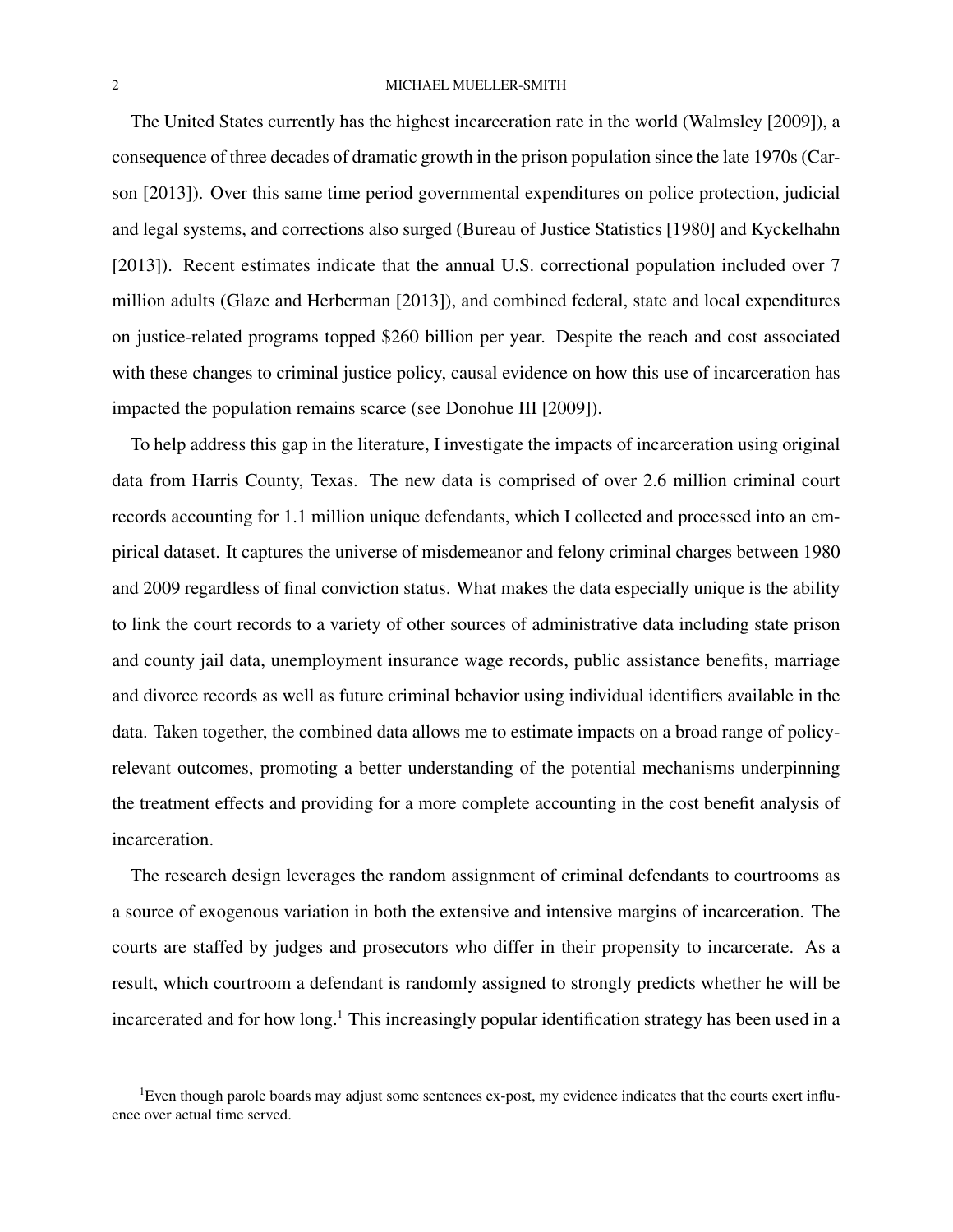number of applications where judges, case workers, or other types of programs administrators are given discretion on how to respond to a randomly assigned caseload.<sup>2</sup>

The application considered in this paper is moderately more complex than standard uses of this research design. Sentencing takes on multiple dimensions (e.g. incarceration, fines, drug treatment, etc.) and judges display non-monotonic tendencies (e.g. a judge may incarcerate drug offenders at a relatively higher rate but property offenders at a relatively lower rate). Since failure to account for these features of the data could lead to violations of the *exclusion restriction* and *monotonicity* assumption, a new estimation procedure is developed.<sup>3</sup> In this new approach, I first construct instruments for each observable aspect of sentencing, not just incarceration, in order to control for court tendencies on non-focal sentencing dimensions. I also relax the first stage equation to allow the impact of court assignment on sentencing outcomes to flexibly respond to observed defendant characteristics. Because this second modification can generate many instruments due to the curse of dimensionality, the least absolute selection and shrinkage operator (LASSO) is used in conjunction with cross validation as a data-driven tool to achieve disciplined dimension reduction without skewing statistical testing.

My empirical findings indicate that incarceration for marginal defendants is less attractive from a policy perspective than has been shown in prior work. I measure modest incapacitation effects while defendants are in jail or prison: felony defendants are 6 percentage points less likely to be charged with a new criminal offense while incarcerated. This benefit, however, is offset by increases in post-release criminal behavior: each additional year that a felony defendant was incarcerated increases the probability of facing new charges post-release by 5.6 percentage points per quarter. What is particularly concerning about these results is that the incapacitation effect is disproportionately driven by misdemeanor charges, while the post-release criminal behavior shows mainly increases in felony offenses. Partially driving this result is a pattern of former inmates being charged with new crime types. In particular, I find that former inmates are especially likely to

<sup>2</sup>For studies specifically related to incarceration, see Kling [2006], Di Tella and Schargrodsky [2004], or Aizer and Doyle [2013]. For research in other fields, see Doyle [2007, 2008], Autor and Houseman [2010], Belloni et al. [2012], Munroe and Wilse-Samson [2012], Doyle et al. [2012], French and Song [2012] Maestas et al. [2013], Autor et al. [2013] and Dahl et al. [2013].

<sup>&</sup>lt;sup>3</sup>Prior researchers have acknowledged the potential for these features to also affect their findings, but data limitations have generally limited their ability to address these concerns in any formal way.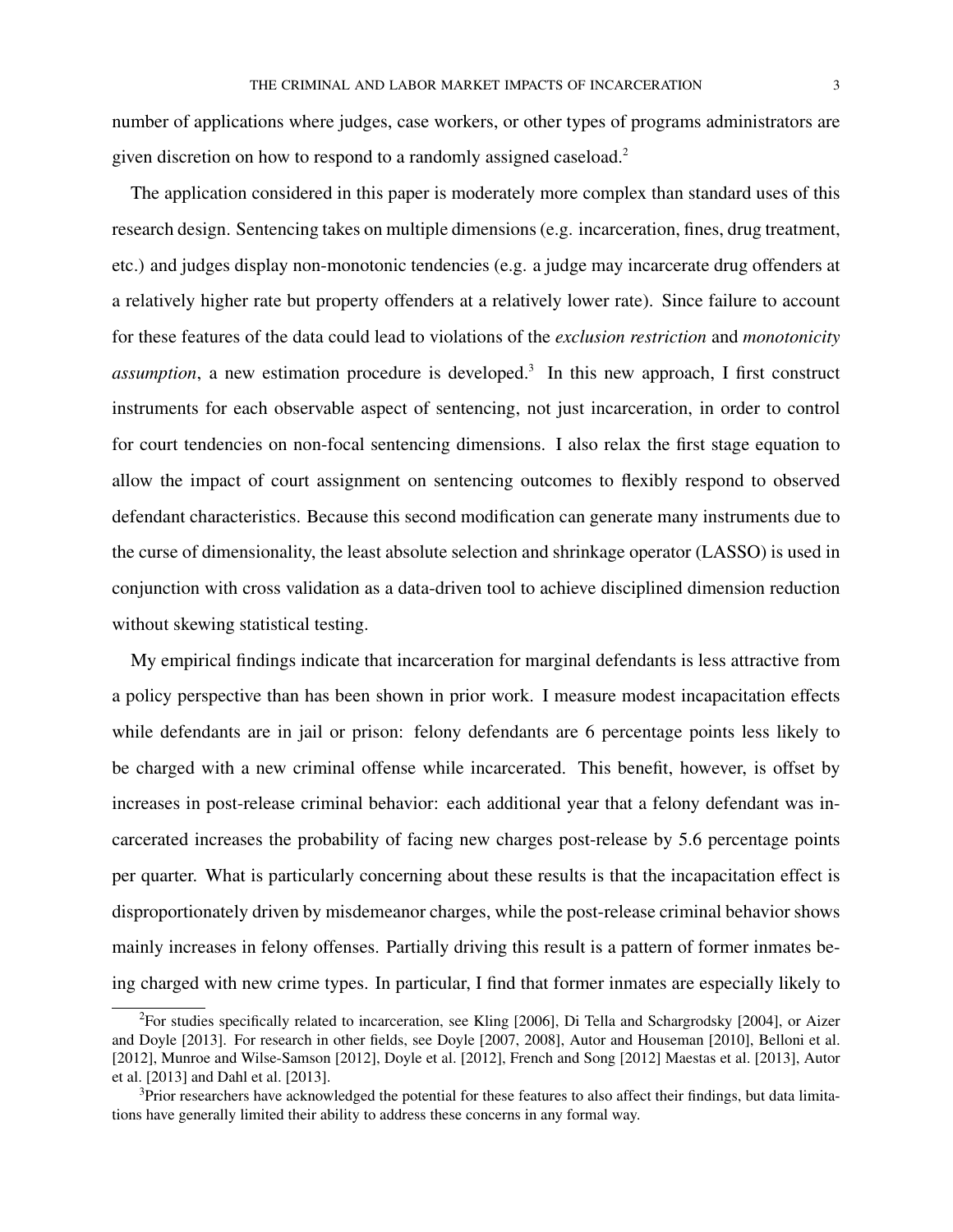commit more property (e.g. theft or burglary) and drug-related crimes after being released, even if these crimes were not their original offenses.

In contrast with prior work, I find strong evidence that incarceration has lasting negative effects on labor market outcomes after defendants have been released. I find that each additional year of incarceration reduces post-release employment by 3.6 percent points. Among felony defendants with stable pre-charge income incarcerated for one or more years, reemployment drops by at least 24 percent in the 5 years after being released. Misdemeanor defendants show a small increase in take-up of cash welfare payments, and felony defendants show increases in Food Stamps benefits, which provide further evidence of lasting economic hardship post-release.

The impacts of incarceration extend beyond recidivism and labor market outcomes. Incarceration appears to negatively impact family formation and stability as measured through marriage and divorce activity. While incarcerated, young felony defendants exhibit significantly lower rates of marriage that is not compensated post-release indicating a net decline in marriage rather than a temporal shift. Further supporting this conclusion, I find that divorce rates among older felons increase while in prison and post-release.

Using these new estimates, I reevaluate the welfare impacts of incarceration. Because I cannot measure general deterrence effects in my research design, the cost benefit exercise is partial in nature and only accounts for the administrative expenses, criminal behavior effects and economic impacts associated with the defendant's own outcomes. Using the most conservative estimates, I find that a one-year prison term for marginal defendants decreases social welfare by \$56,200 to \$66,800 of which negative impacts to economic activity account for 41 to 48 percent of overall costs. In order for this sentence to be neutral in social welfare terms, a one-year prison term for a marginal (low-risk) offender would need to deter at least 0.4 rapes, 2.2 assaults, 2.5 robberies, 62 larcenies or 4.8 habitual drug users in the general population.<sup>4</sup>

The remainder of this paper organized into 8 sections. Section 1 briefly discusses the literature. Section 2 describes the setting of this study in Harris County, Texas. Section 3 documents the sources of data. Section 4 illustrates how multidimensional and non-monotonic sentencing

 $4$ This ignores potential intangible benefits of incarceration that might arise if victims gain utility from seeing their offender punished.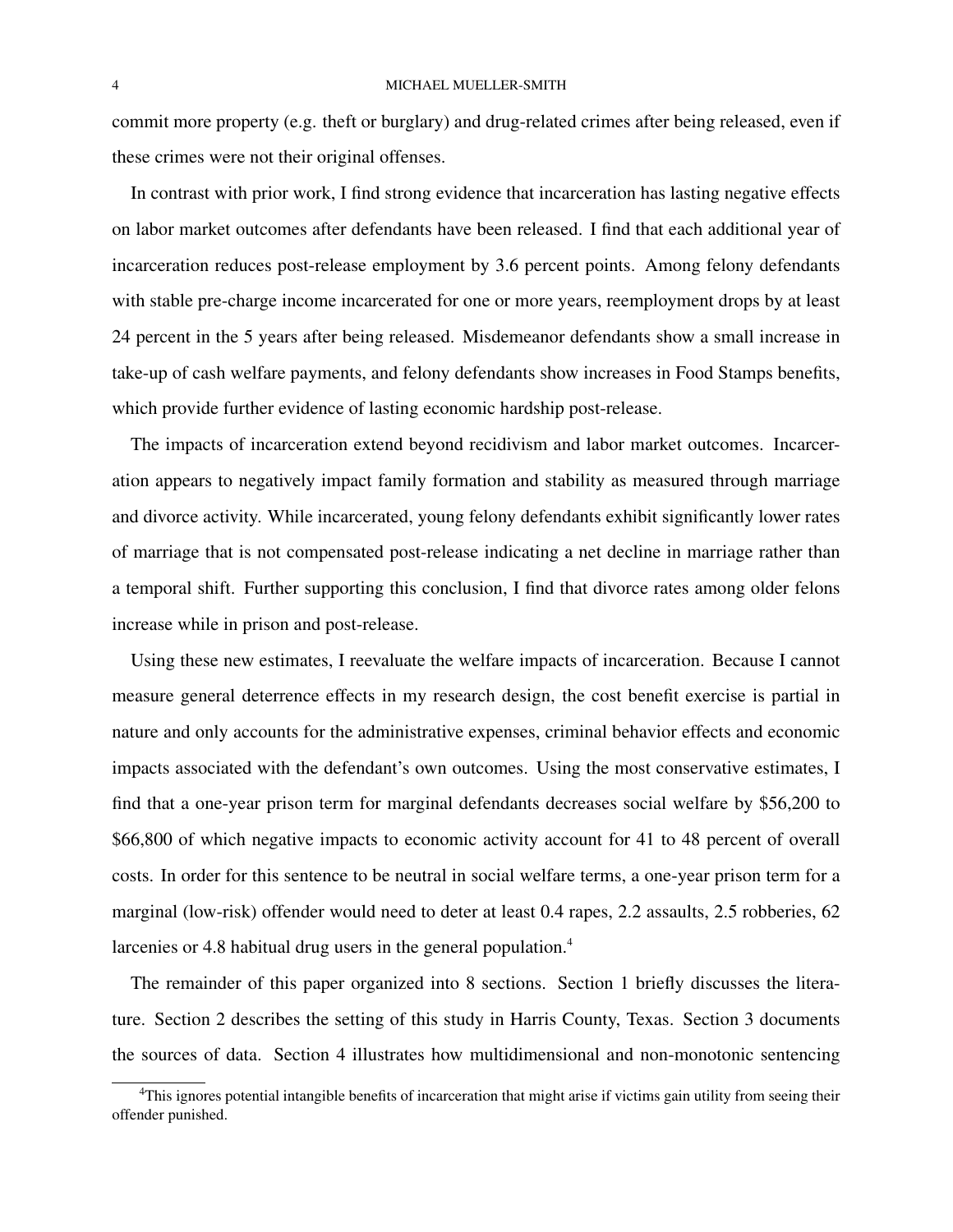patterns create opportunities for bias, and Section 5 proposes an alternative estimation strategy to address these concerns. Section 6 describes the panel model used in this study to estimate both the contemporaneous and post-release effects of incarceration. Section 7 reports the empirical results and discusses the robustness exercises. Section 8 conducts a cost benefit exercise using the newly estimated parameters. Section 9 concludes.

## 1. RELATED LITERATURE

Economic research on the incarceration has primarily focused on measuring its impacts on future criminal behavior. Incapacitation, in particular, has received significant focus. Credible estimates range from 2.8 to 15 crimes prevented per year of incarceration (see Levitt [1996], Owens [2009], Johnson and Raphael [2012], Buonanno and Raphael [2013], Kuziemko [2013]). Lower estimates generally rely on inmate records that are matched to their own future criminal activity, while larger estimates allow for incapacitation effects to also measure potential multiplier effects in the population. The potential for diminishing returns to incarceration as incarceration rates have increased over time has also been put forth as a potential explanation for the variation in the estimates (see Liedka et al. [2006], Johnson and Raphael [2012]).

Existing work presents conflicting views on the degree to which general and specific deterrence inform criminal decision making. Poor prison conditions and three strikes laws appear to discourage criminal behavior (see Katz et al. [2003] and Helland and Tabarrok [2007]), yet sharp changes in the severity of sentencing at age of maturity and actual experiences of incarceration seem to have zero or positive effects on recidivism (see Lee and McCrary [2009] and McCrary and Sanga [2012], Chen and Shapiro [2007], Di Tella and Schargrodsky [2004], Green and Winik [2010], Nagin and Snodgrass [2013]). Perhaps at issue is the salience of the criminal penalty. Drago et al. [2009]'s analysis of a collective pardon in Italy that allowed inmates to be released under the explicit condition that any future reoffense would reinstate the remainder of their original sentence finds that each additional month carried over to future potential sentencing decreases future criminal activity by 0.16 percentage points. Conversely, when offenders appear to get off easy on the terms of their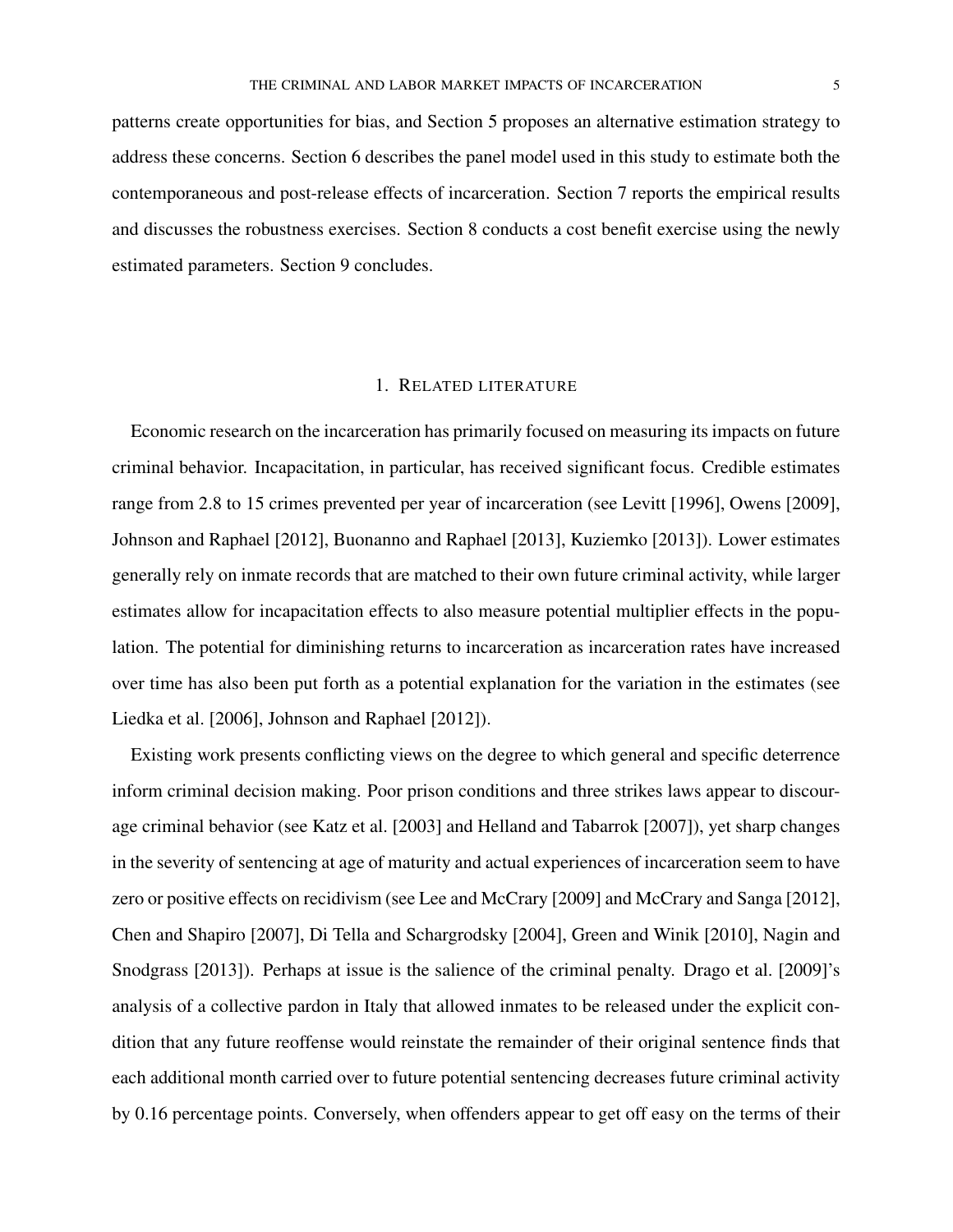original sentence through either early release or changes in sentencing guidelines, recidivism rates tend to increase (see Maurin and Ouss [2009], Bushway and Owens [2012], Kuziemko [2013]).

An emerging agenda has begun to show that peer effects play an important role in criminality. Bayer et al. [2009] and Ouss [2013] both find evidence that inmate interactions influence their postrelease criminal activity through encouraging new criminal patterns. Drago and Galbiati [2012] similarly find that inmates stimulate the criminal behavior of their non-incarcerated peers after being released. Yet Ludwig and Kling [2007]'s evaluation of the Moving to Opportunity experiment, on the other hand, found no measured correlation between the future criminality of the relocated study participants and the ambient levels of crime in their destination neighborhoods.

Data constraints have limited the ability of researchers to study outcomes beyond criminal activity. As a result, there is less rigorous evidence on the non-criminal effects of incarceration (see Donohue III [2009] for discussion). Several studies consider whether incarceration and criminal history generates stigma in the labor market (Pager [2003], Bushway [2004] and Finlay [2009]). Another group of studies use panel data with individual fixed effects to evaluate whether income increased after being released from incarceration (see Grogger [1996], Cho and Lalonde [2005], Western [2006], Sabol [2007], Pettit and Lyons [2007] and Raphael [2007]).

Two recent studies in particular are closely related to this paper. First, Kling [2006] studies the impact of incarceration length on labor market outcomes by linking inmate records of state and federal prisoners from Florida and California, respectively, to their labor market outcomes. He finds no evidence that longer prison sentences adversely affected labor market outcomes. His conclusions were based on panel data with individual fixed effects and an instrumental variable strategy using the average incarceration length for each defendant's randomly assigned federal court judge as an instrument for his actual incarceration length. Second, Aizer and Doyle [2013] study the impact of incarceration among juvenile offenders in Chicago also using an instrumental variable strategy based on randomized judges. While their data does not allow them to evaluate labor market impacts, they find that being sentenced to a juvenile delinquency facility reduces the likelihood of high school graduation and increases the likelihood of adult incarceration. Since these two studies evaluate different populations (i.e. adult versus juvenile offenders) and margins of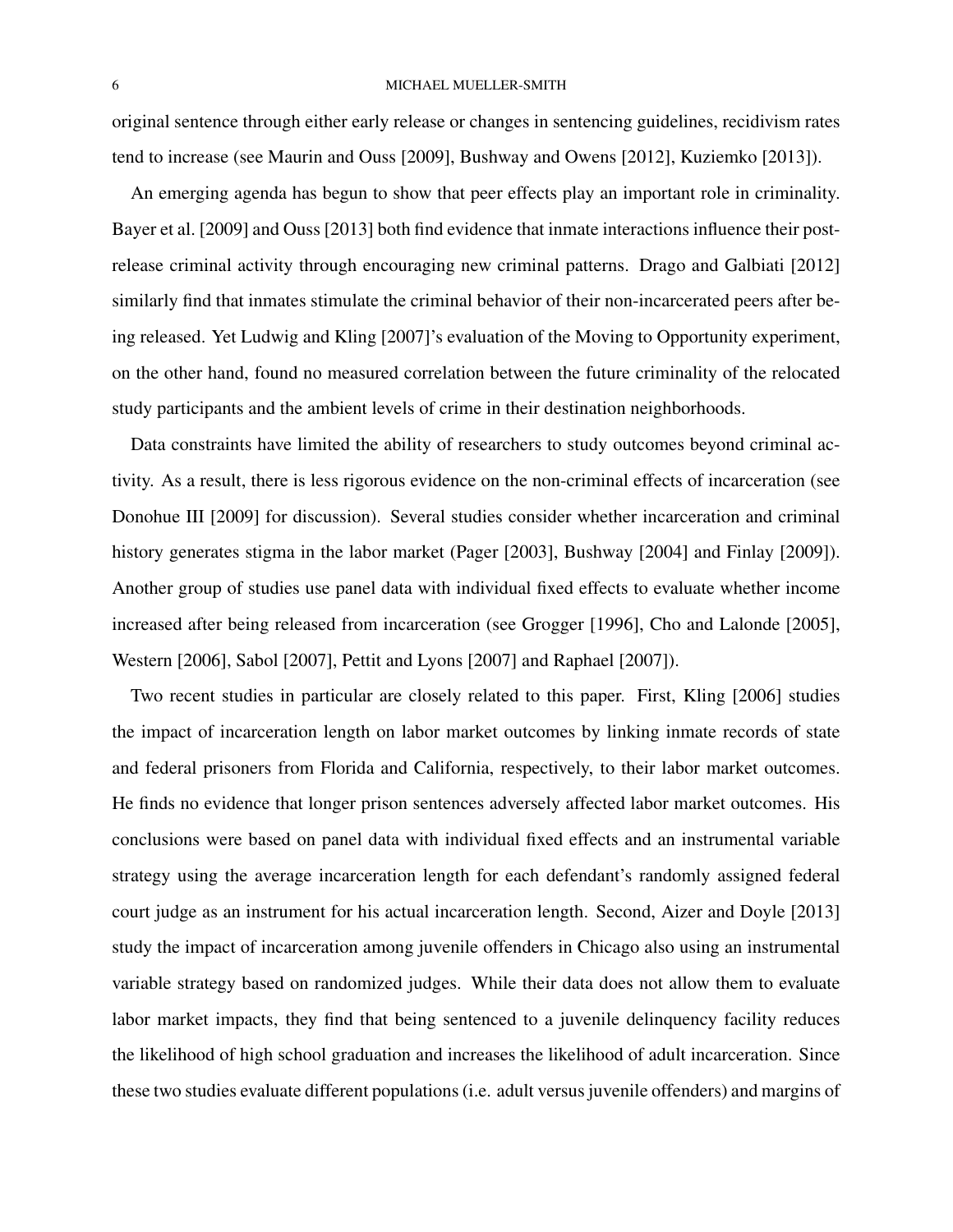incarceration (extensive versus intensive) their disparate findings are not necessarily inconsistent. For instance, incarceration may have a particularly harmful effect on youth who are still in the midst of building their human capital. The stark divergence in their findings, however, is still surprising and raises the need for further investigation.

## 2. THE HARRIS COUNTY CRIMINAL JUSTICE SYSTEM

The setting for this study is Harris County, Texas, which includes the city of Houston as well as several surrounding municipalities. The Houston metropolitan statistical area has the fifth largest population in the United States and encompasses a geographical area slightly larger than the state of New Jersey. The population is economically and demographically diverse, which is reflected in the observed population of criminal defendants.

Texas is known for being particularly tough on crime. Figure 1 plots the imprisonment rate per 100,000 residents in the United States and Texas. Throughout the 1980's, Texas was actually close to the national trend due to overcrowding within the Texas prison system, but in the early 1990's, the newly elected governor, Ann Richards, began a massive prison expansion program relaxing the capacity constraint and resulting in sustained higher imprisonment rates. The widespread use of incarceration in Texas will imply that defendants on the margin of incarceration may be less dangerous than marginal defendants in other settings. This will tend to tip the scale in favor of finding welfare losses in this context, and the results should be interpreted with caution when applying them to other settings. But, given that Texas accounts for roughly 12 percent of the nonfederal institutional population, a group that is understudied in general, this population is important to study in and of itself.

Two court systems operate in Harris County: the Criminal Courts at Law (CCL) and the State District Courts (SDC). The fifteen CCLs have jurisdiction over cases involving misdemeanor charges and serve slightly more than 4,500 cases per court per year.<sup>5</sup> Typical cases include traffic violations, non-habitual driving while intoxicated offenses, minor possession of marijuana, larceny of items worth less than \$1,500, and non-aggravated assault. The twenty-two SDCs litigate cases

<sup>&</sup>lt;sup>5</sup>In 1980, only 10 CCLs were active. Additional courts were added in 1983, 1985 and 1995.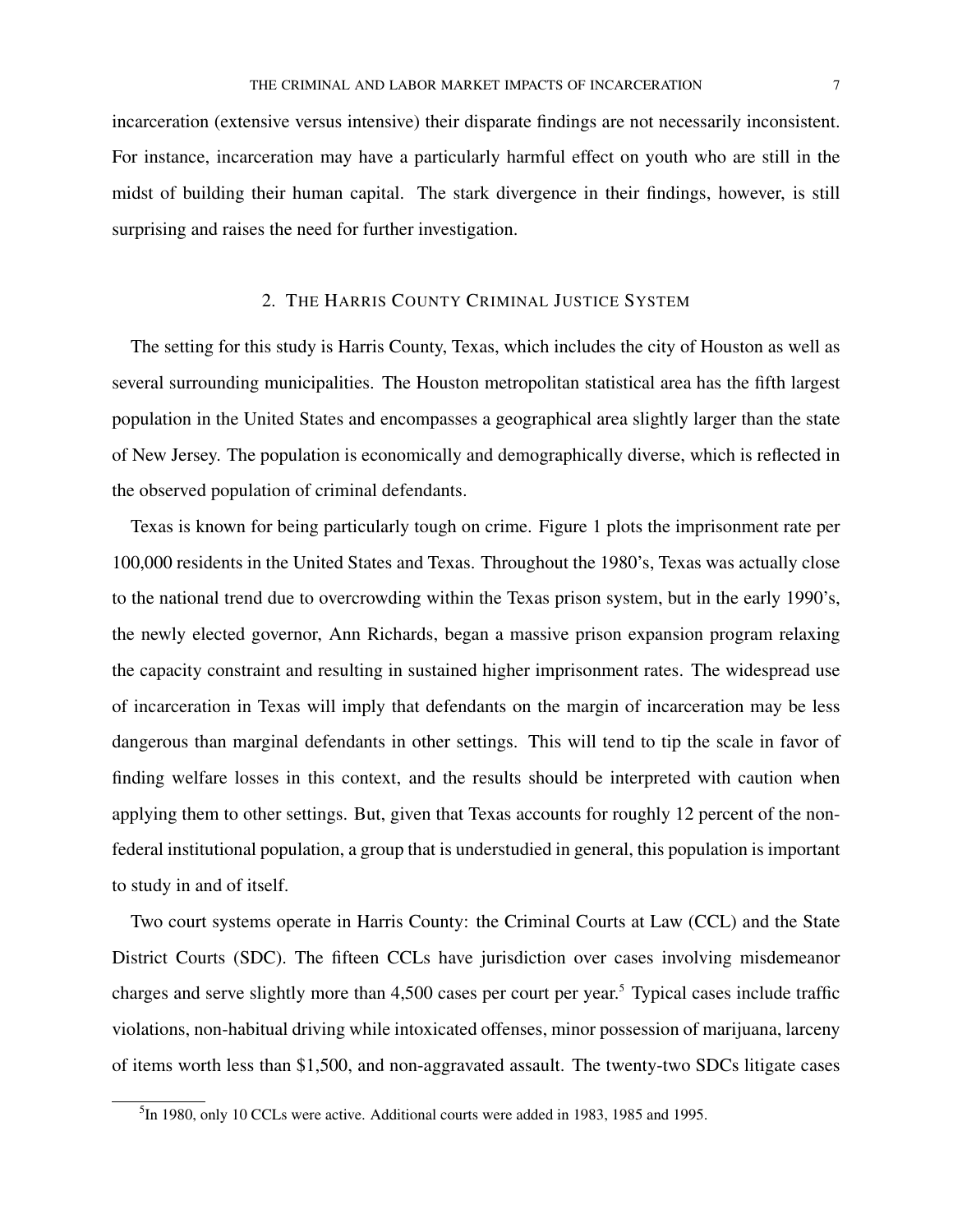

FIGURE 1. National versus Texas imprisonment rate per 100,000 residents

*Source:* Bureau of Justice Statistics, Corrections Statistical Analysis Tool.

involving felony charges and serve roughly 1,800 cases per court per year.<sup>6</sup> Typical cases include possession of controlled substances, drug manufacture and distribution, larceny involving more than \$1,500 in stolen property, residential or vehicular burglary, aggravated assault as well as more heinous offenses like murder, rape and child abuse. The felony and misdemeanor courts are administratively segregated yet physically co-located at the Harris County Criminal Justice Center (1201 Franklin St., Houston, TX 77002).<sup>7</sup>

Table 1 shows summary statistics for misdemeanor and felony defendants. Both the misdemeanor and felony caseloads are predominantly male with mean age around 30 years old. Individuals facing misdemeanor charges have been charged with and convicted of fewer previous

<sup>&</sup>lt;sup>6</sup>In 1980, only 18 SDCs were active. Additional courts were added in 1982 and 1984.

 $7$ In addition to the Criminal Courts at Law and the State District Courts, there are also Justices of the Peace who rule on misdemeanor level C charges, and Federal District Courts for the Southern District of Texas which address federal crimes. In addition, minor offenders are generally prosecuted through the Family District Court system. None of these institutions are considered in the analysis and so they are not addressed at length.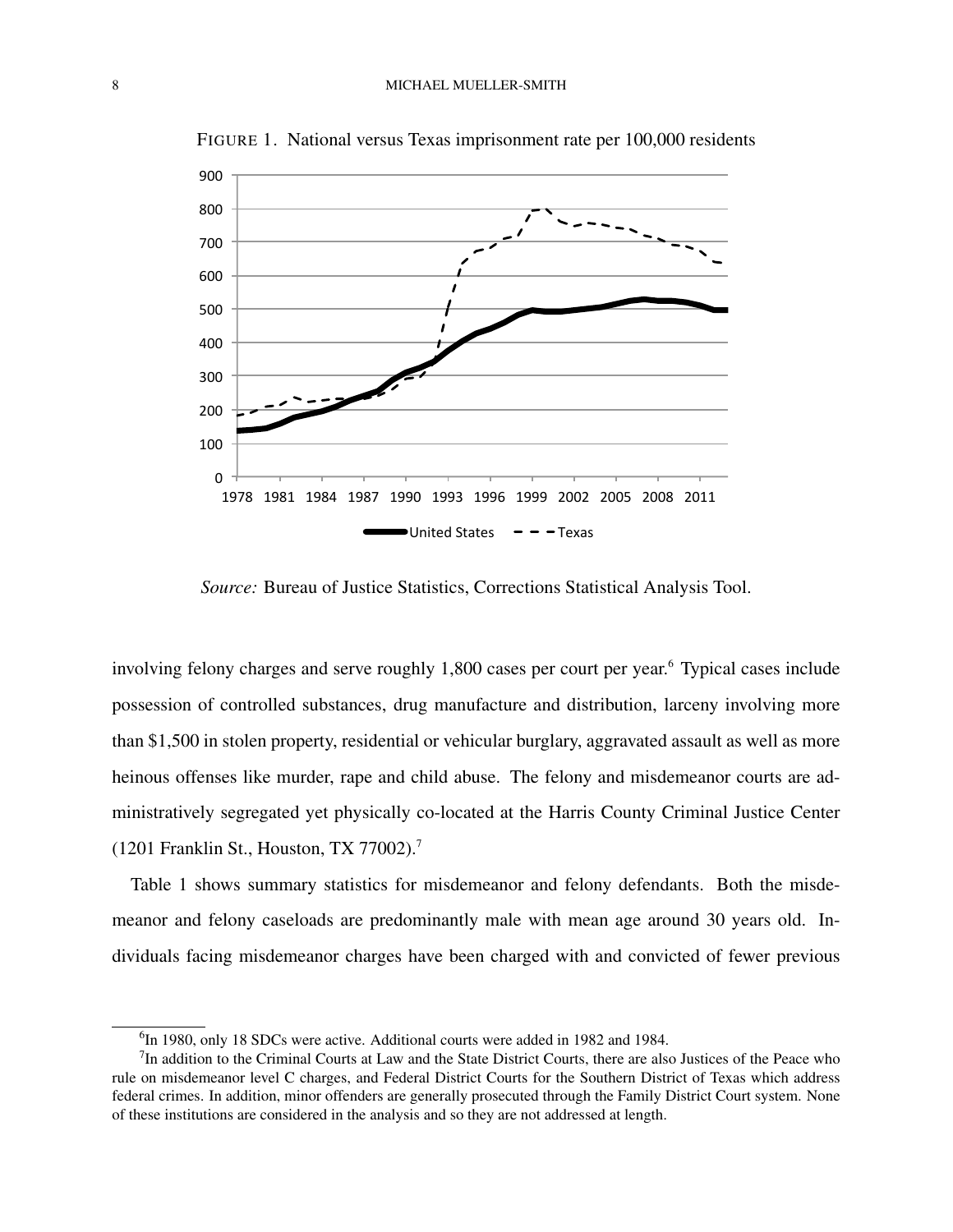crimes compared to felony defendants; 60 percent of the misdemeanor cases are first-time offenders while only 45 percent of the felony caseload are. The most common crime types for misdemeanor cases are driving while intoxicated (DWI), other traffic related offenses, larceny involving less than \$1,500 worth of property and minor possession of marijuana. For felony cases, the most common crimes are more serious drug possession (in terms of quantity or seriousness of the illicit drugs), more costly property crimes, and aggravated assault.

Roughly equal shares of non-Hispanic Caucasian, non-Hispanic African American and Hispanic defendants are represented in both caseloads. Misdemeanor cases have a relatively larger proportion of non-Hispanic Caucasians, whereas felony cases are more likely to be African Americans. A number of other physical descriptors are available in the data including: skin tone, height, weight, body type, eye color and hair color. These are mainly recorded in the event a warrant needs to be issued for the defendant. Coverage of these variables is much more reliable for cases from 1985 and onwards when record keeping in the court files improved.

When criminal charges are filed against a defendant in Harris County, his case is randomly assigned to a courtroom.<sup>8</sup> Randomization is viewed as an impartial assignment mechanism for defendants and an equitable division of labor between courtrooms. Up to the late 1990s, assignment was carried out using a bingo ball roller; this was later transitioned to a computerized system for automatic random case assignment. In order to ensure the case allocation mechanism is not manipulated by internal actors, the Harris County District Clerk's office, which is both physically and administratively segregated from the criminal court system, is solely responsible for courtroom assignment.

When a case is randomly assigned to a courtroom, a defendant is assigned to the jurisdiction of a specific judge and team of assistant district attorneys. The judges are elected to serve a specific bench and are responsible for presiding over all cases assigned to their courtroom while in office. Elections occur every two years, and the vast majority of judges are successfully reelected. As a

 ${}^{8}$ Two types of cases do not undergo random assignment. If a defendant is already on probation from a specific court, his new charges will automatically be assigned to that same courtroom. In addition, charges at the Capital Felony level are not randomly assigned because they generally require significant resources to adjudicate. Because neither of these types of charges are randomly assigned, they are dropped from the analysis.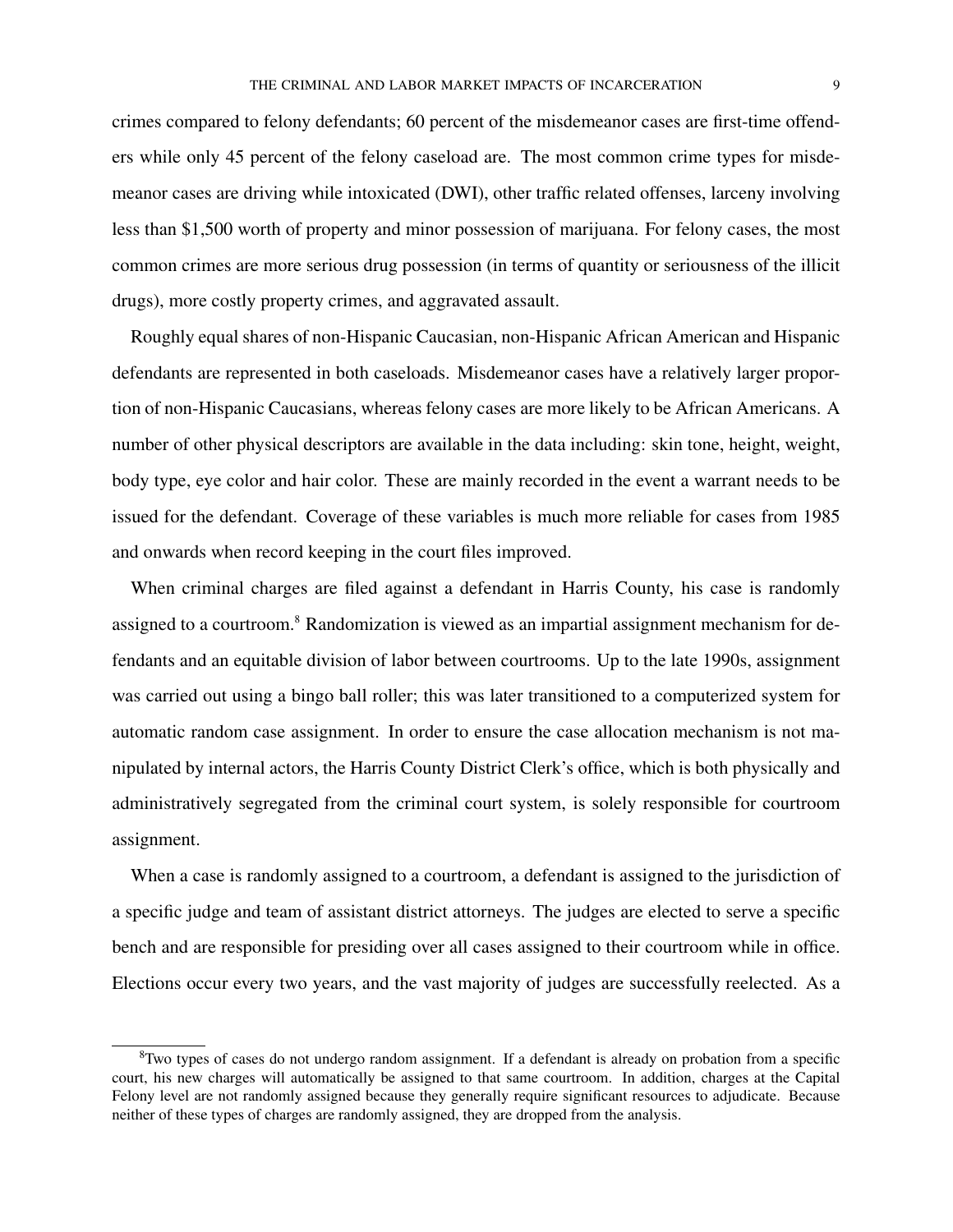TABLE 1. Characteristics of Harris County's Criminal Courts at Law and State District Courts' caseloads, 1980-2009

|                                   | Criminal Court at Law  | <b>State District Court</b> |
|-----------------------------------|------------------------|-----------------------------|
| Defendant Characteristics         | (Misdemeanor Offenses) | (Felony Offenses)           |
| Male                              | 0.78                   | 0.81                        |
| Age                               | 29.84                  | 30.26                       |
| First time offender               | 0.61                   | 0.45                        |
| Total prior felony charges        | 0.44                   | 0.93                        |
| Total prior misdemeanor charges   | 0.8                    | 1.2                         |
| Type of criminal charge           |                        |                             |
| Driving while intoxicated         | 0.25                   | 0.04                        |
| Traffic                           | 0.11                   | 0.01                        |
| Drug possession                   | 0.11                   | 0.26                        |
| Drug manufacture or distribution  | $\boldsymbol{0}$       | 0.09                        |
| Property                          | 0.23                   | 0.31                        |
| Violent                           | 0.09                   | 0.13                        |
| Median duration of trial (months) | 1.35                   | 2.14                        |
| Race/Ethnicity                    |                        |                             |
| Caucasian                         | 0.39                   | 0.30                        |
| African American                  | 0.31                   | 0.46                        |
| Hispanic                          | 0.29                   | 0.23                        |
| Other                             | 0.01                   | 0.01                        |
| Skin tone                         |                        |                             |
| Fair                              | 0.14                   | 0.13                        |
| Light                             | 0.06                   | 0.05                        |
| Light brown                       | 0.07                   | 0.06                        |
| Medium                            |                        |                             |
|                                   | 0.22                   | 0.22                        |
| Medium brown                      | 0.09                   | 0.1                         |
| Olive                             | 0.03                   | 0.03                        |
| Dark                              | 0.04                   | 0.07                        |
| Dark brown                        | 0.09                   | 0.14                        |
| <b>Black</b>                      | 0.04                   | 0.07                        |
| Missing                           | 0.21                   | 0.13                        |
| Height (in.)                      | 68.13                  | 68.4                        |
| Weight (lbs.)                     | 169.82                 | 172.51                      |
| Body type                         |                        |                             |
| Skinny, light                     | 0.11                   | 0.13                        |
| Medium                            | 0.6                    | 0.66                        |
| Heavy, obese                      | 0.08                   | 0.09                        |
| Missing                           | 0.21                   | 0.13                        |
| Eye color                         |                        |                             |
| Green, blue                       | 0.18                   | 0.15                        |
| Brown, black                      | 0.65                   | 0.75                        |
| Missing                           | 0.17                   | 0.1                         |
| Hair color                        |                        |                             |
| Blonde, red                       | 0.07                   | 0.06                        |
| Black, brown                      | 0.75                   | 0.83                        |
| Bald, grey                        | 0.02                   | 0.02                        |
| Missing                           | 0.17                   | 0.1                         |
|                                   |                        |                             |
| Total cases                       | 1,449,453              | 775,576                     |

*Source*: Author's calculations using Harris County District Clerk's criminal court records.

*Notes*: Calculations do not include sealed court records, juvenile offenders or defendants charged with capital murder.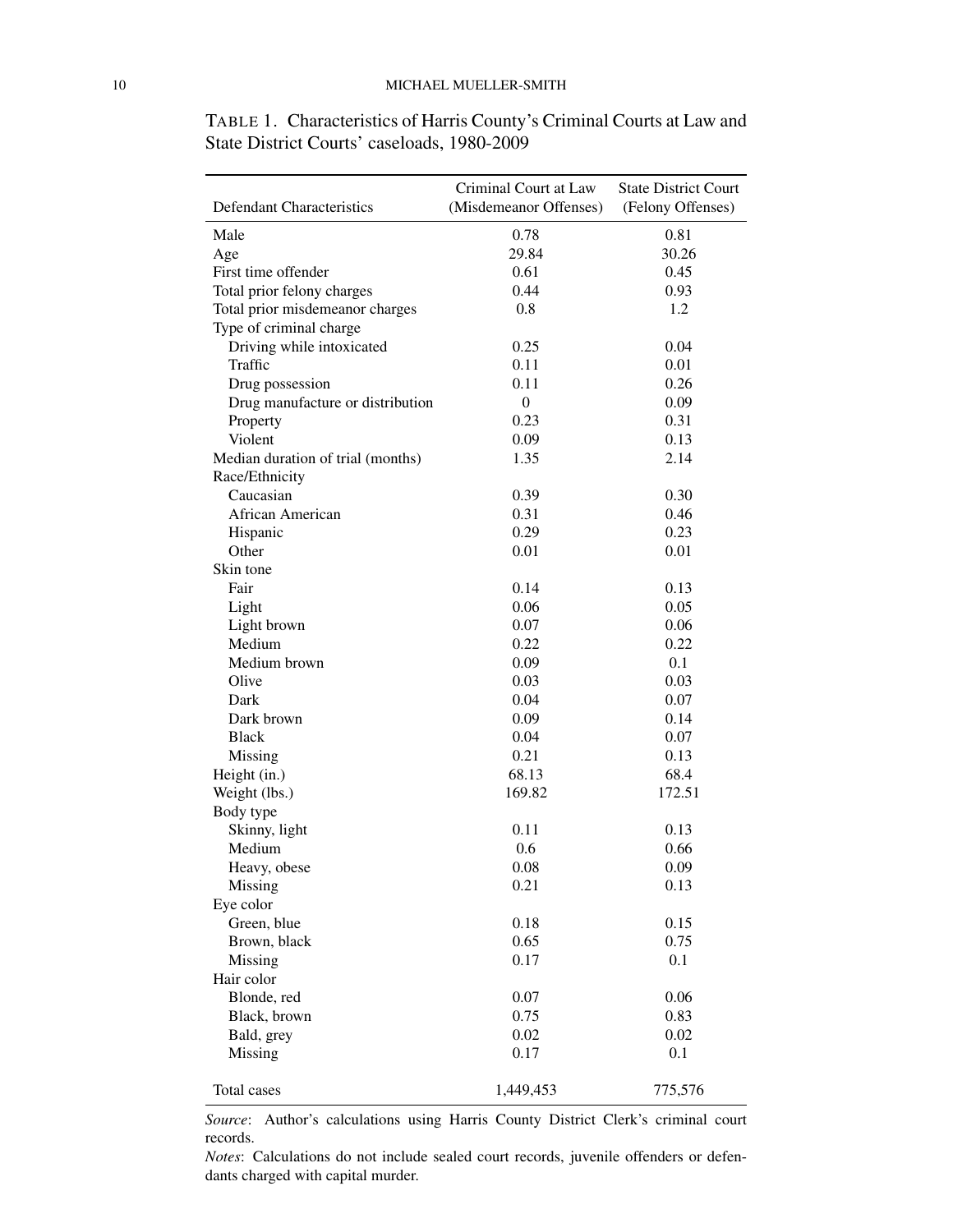result, a defendant's initial court assignment will likely determine the judge who presides over the entirety of his trial.

The Harris County District Attorney's office stations a team of three assistant district attorneys (one chief ADA and two subordinate ADAs) to each CCL and SDC. This team prosecutes all cases assigned to their courtroom with broad discretion over how to divide the workload within the team and the desired sentencing outcome.<sup>9</sup> The teams work in their assigned courtroom until staffing needs or promotions reallocate them. Generally, ADAs serve anywhere between a couple months to several years in the same courtroom before receiving a new assignment.

Overall, there were 111 elected judges operating in the Harris County criminal court system between 1980 and 2009. In this same time period, 1,262 individuals worked as assistant district attorneys (ADAs) in Harris County. Among these, 923 worked at some point in their career in the felony courts while 1,154 spent time in the misdemeanor court system. Figure 2 shows the median tenure per assignment among judges and ADAs staffed in a given court per year. Due to the infrequency of elections and high likelihood of re-election, the median judge in both court systems spent the entire year in her courtroom. ADAs working in the state district court exhibit a high degree of stability in their staffing, with the median chief ADA spending generally over 300 days in his court each year. First and second assistant prosecutors generally worked between 150 and 250 days in a given court. The misdemeanor courts also exhibit the same pattern of judge stability, with the median judge spending the entire year in her courtroom. ADAs, however, have a higher degree of turnover with all team members generally spending between 75 and 200 days in their respective courtrooms.

Defendants court outcomes heavily depend of the discretion of the specific judge and prosecutor assigned to their case in Texas. Sentencing guidelines established by the Texas Penal Code (see Appendix A) provide broad recommendations on maximum and minimum sentencing for defendants based on the degree of criminal charges. For instance, a second degree felony can receive anywhere between two and twenty years incarceration in state prison, while a class A misdemeanor

<sup>&</sup>lt;sup>9</sup>Interviews with the District Attorney's office revealed that prosecutors' conviction rates or trial outcomes are not routinely monitored for performance evaluation. Instead, their ability to consistently "clear" cases from the docket in a timely manner determines their standing in the department.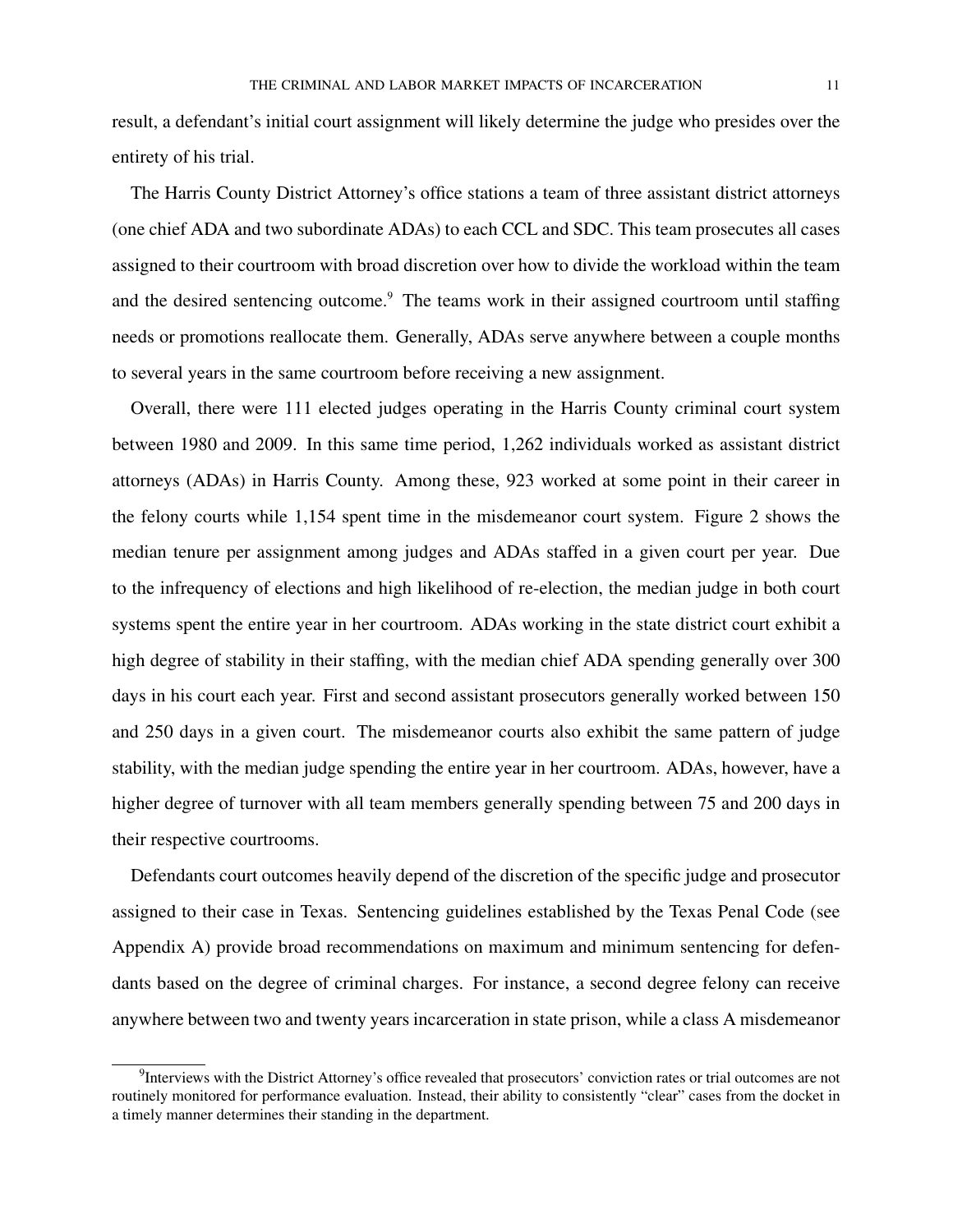

FIGURE 2. Median days staffedin a specific court per year for judges and assistant district attorneys between 1980 and 2009

(A) State District Courts (felony offenses)



(B) Criminal Courts at Law (misdemeanor offenses)

*Source:* Author's calculations using the Harris County Criminal Courts at Law, State District Courts, and District Attorney's staffing records.

can receive up to a year in county jail. Despite the potential for mandatory minimums, the court can choose to suspend any sentence of 10 years or less in favor of probation for defendants convicted of non-aggravated felonies or misdemeanors. This allows the court to release defendants to community supervision and forgo incarceration altogether under terms similar to parole.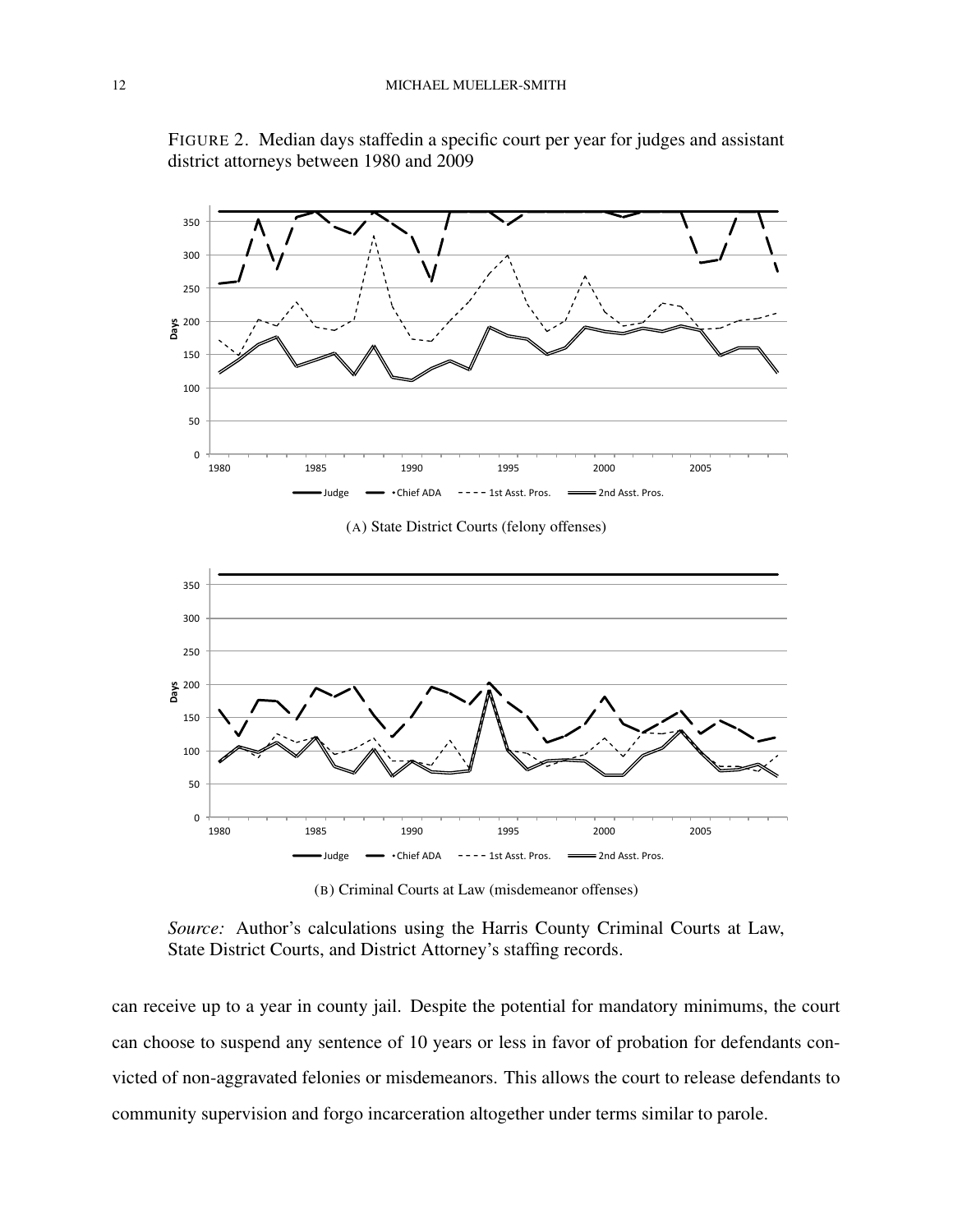Texas subscribes to a combination of *determinate* and *indeterminate* sentencing systems depending on the degree of the criminal charge. Crimes that fall under determinate sentencing result in incarceration sentences that must be served in full regardless of behavioral considerations; the only way to modify these sentences is by court order. In contrast, indeterminate sentences can be changed after the fact by the Texas Department of Criminal Justice and the Texas Board of Pardons and Parole after taking into account an inmate's behavior and his participation in education and training programs. Sentence adjustments come in the form of granting "good time" credits to inmates and permitting supervised early release through parole. The court retains broad influence over incarceration duration however through establishing the maximum sentence length and, as a result, a corresponding minimum sentence length due to Texas's "truth in sentencing" law. Truth in sentencing requires that inmates serve a minimum percentage of their sentence prior to being eligible for early release.<sup>10</sup>

Several additional features give judges and prosecutors broad influence over court outcomes. These include determining the admissibility of evidence, prosecution strategy, sentencing enhancements and plea bargain terms. Local judges also play an important role in the indigent defense system. Until 2011 when a public defenders office was first opened in Houston, a defendant who could not afford legal representation would be appointed a lawyer by his trial judge. Bright [2000] describes judges in Harris County as "treating the appointment of counsel to defend poor defendants as political patronage and [...] assigning lawyers not to provide zealous advocacy but to help move their dockets." In fact, popular press in the early 2000's documented cases in Harris County where appointed counsel were under-qualified, intoxicated, and/or asleep at the time of trial (see Rimer and Bonner [2000]).

## 3. SOURCES OF DATA AND MATCHING METHODS

This project uses several sources of administrative data. Information on court assignment, defendant and crime characteristics as well as sentencing outcomes were acquired from the Harris County District Clerk. Initial filings of felony and misdemeanor charges between 1980 and 2009

 $10$ The specific percent of the sentence that must be spent in jail or prison depends on the laws in effect when the inmate committed his offense and what type of crime he was convicted of. It can range between 25 and 100 percent.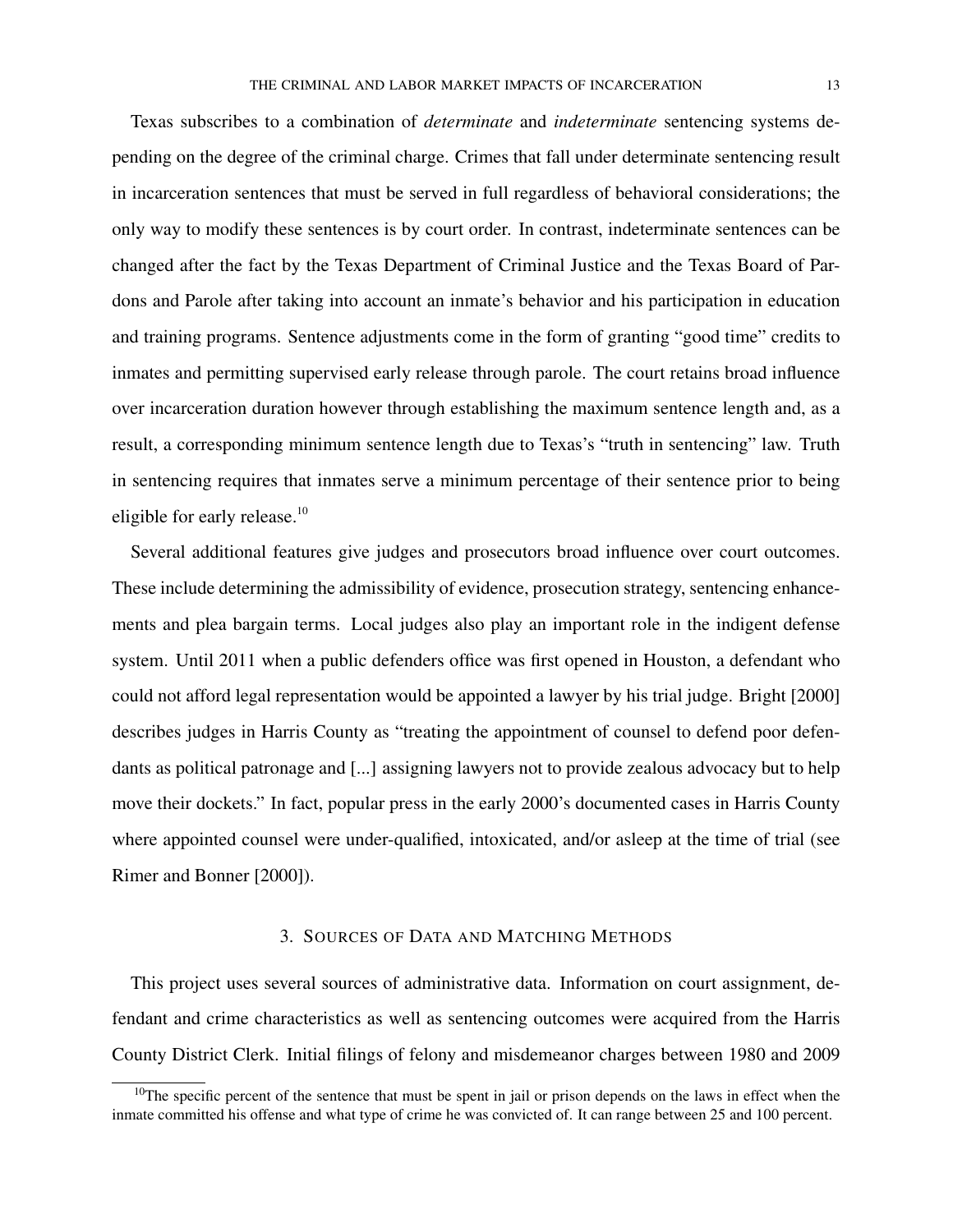are included in the data regardless whether the case resulted in a guilty or innocent verdict. Cases sealed to the public by order of the court, which account for less than half of a percentage point of the overall caseload, not were included in the data. Criminal appeals cases were also not included in the data.

For the purpose of the analysis, defendants charged with multiple criminal offenses or recharged for the same crime after a mistrial were collapsed to a single observation. For these cases, only the earliest filing date and original sentencing outcomes outcomes were retained. For all defendants, sentencing modifications were eliminated from the data (e.g. a defendant who violated the terms of his probation after three years and was incarcerated as a result was only coded as only receiving probation in his original sentencing).

Administrative identifiers in the court data link defendants to their full historical criminal record in Harris County, allowing the research to evaluate local recidivism outcomes. Archival research gathered judge tenure and assistant district attorney staffing documents from the courts and transcribed the information into an electronic database. Judges and assistant district attorneys were then mapped to criminal court cases using the defendant's filing date and assigned court number. Data on actual incarceration spans between 1978 and 2013 were acquired through Public Information Act requests from the Texas Department of Criminal Justice for state prisons and from the Harris County Sheriff's Office for the Harris County Jail, and matched using the defendant's full name and date of birth.

Quarterly unemployment insurance wage records for the entire state of Texas between 1994 and 2012 were accessed through a data sharing agreement with the Texas Workforce Commission. Monthly Food Stamps and Temporary Assistance for Needy Families benefits between 1994/1992 and 2011 were accessed through a data sharing agreement with the Texas Health and Human Services Commission. Matching between the various data sources was based on a combination of full name, sex, exact date of birth and social security number depending on what variables were available in each specific dataset.

Public marriage and divorce indices were also collected from the Texas Department of State Health Services. Unfortunately, this data is only identified at the full name and age at marriage or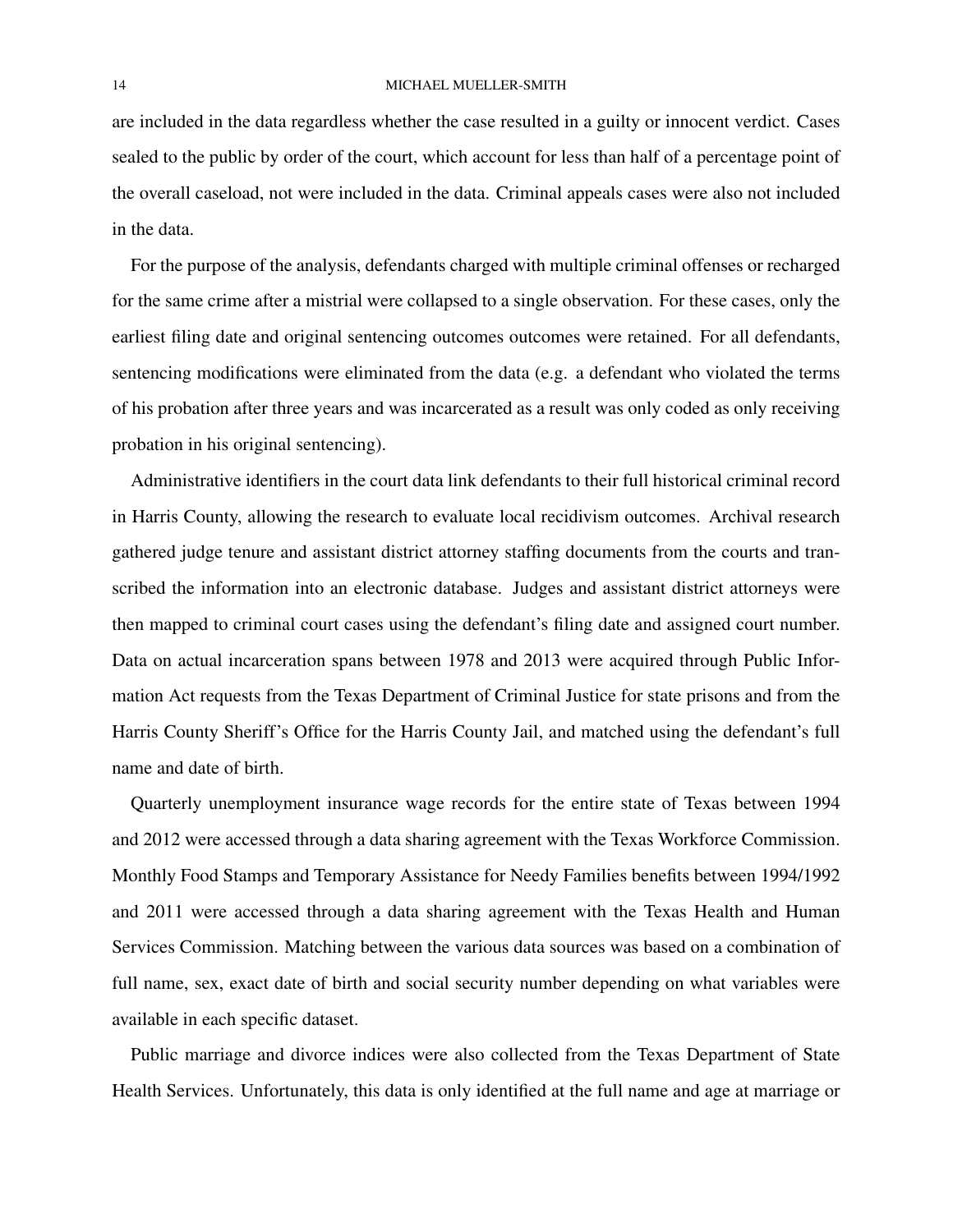divorce level, making it prone to mismatch. Incorrect data linkages should be orthogonal to courtroom assignment which should lead to classic measurement error and push estimated coefficients towards zero.

# 4. THE COMPLICATIONS OF MULTIDIMENSIONAL AND NON-MONOTONIC SENTENCING

To evaluate the impact of incarceration, this study relies on exogenous variation in sentencing outcomes attributable to random assignment of defendants to criminal courts. Prior work using this research design has generally been formalized using the following two equations:

$$
(1) \t Y_i = \beta_0 + \beta_1(X_i)D_i + \beta_2X_i + \epsilon_i,
$$

$$
(2) \t\t\t D_i = \gamma_0 + \gamma_1 J_i + \gamma_2 X_i + \nu_i ,
$$

where,

$$
E[\epsilon_i,\nu_i|X_i] \neq 0 , E[\epsilon_i,J_i|X_i] = 0 \text{ and } \gamma_1 \neq 0 .
$$

In this notation,  $Y_i$  is the outcome variable,  $D_i$  is a criminal sentence (such as an indicator variable for being incarcerated or a continuous measure of the duration of incarceration),  $X_i$  is the observed defendant characteristics and  $J_i$  is a vector of dummy variables for the defendant's randomly assigned judge.<sup>11</sup> The program effect can potentially be heterogeneous so  $\beta_1(X_i)$  is allowed to depend on defendant traits. Non-zero coefficients in  $\gamma_1$  indicate differences in average sentencing outcomes between judges who serve statistically equivalent populations. Such differences are often motivated on the basis that some judges are thought to be "tough" while others are "easy" on defendants.

Two additional assumptions are required in order to achieved unbiased results (see Imbens and Angrist [1994], Angrist et al. [1996]). First, the exclusion restriction requires that  $E[Y_i|D_i, X_i, J_i] =$  $E[Y_i|D_i, X_i, J'_i]$ . This means that judge assignment can only impact the final outcome through

 $11$ In the specific context of this study, random court assignment results in both a random judge as well as a random team of assistant district attorneys. For the ease of notation and to remain consistent with the existing literature, however, I proceed using only judges in the model but knowing that they are a placeholder for all influential actors that are attached to a specific courtroom.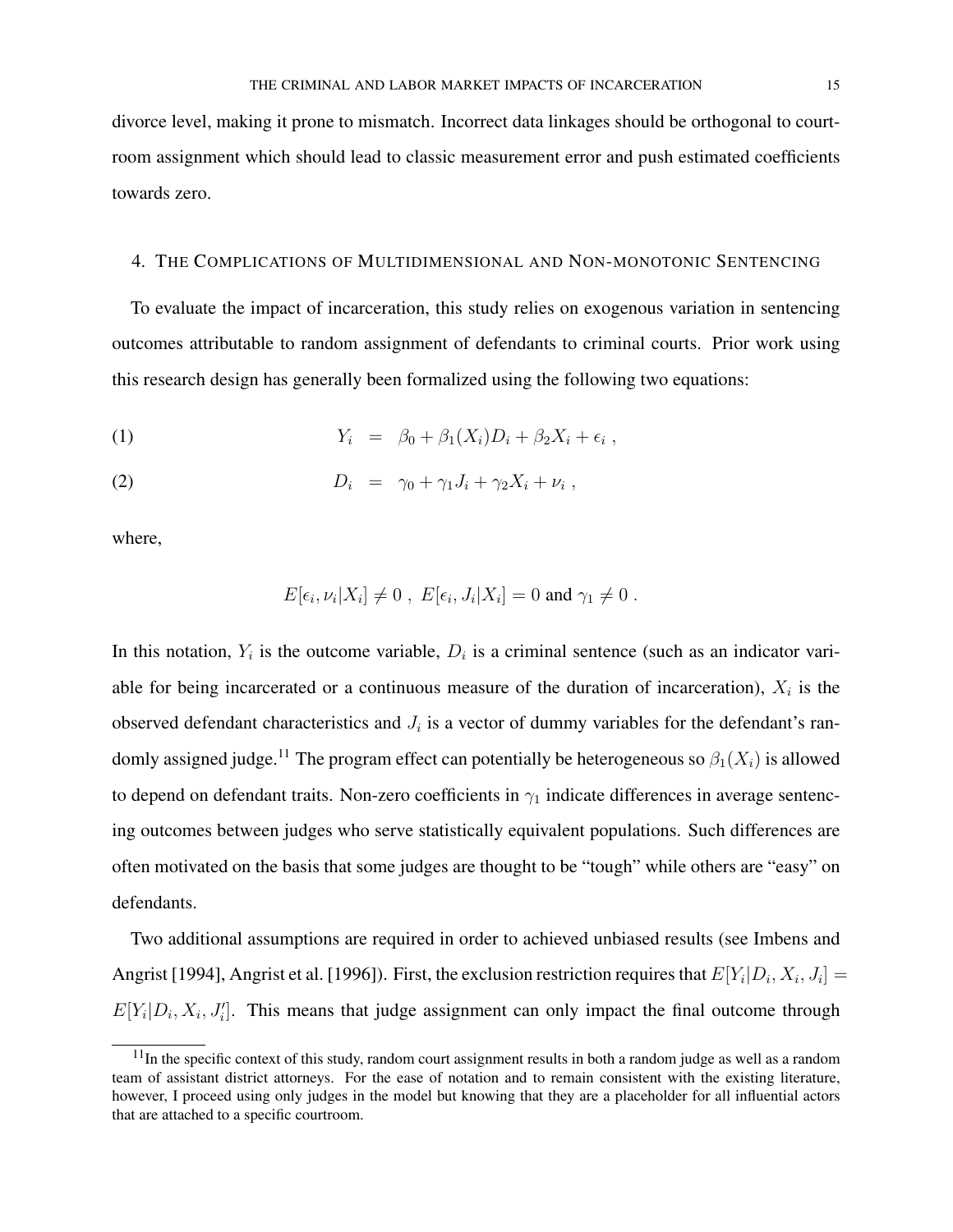its influence on the criminal sentence. The second requirement is that the data must satisfy a monotonicity assumption:  $\{E[D_i|X_i, J_i = j] \ge E[D_i|X_i, J_i = k] \; \forall i \text{ or } E[D_i|X_i, J_i = j] \le$  $E[D_i|X_i, J_i = k]$   $\forall i$   $\}$   $\forall j, k$ . This means that defendants assigned to judges with higher overall incarceration rates must also be at weakly higher risk for incarceration if assigned to their caseload.

The parsimony of this standard model makes it quite appealing. The source of identification is intuitive, and the estimation is generally straightforward, particularly in settings where the researcher is constrained by data availability. The fact that my data exhibits multidimensional and non-monotonic sentencing patterns, however, limits the plausibility of satisfying the necessary assumptions for unbiasedness. Instead, application of the standard methods in this context results in two distinct biases which for the sake of clarity I term *omitted treatment bias* and *non-monotonic instruments bias*. The nature of these biases are described below.

Omitted treatment bias. In the Texas criminal justice system, judges and prosecutors have influence over several aspects of trial outcomes (e.g. guilt or innocence, incarceration versus probation, duration of punishment, amount of fine, etc.). I may, however, only be interested in a subset of the full range of sentencing outcomes just as incarceration is the focus of this present study. To distinguish between these sets, I define  $D_i^f \subset D_i$  as the *focal* set of sentencing outcomes, while the remaining elements are the *non-focal* set  $D_i^n$ .

Omitted treatment bias is the result of neglecting of  $D_i^n$  when estimating the causal effect of  $D_i^f$  $i<sub>i</sub>$  on  $Y_i$ . Judicial tendencies on focal and non-focal sentencing outcomes may be correlated leading to violations of the exclusion restriction. For instance, if judges who have higher than average incarceration rates also are more likely to impose fines (and the estimated model omits fines), the estimated impact of incarceration will capture a weighted sum of the combined effect of incarceration and fines. It is unrealistic to think that researchers ever observe the full set of potential treatments a defendant may received. For instance, a judge may speak sternly to the defendant, which would likely not be measured in the data. But, to the extent that unmeasured treatments play minor roles in producing final outcomes and are uncorrelated with other judicial tendencies, the potential bias is minimal. $^{12}$ 

 $12$ Compared to other settings, like research on the impact of going to a better school where treatments may include complex interactions between various school inputs and peer interactions, the criminal justice context relatively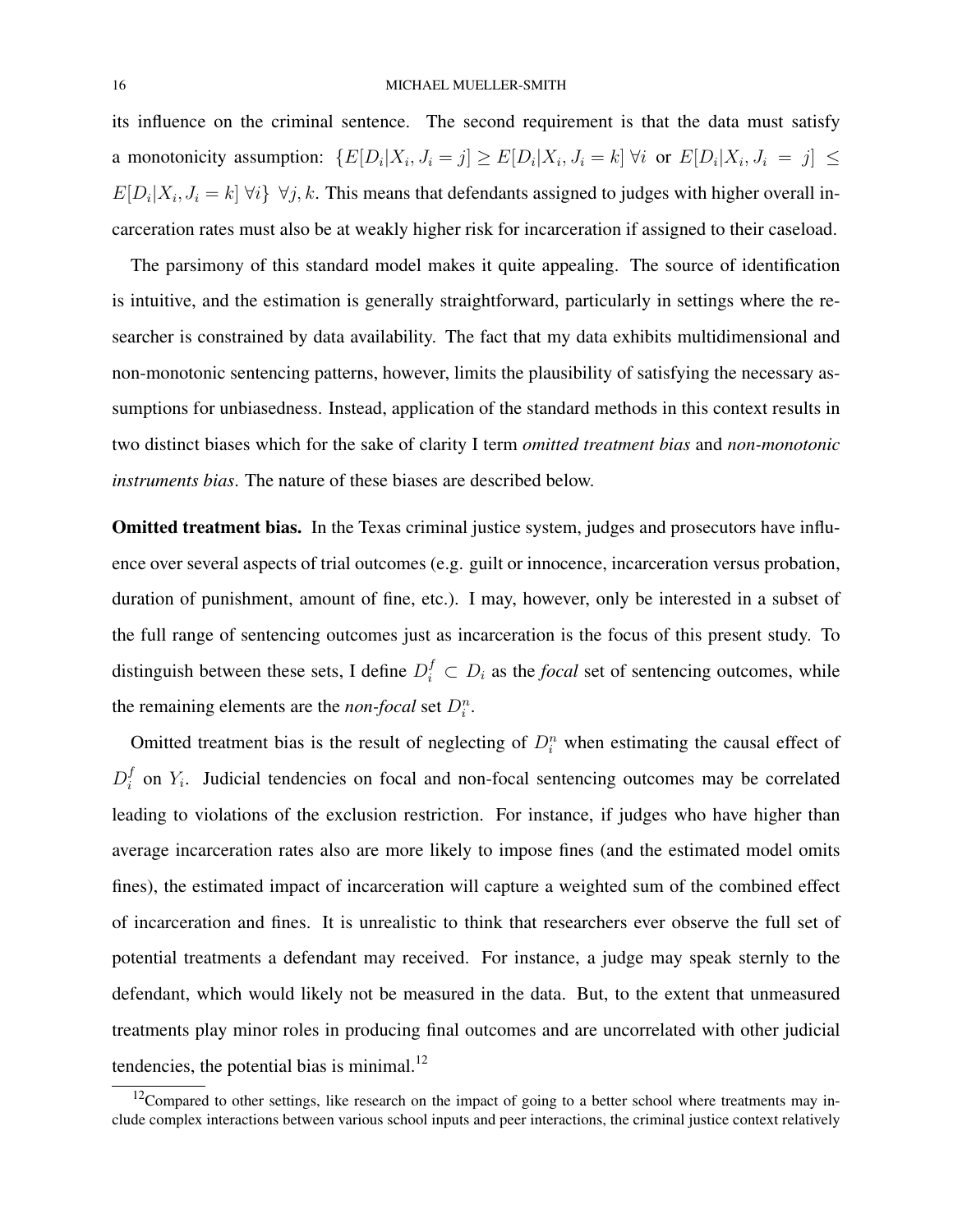Omitted treatment bias can be easily avoided by estimating to the full model, inclusive of both  $D_i^f$  $i<sub>i</sub>$  and  $D_i^n$ . In this scenario, both the focal and non-focal elements of  $D_i$  would be simultaneously instrumented using random assignment of judges as the source of exogenous variation. This would ensure that, for instance, the impact of incarceration is identified off of judges who tend to incarcerate relatively more after accounting for their other sentencing tendencies. This approach, however, may undermine joint tests of the first stage and weak instrument robust inference for the focal variables since some non-focal sentencing outcomes may not exhibit significant differences between judges.

To solve this problem, this study proposes constructing predicted values of  $E[D_i^n|J_i, X_i]$  and adding them to the second stage equation to eliminate the omitted treatment bias. In practice, this entails estimating the first stage equation for each element of  $D_i^n$ , and then adding the predicted values to the second stage equation as reduced form controls.

Non-monotonic instruments bias. Non-monotonic sentencing patterns also create opportunities for bias. Some judges, for instance, are observed to have higher than average incarceration rates for specific subsets of their caseload like drug offenders while also exhibiting lower than average incarceration rates for other groups like property offenders. This creates a situation where it is no longer necessarily true that being randomly assigned to a judge with a higher overall rate of incarceration actually increases the probability of incarceration for every defendant. Violations of the monotonicity assumption lead to an unsigned bias making it difficult to determine if the estimates under- or over-estimate the true effect.

To the extant that this complexity responds to observable characteristics, it is not insurmountable. The standard approach might result in biased estimates, but that is a consequence of the fact that the standard model is misspecified in this context. Judges form expectations as to what will best maximize their objective function given the facts of the case before them and their own subjective information. They don't simply see defendants interchangeably, but respond to the specific

straightforward with respect to what the major components of  $D_i$  should include. These are: incarceration status and length, fine status and amount, probation status and length, and less common enrollment in alternative sentencing programs like electronic monitoring, drug treatment, boot camps, or driver's education. Since there is little to no interaction among defendants in the court room setting, there is minimal concern for peer influence at this stage.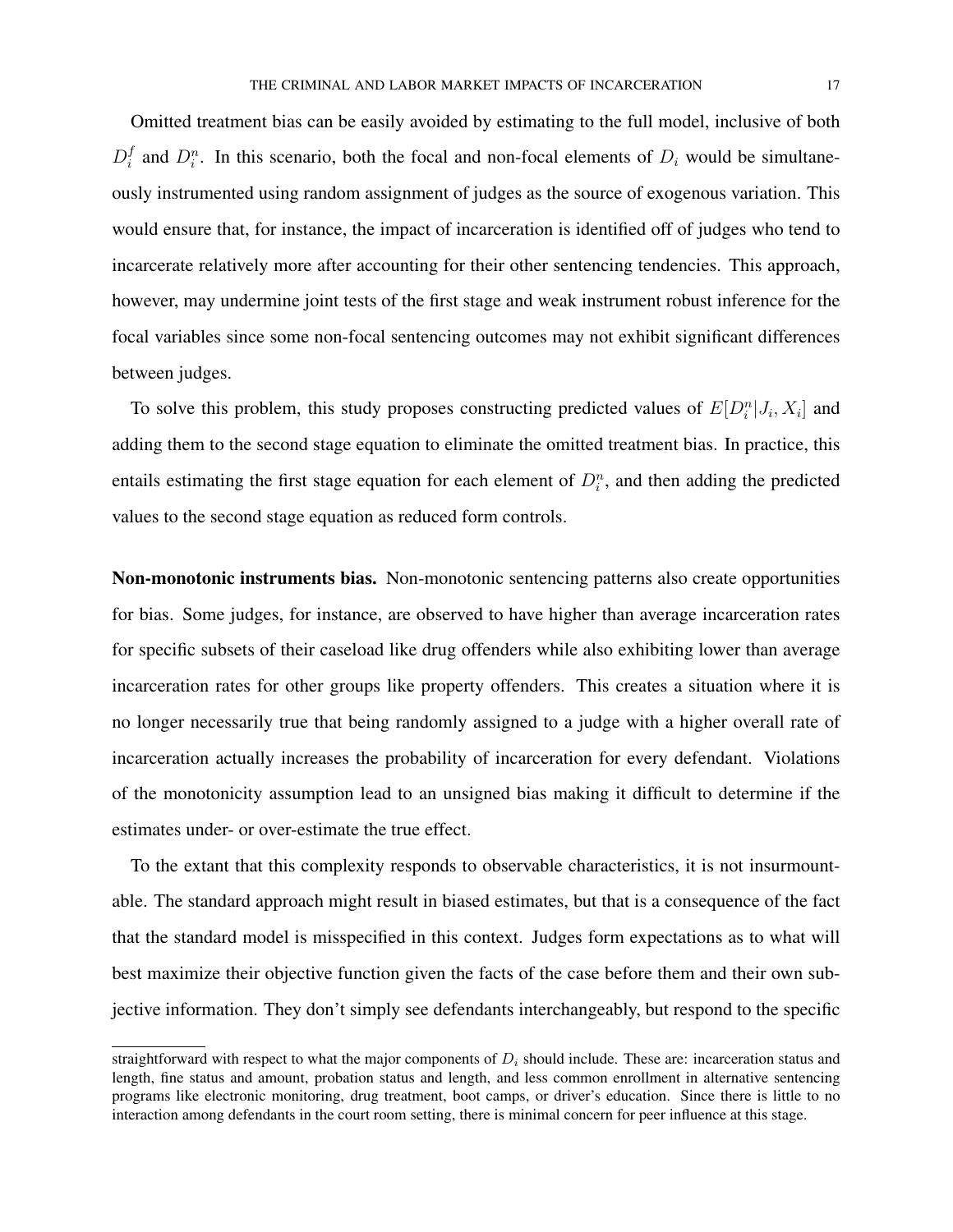context of each case. This is not saying that judges are inconsistent in their application of the law; instead, their decision rules are just more complex that mean shifts between judges.

The alternative first stage equation I propose for this sentencing model is:

(3) 
$$
D_i = \Gamma_0 + \Gamma_1(X_i)J_i + \Gamma_2 X_i + \nu_i.
$$

In contrast to Equation 2, Equation 3 allows judicial preference to flexibly adjust according to defendant characteristics. The implication is that the monotonicity of the impact of judge assignment no longer need hold across all defendants, but instead the impact of judge assignment must only remain consistent among a group of peers with similar observable characteristics (e.g. Caucasian male drug offenders or African American females convicted of driving while intoxicated).<sup>13</sup> While the modified approach adds complexity to the model, it relaxes the assumptions necessary for unbiased results.

Empirical examples. To illustrate how the multidimensional and non-monotonic sentencing affect my estimates, I construct two examples using actual court data from Harris County, TX. The first example considers the impact of accounting for additional degrees of treatment the second demonstrates how non-uniformities in sentencing can generate bias. The estimates shown in these examples are given to illustrate the features of the data; more refined estimates using the full sample of data are reserved for Section 7.

The first example estimates the "causal" impact of incarceration on one year recidivism rates in the felony caseload. The analysis uses all individuals who were charged with felony crimes between 2005 and 2006, and their court sentence is instrumented using their randomly assigned judge. While the coefficient of primary interest is a dummy variable measuring whether or not a defendant was incarcerated for any period of time, each specification progressively adds more controls for non-focal dimensions of sentencing to the model. The controls in this example are constructed using the judge-specific mean of each non-focal court outcome. The results are shown in Table 2.

<sup>&</sup>lt;sup>13</sup>A more general model could adopt a random effects framework to account for unobserved variation as well (see Heckman and Vytlacil [1998] and Wooldridge [1997, 2003]), but is beyond the scope of this study.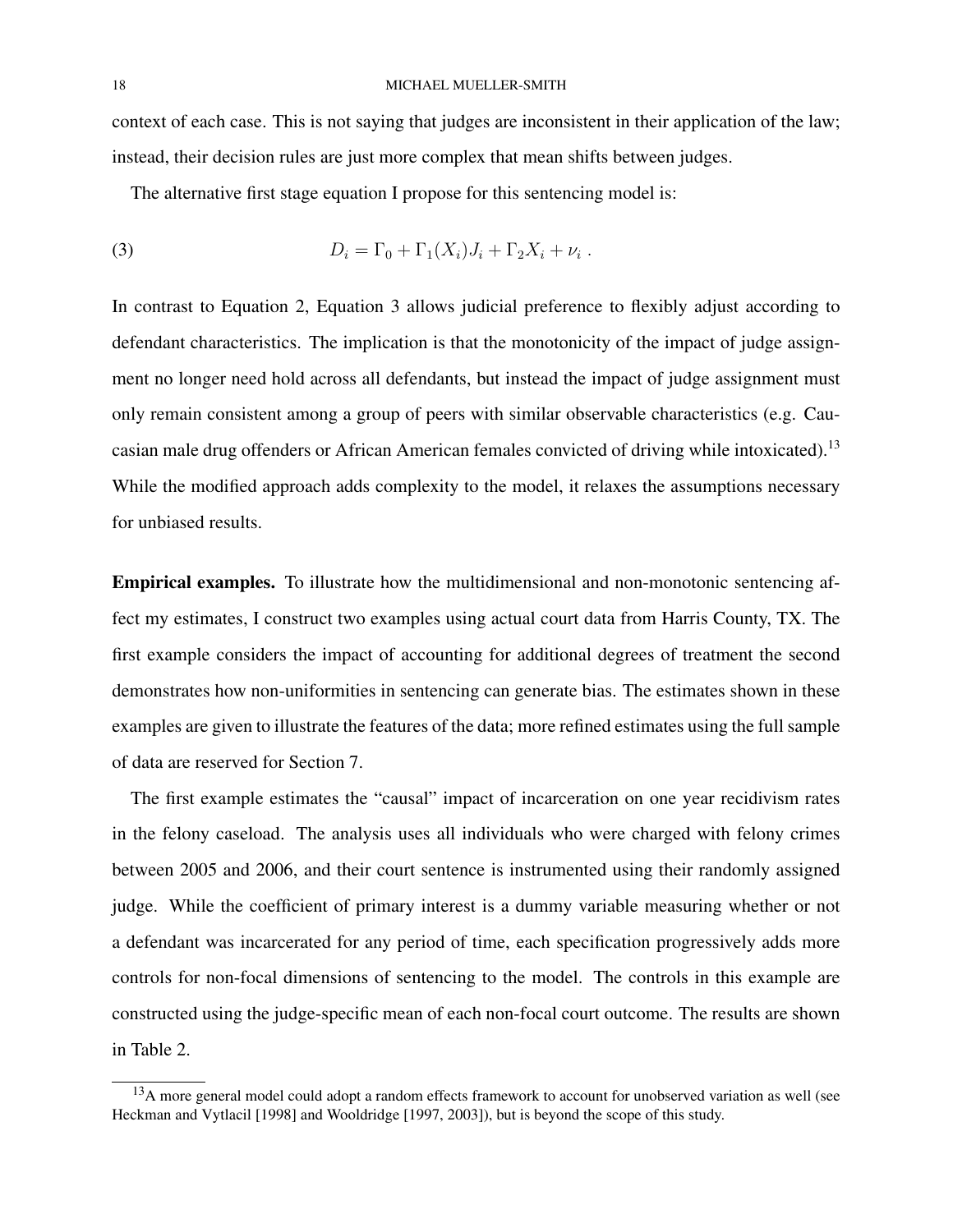|                                                                  |                              | New criminal charges within 1 year |                                                                                                |
|------------------------------------------------------------------|------------------------------|------------------------------------|------------------------------------------------------------------------------------------------|
| Sentenced to Incarceration                                       | (1)<br>$0.06**$<br>(0.03)    | (2)<br>$0.15***$<br>(0.03)         | (3)<br>$0.26***$<br>(0.07)                                                                     |
| <b>Total Observations</b>                                        | 66.335                       | 66.335                             | 66.335                                                                                         |
| Judicial Tendency Controls:                                      | No controls                  | Incar. length                      | Incar. length, guilt, def.<br>adj. of guilt, fine<br>status/amount,<br>probation status/length |
| Testing equality of coefficients:<br>Chi-squared test<br>P-value | $(1) = (2)$<br>44.32<br>0.00 | $(1) = (3)$<br>9.06<br>0.00        | $(2) = (3)$<br>3.35<br>0.07                                                                    |

TABLE 2. Estimating the "causal effect" of incarceration in the presence of omitted treatment bias

*Source*: Harris County District Clerk's criminal court records (cases filed in State District Court between 2005 and 2006).

*Notes*: "Sentenced to incarceration" is instrumented using fixed effects for the assigned judge at the time of charge. \*\*\*  $p<0.01$ , \*\*  $p<0.05$ , \*  $p<0.1$ .

In the first specification, the impact of incarceration is estimated without controlling for judicial tendencies on any other court outcomes. The estimated coefficient is positive and significant indicating that defendants assigned to incarceration are 6 percentage points more likely to be charged with a new crime in the year after charges were filed. The second column adds judicial tendencies on incarceration length to the model and the third specification adds judicial tendencies for guilt, deferred adjudication of guilt, fine status and amount as well as probation status and length.

The second and third specification also produce positive and significant coefficients, but now the estimated impact of being incarcerated increases dramatically, up to 125 to 300 percent larger. The smaller coefficient observed in first specification is due to the fact that judges who tend to have relatively higher rates of incarceration also tend to exhibit longer average incarceration lengths in their caseloads. Judicial tendencies on incarceration length are negatively correlated with short run recidivism (not shown), which results in coefficient in specification (1) being negatively biased. Similar mechanisms explain the difference between specifications (2) and (3). Statistical tests reject the null hypothesis that the estimated effects are equal.

To illustrate the consequences of non-monotonic instruments bias, I construct an empirical example using two years of the misdemeanor court data. The exercise uses data for two courtrooms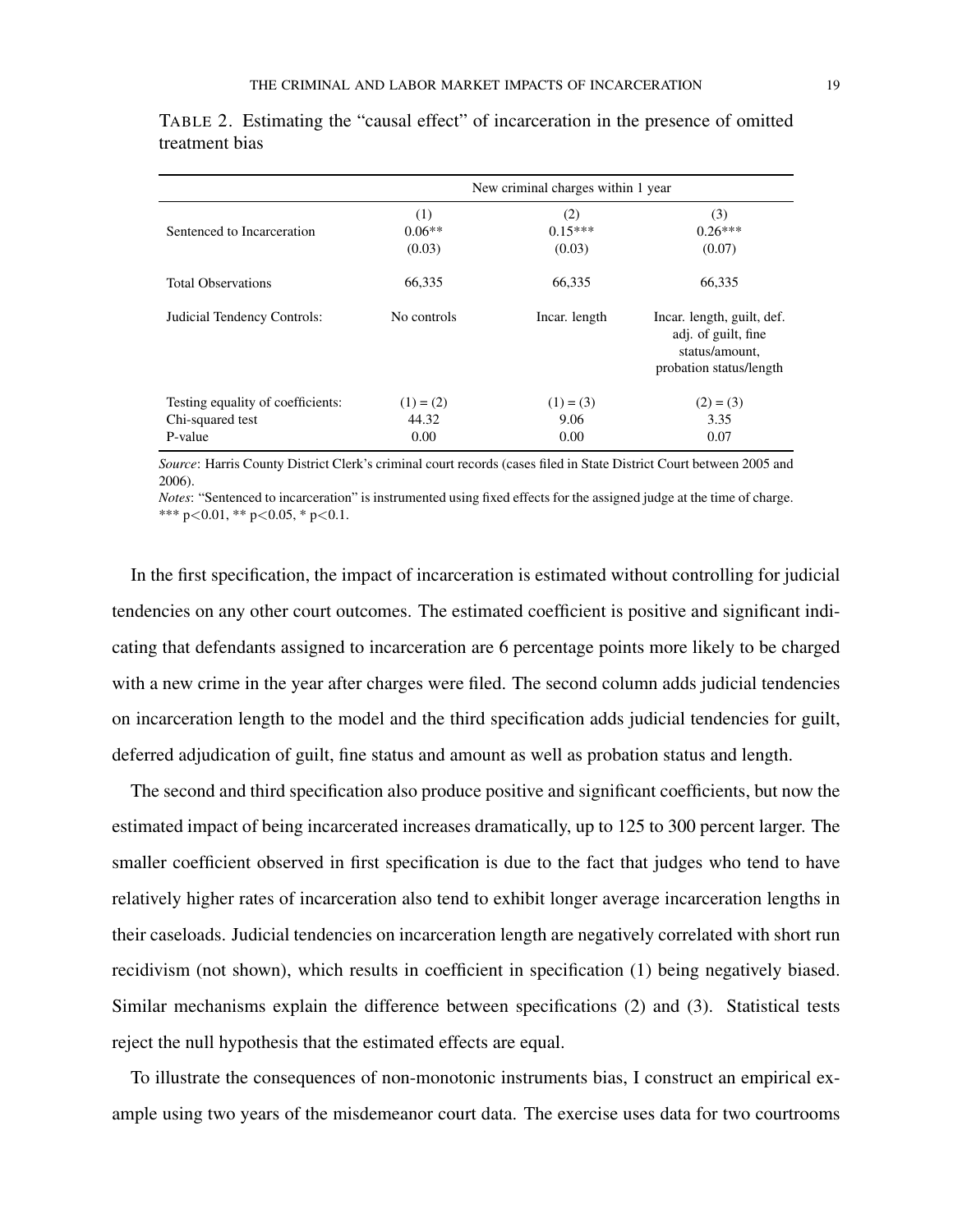|                    | Incarceration rate |                |                | Caseload size                                                   |                |              |
|--------------------|--------------------|----------------|----------------|-----------------------------------------------------------------|----------------|--------------|
|                    |                    |                |                | DWI & Drug Poss. DWI Drug Poss. DWI & Drug Poss. DWI Drug Poss. |                |              |
| Judge A<br>Judge B | 65.7%<br>64.8%     | 66.6%<br>59.1% | 64.6%<br>71.9% | 2,271<br>2,277                                                  | 1,274<br>1.261 | 997<br>1,016 |
| Difference         | $0.9\%$            | $7.5\%$        | $-7.3\%$       |                                                                 |                |              |

TABLE 3. Incarceration rates per judge, overall and by crime type

*Source*: Author's calculations using Harris County District Clerk's criminal court records (driving while intoxicated and possession of marijuana cases filed in County Criminal Courts between 2005 and 2006).

between 2005 and 2006. For the entirety of the period, each court is served by a single elected judge (one Democrat, one Republican) and the cases are randomly assigned. To simplify the example, I have limited the caseload composition to two prominent crime types: driving while intoxicated and possession of marijuana. The total number of observations is 4,548 criminal cases.

Table 3 shows the incarceration rates by judge as well as their corresponding crime-specific incarceration rates. Judge A exhibits a higher overall incarceration rate and defendants randomly assigned to this courtroom are roughly 1 percentage point more likely to be incarcerated. This aggregate statistic, however, masks substantial subgroup variation. When looking by crime type, Judge A remains the tougher judge for individuals charged with driving while intoxicated (+7.5 percentage points); this relationship, however, is reversed for individuals charged with marijuana drug possession, where now Judge A is 7.3 percentage points less likely incarcerate relative to Judge B.

Knowing that the impact of judge assignment depends on crime type, I compute four estimates of the "causal" effect of incarceration on short-run recidivism.<sup>14</sup> In the first estimation, I use an indicator variable for judge assignment as an instrument for incarceration status in the overall caseload. In the second and third estimations, I continue to use an indicator variable for judge assignment as an instrument for incarceration status, but I split the sample by crime type and

 $14$ The maximum duration of incarceration in the county jail system is 1 year, so this should capture the shortrun net effects of incarceration on criminal activity collapsing both the incapacitation and post-release effects. To the extent that these two judges adjust other dimensions of sentencing (e.g. sentence length, fines, or use of other alternative sentencing programs), these estimates will be biased. The purpose of this example is not to improve our understanding of the relationship between incarceration and recidivism, but instead illustrate the consequences of failures in monotonicity in a straightforward example. More refined estimates on the impact of incarceration on future criminal behavior are presented in Section 7.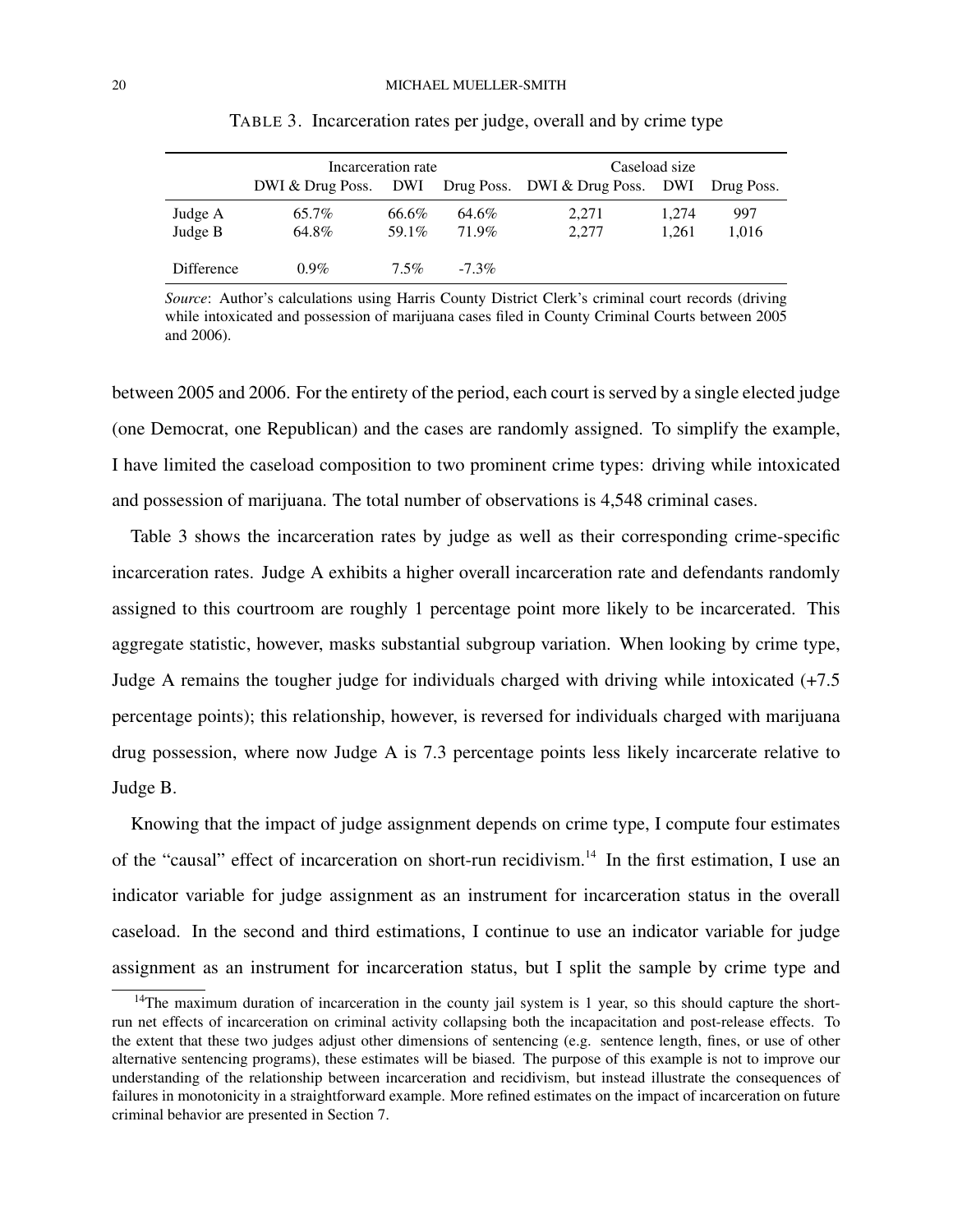estimate the impact separately. In the final estimation, I use interactions between judge assignment and crime type as instruments for incarceration.

The results of this exercise are presented in Table 4. When I use judicial assignment as an instrument in the overall caseload, ignoring potential crime type interactions but still controlling linearly for type of crime, I find a negative correlation between incarceration and recidivism within one year. The estimate is noisy and I cannot reject the null hypothesis that there is zero correlation. In columns 2 and 3, where I separate by subgroup, the estimated coefficients for both subgroups are positive and significant however. For defendants charged with driving while intoxicated, I find that being sentenced to incarceration increases the likelihood of being charged with a new crime within one year by 32 percentage points, which is significant at the five percentage point level. The effect for those charged with drug possession is even larger at 51 percentage points although only significant at the 10 percentage point level. Given that each subgroup shows significant and positive impacts of incarceration on recidivism, it is surprising that the results from the overall sample were negative and insignificant. What explains this pattern is the fact that the judges' rank ordering changes when looking at the incarceration rates for specific subgroups. In fact, when I return to the pooled sample and allow the impact of judge assignment to vary according to crime type, I find a strong correlation between incarceration and short-run recidivism (41 percentage points), significant at the 1 percent level, that is a weighted average between the effect for drug offenders and DWIs.

The magnitude of the bias depends on the degree to which monotonicity is violated and the treatment effect for the group that defies treatment:

(4) 
$$
\left(\hat{\beta}_1^{LATE} - \beta_1^{LATE}\right) = \frac{Pr[\text{Defier}]}{Pr[\text{Complier}] - Pr[\text{Defier}]} \times \left(\beta_1^{\text{Complier}} - \beta_1^{\text{Defier}}\right)
$$

If the probability of being a defier is close to zero, then the bias will also be close to zero. Likewise, if the treatment effects for the group of compliers and defiers is similar, the bias will also be negligible. Problems arise, however, when the ratio of defiers to compliers grows and the treatment effects for the two groups systematically differ.

.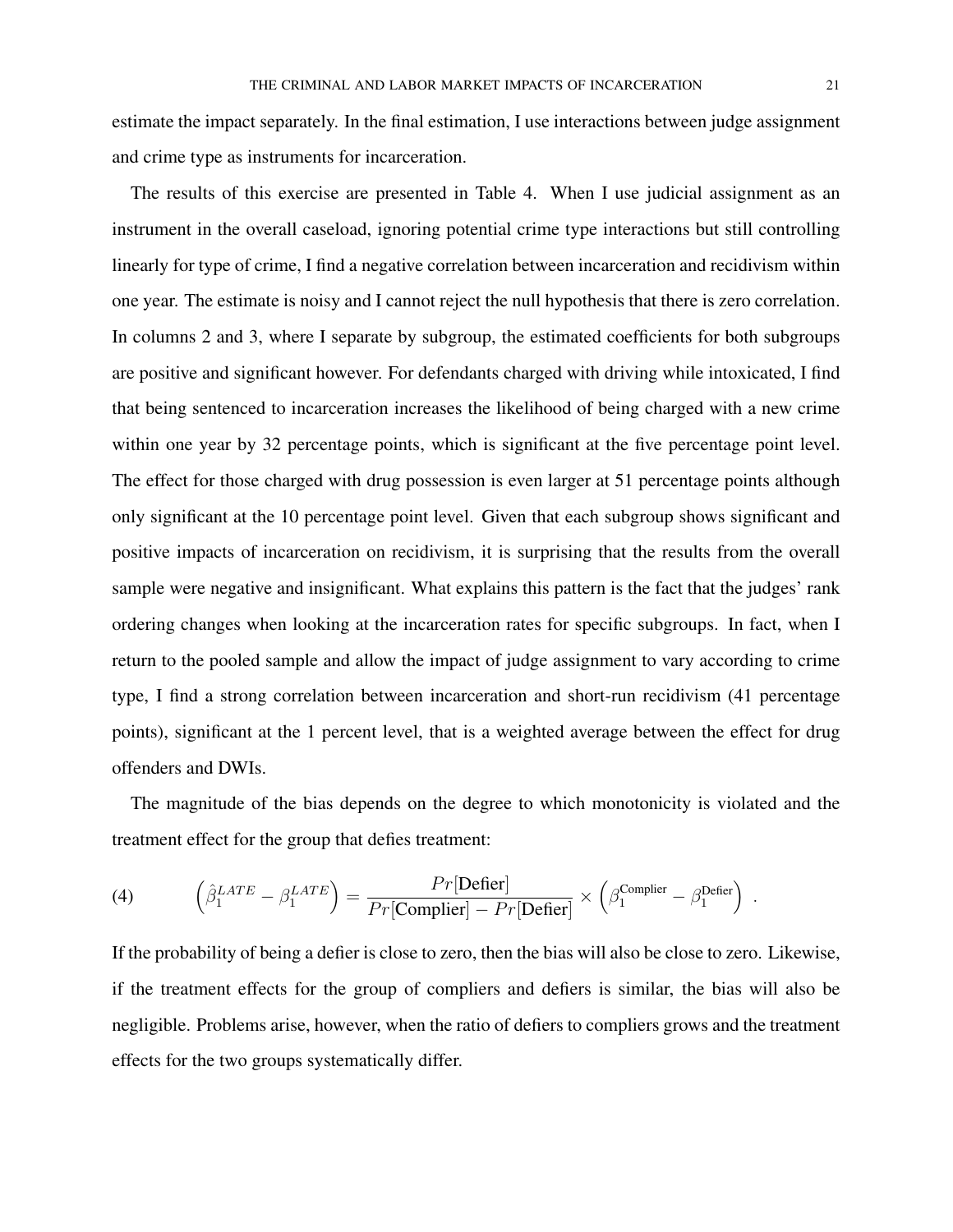|                                          | New criminal charges within 1 year |            |         |                      |
|------------------------------------------|------------------------------------|------------|---------|----------------------|
| Sentenced to Incarceration               | $-0.31$                            | $0.32**$   | $0.51*$ | $0.41***$            |
|                                          | (1.31)                             | (0.16)     | (0.28)  | (0.15)               |
| Crime type $=$ DWI                       | $-0.21***$                         |            |         | $-0.17***$           |
|                                          | (0.072)                            |            |         | (0.014)              |
| N                                        | 4,548                              | 2.535      | 2.013   | 4,548                |
| Sample                                   | DWI and Drug                       | <b>DWI</b> | Drug    | DWI and Drug         |
| Instrument                               | Judge                              | Judge      | Judge   | Judge $\times$ Crime |
| Anderson canon. Correlation LM statistic | 0.46                               | 15.2       | 12.2.   | 27.4                 |
| Cragg-Donald Wald F statistic            | 0.46                               | 15.3       | 12.3    | 13.8                 |

TABLE 4. Estimating the "causal effect" of incarceration in the presence of nonmonotonic instruments bias

*Source*: Author's calculations using Harris County District Clerk's criminal court records (driving while intoxicated and possession of marijuana cases filed in County Criminal Courts between 2005 and 2006).

*Notes*: \*\*\* p<0.01, \*\* p<0.05, \* p<0.1.

Given this formula, I can directly compute the magnitude of the bias from using the judge assignment without crime type interactions as an instrument. This requires estimating four parameters:  $Pr[$ Complier],  $Pr[$ Defier],  $\beta_1^{\text{Complier}}$ <sup>Complier</sup> and  $\beta_1^{\text{Defier}}$ . The compliers in this example are a subset of the individuals charged with driving while intoxicated while the defiers are those charged with possession of marijuana. The complier rate will be equal to difference in the incarceration rates between the judges for DWI's (0.0748) times the percent of the sample that is charged with DWI (0.557). The defier rate is equal to difference in the incarceration rates between the judges for drug possession (0.0726) times the percent of the sample that is charged with DWI (0.443). For the remaining two parameters,  $\hat{\beta}_1^{\text{Complier}}$  is shown in the second column of Table 4, while  $\hat{\beta}_1^{\text{Defier}}$  is listed in the third column. This results in the following calculation:

Bias = 
$$
\frac{0.0726 \times 0.443}{0.0748 \times 0.557 - 0.0726 \times 0.443} \times (0.3248 - 0.5147)
$$

$$
= -0.6367
$$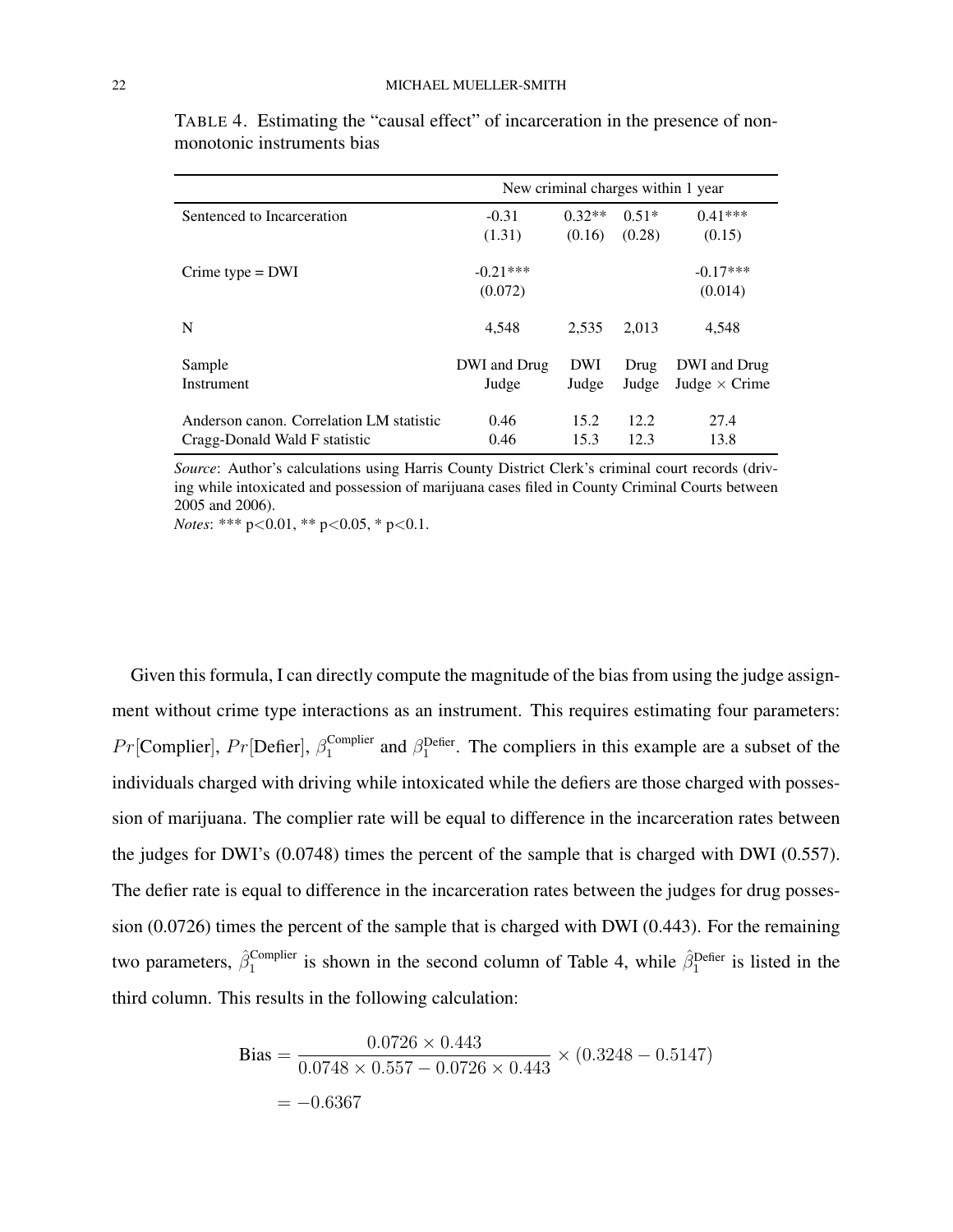When adding together the impact of incarceration for individuals charged with driving while intoxicated (e.g. the compliers in the example) with the estimate of the bias, I recover the point estimate recorded in Column 1 of Table 4 (i.e.  $\hat{\beta}^{DWI}$  + Bias = -0.31).

Subgroup analysis based on the standard model, however, is not sufficient to eliminate this bias. Table 5 shows the results of separate estimations of the impact of incarceration based on splitting the sample by crime type, sex, first time offender status, age and race. Each reported coefficient is the result of a separate regression. The first column shows the effects estimated off of judge fixed effects within the given subgroup. The second column shows the effects estimated using judge fixed effects interacted with crime type within the given subgroup as the instrumental variable. The first versus the second columns present starkly divergent conclusions regarding the impacts of being incarcerated. When using uninteracted judge fixed effects, only the coefficients for the crime type subgroups are found to be statistically significant, which happen to be equivalent to allowing judge fixed effects to interact with crime type. In addition, coefficients vacillate between positive and negative and a chi-squared test of the joint significance across all specifications fails to reject the null hypothesis. In contrast, the second column shows systematic positive effects of incarceration on short-run recidivism across all subgroups, with the joint test strongly rejecting the null. The problem with the subgroup analysis here is that splitting the sample by sex or age eliminates potential violations of monotonicity only along those specific dimensions, but fails to correct the known violation based on crime type.

Whether or not judges, case workers or other program administrators exhibit non-uniform preferences depends on the specific research context. Empirical work provides several examples of situations in which decision makers demonstrate non-uniform within-caseload preferences (see Korn and Baumrind [1998], Korn et al. [2001], Waldfogel [1998], Abrams et al. [2010] and Price and Wolfers [2010]). These settings include medical care, criminal law and professional sports. This is not to say that non-monotonicities necessarily bias studies based on this type of research design; even when non-uniform preferences exist, to the extent they represent a small portion of the overall variation (i.e.  $Pr[\text{Defier}] \approx 0$ ) or that the range of potential treatment effects is not very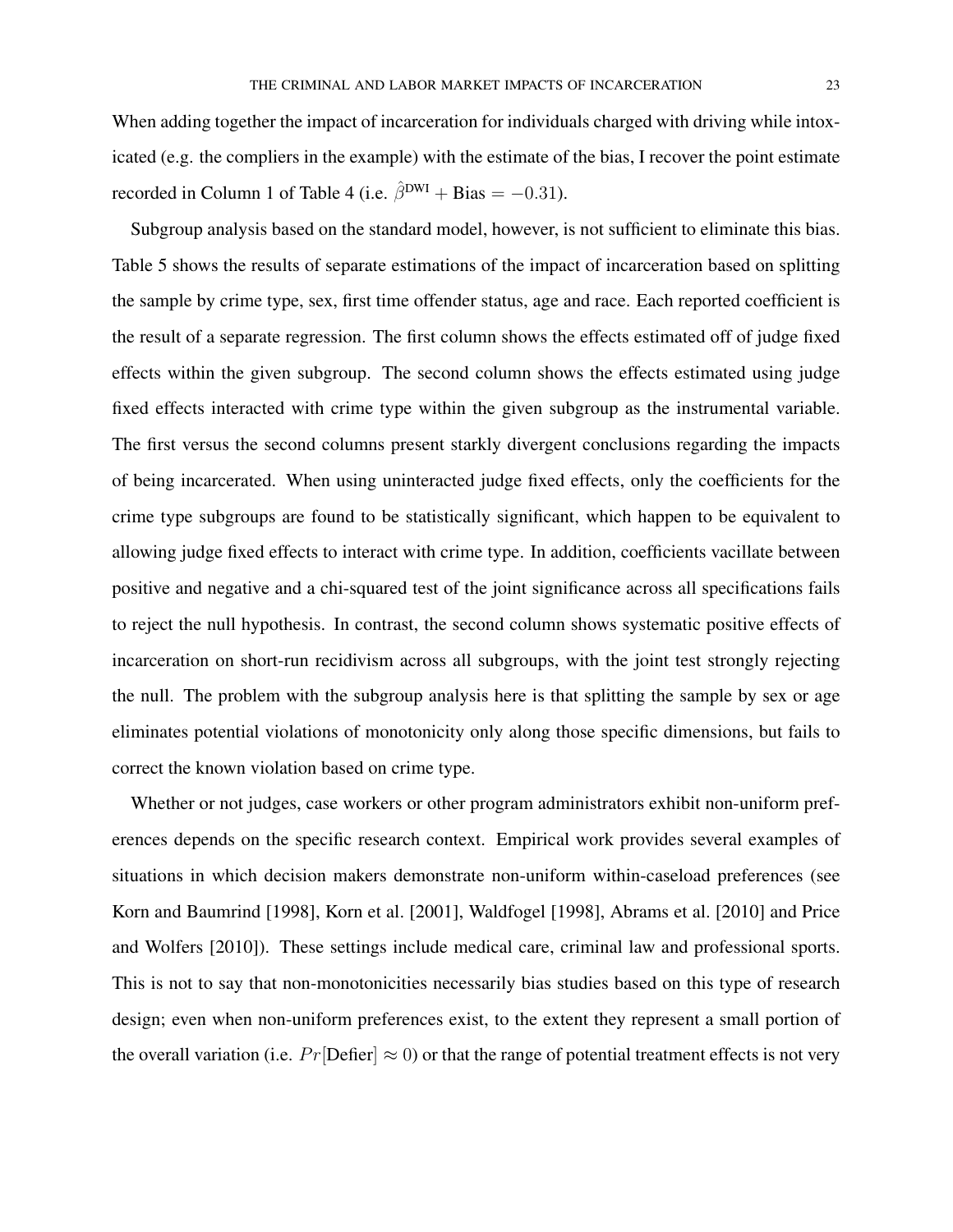| Sugroup                                           | N     | New criminal charges within 1 year |                                                       |  |
|---------------------------------------------------|-------|------------------------------------|-------------------------------------------------------|--|
| <b>DWI</b>                                        | 2,535 | $0.32**$                           | $0.32**$                                              |  |
|                                                   |       | (0.16)                             | (0.16)                                                |  |
| Drug Poss.                                        | 2,013 | $0.51*$                            | $0.51*$                                               |  |
|                                                   |       | (0.28)                             | (0.28)                                                |  |
| Female                                            | 682   | 0.88                               | $0.31*$                                               |  |
|                                                   |       | (0.66)                             | (0.17)                                                |  |
| Male                                              | 3,866 | 0.27                               | $0.48**$                                              |  |
|                                                   |       | (0.56)                             | (0.20)                                                |  |
| First                                             | 2,434 | 0.087                              | 0.19                                                  |  |
|                                                   |       | (0.73)                             | (0.14)                                                |  |
| Repeat                                            | 2,114 | $-0.065$                           | $0.77*$                                               |  |
|                                                   |       | (1.23)                             | (0.46)                                                |  |
| Age < 25                                          | 1,919 | 0.75                               | $0.45*$                                               |  |
|                                                   |       | (0.67)                             | (0.24)                                                |  |
| $Age \ge 25$                                      | 2,625 | 0.33                               | $0.37*$                                               |  |
|                                                   |       | (0.32)                             | (0.20)                                                |  |
| White                                             | 1,656 | $-0.36$                            | 0.23                                                  |  |
|                                                   |       | (1.34)                             | (0.19)                                                |  |
| <b>Black</b>                                      | 1,195 | 2.30                               | $1.01*$                                               |  |
|                                                   |       | (3.95)                             | (0.61)                                                |  |
| Hispanic                                          | 1,697 | 0.90                               | 0.26                                                  |  |
|                                                   |       | (1.38)                             | (0.18)                                                |  |
| Chi-squared test of joint significance<br>P-value |       | 10.87                              | 89.11                                                 |  |
|                                                   |       | 0.45                               | 0.00                                                  |  |
| <b>Instrumental Variable:</b>                     |       | Incarceration rate<br>by Judge     | Incarceration rate<br>by Judge $\times$<br>Crime type |  |

TABLE 5. Estimated impact of incarceration using Judge versus Judge  $\times$  Crime fixed effects as instrumental variables

*Source*: Author's calculations using Harris County District Clerk's criminal court records (driving while intoxicated and possession of marijuana cases filed in County Criminal Courts between 2005 and 2006). *Notes*: \*\*\* p<0.01, \*\* p<0.05, \* p<0.1.

large, the resulting bias will be minimal. It does, however, provide motivation for developing more rigorous empirical methods.

# 5. ESTIMATING INSTRUMENTAL VARIABLE MODELS IN THE PRESENCE OF NON-MONOTONIC INSTRUMENTS

The solution to non-uniform judge preferences is straightforward if judges base their decisions on a single defendant characteristic that is categorical in nature (e.g. crime type). Using the judges' crime-specific incarceration rates in lieu of their average incarceration rates as the source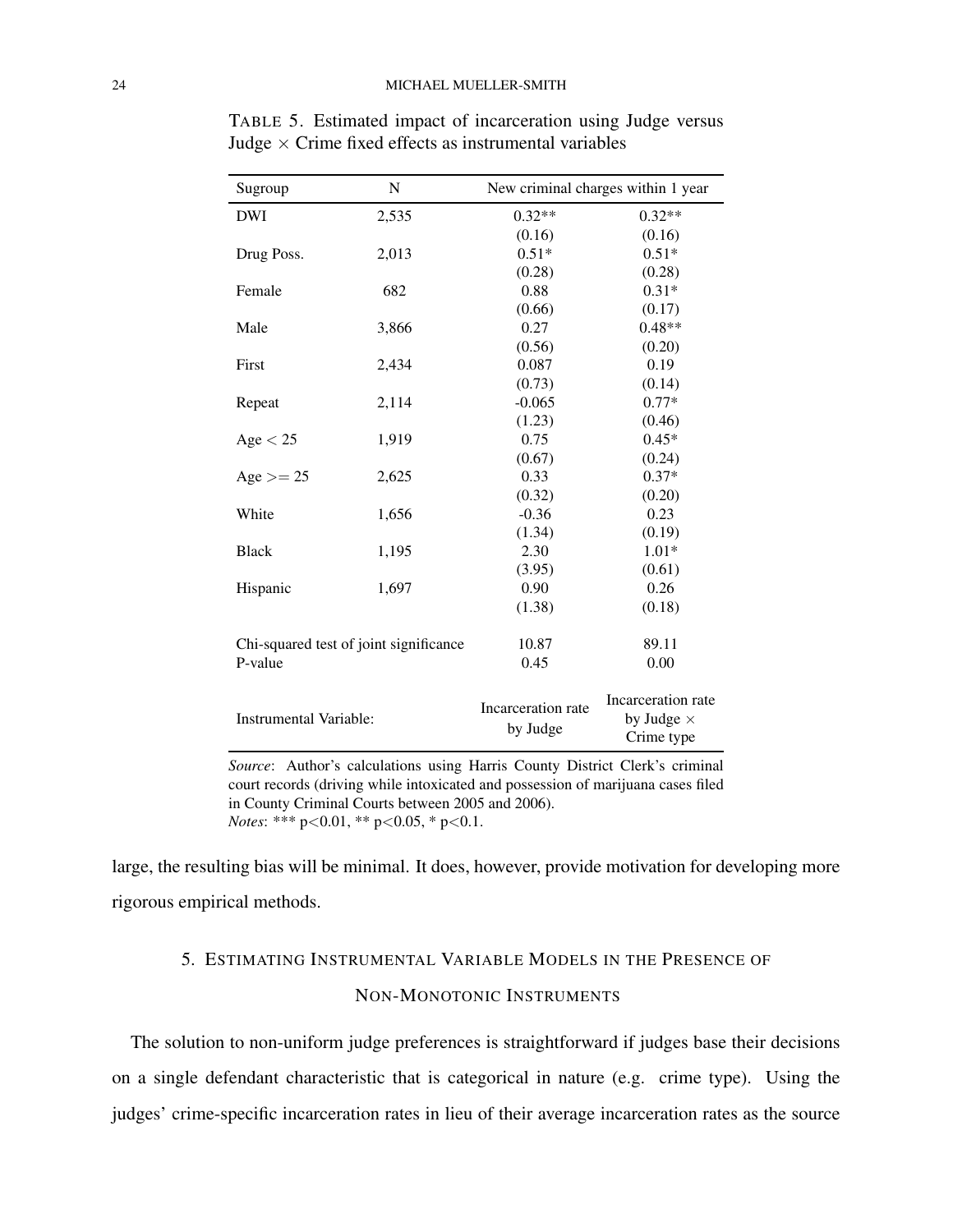of exogenous variation in sentencing will eliminate monotonicity violations resulting from the non-uniform preferences. But, the answer becomes more complicated when the data contains many defendant characteristics some of which might be categorical (e.g. sex, race or skin tone) and others might be continuous (e.g. age, time since last criminal charge or total prior convictions) and it is unknown over which judges base their decisions.

A fully non-parametric estimation of  $\Gamma_1(X_i)$  from Equation 3 would be the most straightforward approach from a theoretical perspective. Multivariate regression including screener fixed effects fully interacted with all potential pre-existing covariates and combinations thereof would provide consistent estimates of the flexible judge-specific decision rules. But, due to the curse of dimensionality such models often are not practical. The problem could be simplified if the combination of traits included as interactions with judge assignment were pre-specified, which could be motivated by detailed institutional knowledge of research setting. However, putting this choice in the hands of the researcher unfortunately opens the door to undisciplined specification searching which limits the reliability of the produced estimates.

A semi-parametric approach where  $\Gamma_1(X_i)$  is approximated in a linear model using a series of basis functions provides a feasible compromise. In this framework,

(5) 
$$
\Gamma_1(X_i)J_i = \sum_{k=1}^K \omega_k b_k(X_i, J_i) + \eta_i,
$$

where  $b_k(\cdot)$  is a basis function using information on defendant traits  $(X_i)$  and judge assignment  $(J_i)$  that measures relative judicial preferences, the parameters  $\omega_k$  provide weights to each  $b_k(\cdot)$ and  $\eta_i$  is an approximation error.

Any number of basis functions could be utilized here. The functions I focus on measure how judicial preferences deviate from caseload wide trends after conditioning on various combinations of defendant traits. The defendant traits I consider are: crime type, degree of charge, race, skin tone, sex, body type (i.e. thin, medium or heavy), height, weight, whether the defendant has a visible scar, whether the defendant has a visible tattoo, eye color, age, time since last criminal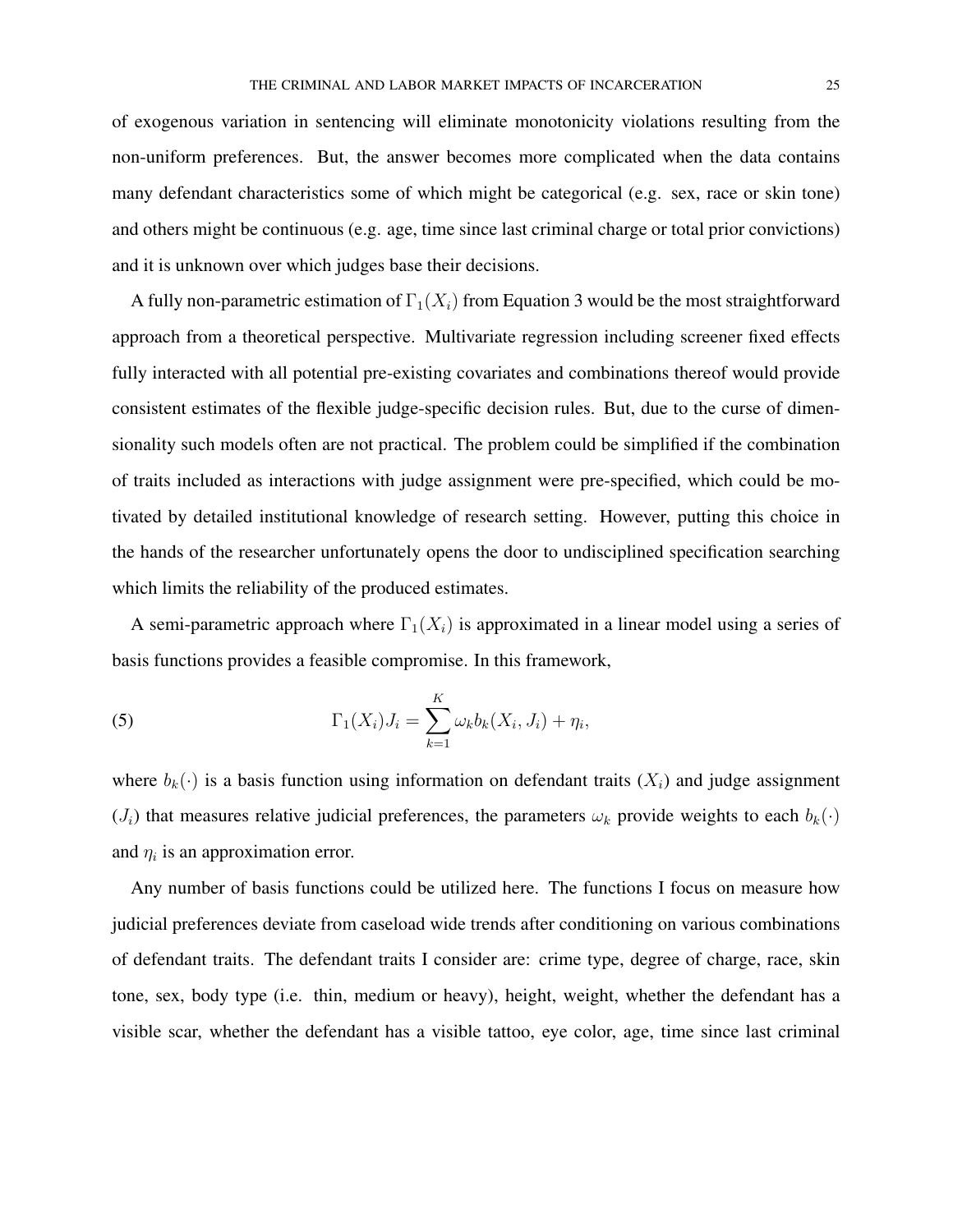charge, time since last criminal conviction, total prior felony charges, total prior felony convictions, total prior misdemeanor charges, and total prior misdemeanor convictions.<sup>15</sup> For continuous characteristics, two equations are estimated. The first equation is the caseload-wide relationship between the sentencing outcome and the trait, and the second re-estimates the model allowing the parameters to vary by judge. The equations are parameterized using an indicator function for the value being non-zero to deal with potential censoring and a second order polynomial to allow for some curvature in preferences:

$$
D_i = \phi_0 1[x_i > 0] + \phi_1 x_i + \phi_2 x_i^2 + e_i ,
$$
  
\n
$$
D_i = \sum_{j \in J} [\phi_0^j 1[x_i > 0] + \phi_1^j x_i + \phi_2^j x_i^2] \times 1[J_i = j] + e_i
$$

.

The candidate basis function  $b_k(\cdot)$  is then computed by taking the difference between the predicted value of  $D_i$  based on the judge-specific and general model. To avoid any degree of mechanical correlation in the first stage, several researchers have recommended using "leave-one-out" or "jackknife" estimators wherein data for all defendants except for individual  $i$  are used to estimate  $b_k(\cdot)$  for individual i (see Kling [2006], Doyle [2007], and Aizer and Doyle [2013]). One can implement this strategy without having to reestimate the two models for each observation by simply computing the diagonal elements of the Hessian matrix  $H_k$ . The value  $h_{k;ii}$ , which represents the ith diagonal element of  $H_k$ , measures the impact that observation i has on his predicted value, which is known in statistics as i's *leverage*. The jackknife residual is then be reverse engineered by dividing the fitted residual from the full regression by  $(1 - h_{k,ii})$ . This results in the following formula to estimate the jackknife version of  $b_k(\cdot)$ :

$$
b_{k,\dot{\mathbf{t}}}(\cdot) \;\; = \;\; \left[ D_i - \frac{\hat{\mathbf{e}}_i}{1-\hat{\mathbf{h}}_{ii}} \right] - \left[ D_i - \frac{\hat{e}_i}{1-\hat{h}_{ii}} \right] \;,
$$

where  $\dot{\theta}$  reflects the fact that the parameter has been stripped of all information from individual i.

The basis function for categorical characteristics are much more straightforward. Rather than estimating multiple regressions,  $b_k(\cdot)$  is implemented as the difference in means between the judge

 $15$ For continuous characteristics, I winsorize the top and bottom 5 percent of the distribution to improve boundary performance of the basis functions.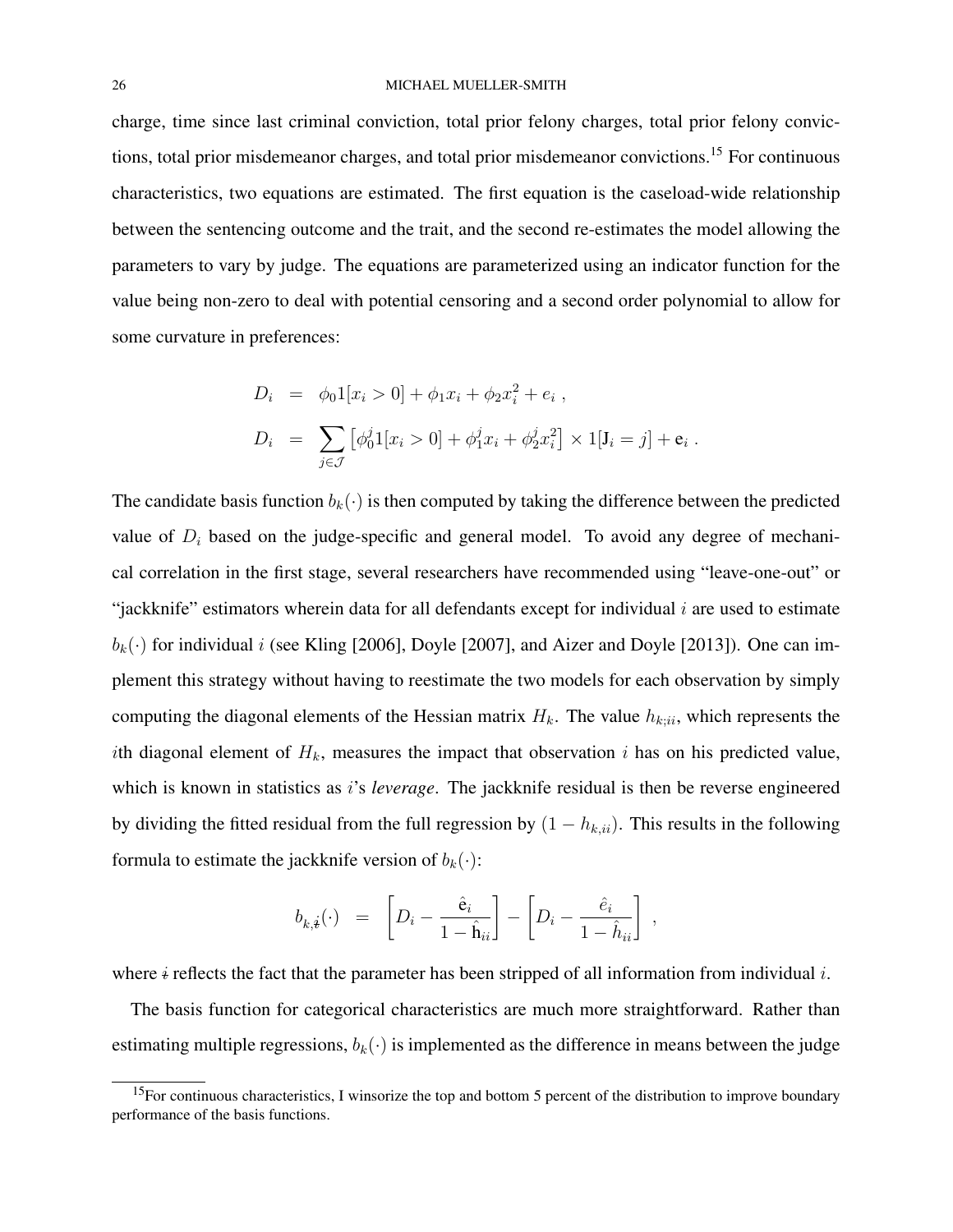and the overall caseload for various subgroups in the population:

$$
b_{k,\mathbf{i}}(\cdot) = \sum_{\kappa} \sum_{j} 1[x_i = \kappa, \mathbf{J}_i = j] \times \left( \sum_{\iota=1,\iota \neq i}^N 1[x_\iota = \kappa] \times \left[ \frac{1[\mathbf{J}_\iota = 1] \times D_\iota}{\sum_{\iota,\iota \neq i} 1[\mathbf{J}_\iota = j]} - \frac{D_\iota}{\sum_{\iota,\iota \neq i} 1} \right] \right).
$$

In this notation,  $\kappa$  represents the potential values that the categorical variable  $x_i$  takes and  $J_i$  records judge assignment. Again to avoid a mechanical correlation in the first stage the sentencing means are calculated over all observations except for individual  $i$ . The resulting estimator will be numerically equivalent to but computationally faster than the prior strategy of estimating caseload-wide and judge-specific regressions models and using the leverage to remove individual i's data from the estimates.

Estimating preferences based on interactions of defendant characteristics (e.g. crime type by race) requires only trivial adjustments to the formulas described above and are not described in detail. To set an upper limit on the total number of potential basis functions to be constructed, the analysis presented in this study only uses two-way interactions among defendant characteristics. While this will limit the flexibility of the estimated decision rule, which could have implications for non-monotonicity, it is assumed that mismeasurement at this point will merely be an approximation error.<sup>16</sup>

The full set of basis functions could be used jointly as instrument variables without explicitly estimating their respective weights  $\omega_k$ . However, since I explicitly do not want to arbitrarily constrain the set of defendant traits that may influence judicial preferences, the set of constructed preference measures can be very large and may lead to many instruments bias (see Hansen et al. [2008]). This problem is easily solved by invoking a cross validation sample splitting technique (see Angrist and Krueger [1995]) wherein the overall sample is randomly divided into two halves,  $\omega_k$  for one half of the data is estimated using the other half of the data, and vice versa. Through using "out-of-sample" observations to construct the final weighting of the  $b_k(\cdot)$  to estimate  $\hat{\Gamma}_1(X_i)$ , overfitting the first stage is avoided and test statistics will not need to be adjusted.

 $16T$ o the extent that remaining violations of monotonicity are between defendants with similar local average treatment effects, the impacts of this assumption should be minimal.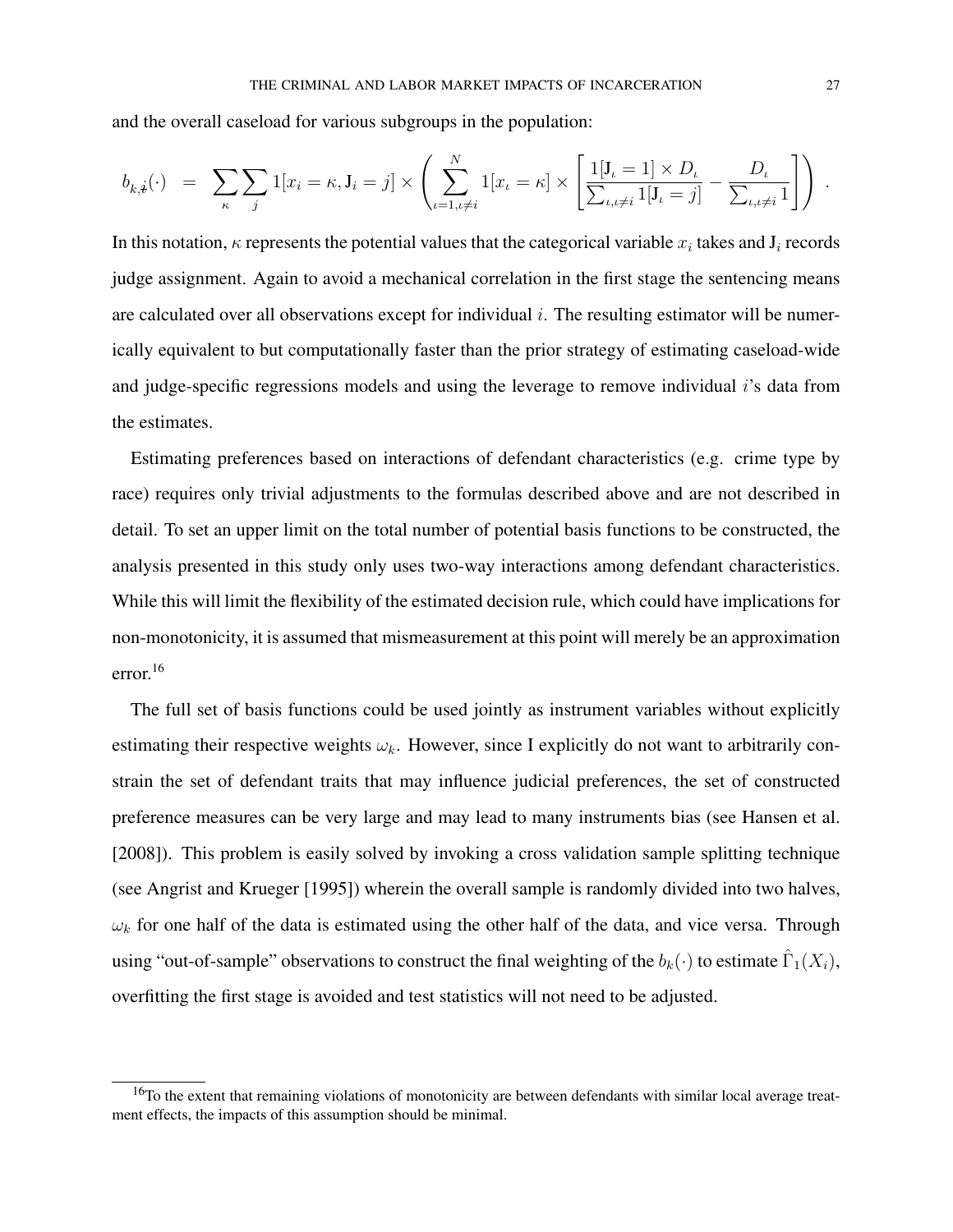The difficulty with cross validation in this context is that the full set of candidate instruments likely contains many variables that contribute little to no additional information on judicial preferences. These variables add noise to the estimation and decrease prediction accuracy. For instance, after controlling for judicial preference by crime type, it is unlikely that measured preference by crime type interacted with eye color adds a significant amount of new variation to the estimation. A variety of shrinkage procedures can be employed to reduce dimensionality and isolate the key sources of variation in a model (see Hastie et al. [2009]). While it is acknowledged that these procedures introduce bias into the estimation of model parameters, the potential variance reduction has generally been shown to result in improved prediction accuracy (Leeb and Pötscher [2008a, 2008b]), which is precisely the goal given that this being implemented in a first stage equation using cross validation. Many procedures have been explored in the context of instrumental variables including boosting (Bai and Ng [2009]), common factor analysis (Bai and Ng [2010]), and ridge regression (Hansen and Kozbur [2013]). I adopt the *least absolute shrinkage and selection operator* (Lasso) originally proposed in Tibshirani [1996], which has received growing interest in recent years in the literature (see Belloni et al. [2014] for discussion of recent work).

I follow Belloni et al. [2012]'s implementation of Lasso by estimating following objective function to solve for  $\omega$ :

$$
\hat{\omega}^{\text{Lasso}} \in \operatorname*{argmin}_{\omega \in R^p} \sum_{i \in C} \left[ \left( D_i - \sum_k \omega_k b_k(X_i, J_i) \right)^2 \right] + \frac{\lambda}{N} ||\Lambda \omega||_1.
$$

The objective function tries to minimize the sum of the squared residuals, but is penalized by the weighted sum of the absolute value of the coefficients. This creates a kink at zero in the domain of the objective function which forces coefficients that would otherwise be close to (but not exactly) zero under ordinary least squares (OLS) to be exactly zero under Lasso. Among the full set of  $p$ potential instruments, only s optimal instruments exhibit non-zero coefficients which are referred to as the *sparse* set.

In order to estimate this equation, both a penalty level ( $\lambda$ ) and a penalty loading matrix ( $\Lambda \equiv$  $diag(\lambda_1, \lambda_2, \ldots)$  need to be specified. The elements of the optimal penalty loading matrix  $\Lambda^{\circ}$ defined as  $\lambda_k^o = \sqrt{\mathbf{E}\left[f_k(x_{k,i})^2 \eta_i^2\right]}$  are infeasible since  $\eta_i$ , the error term from Equation 5, is not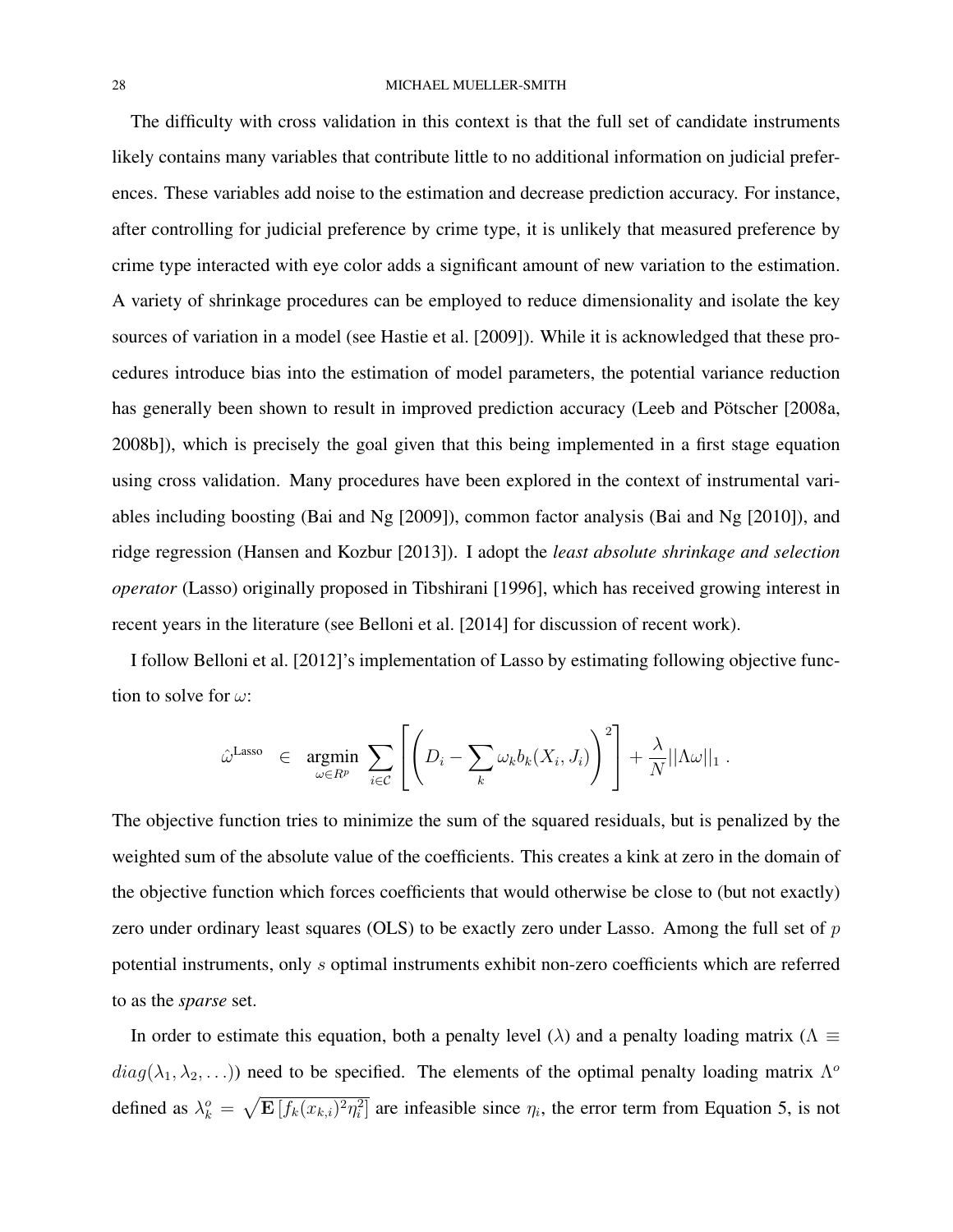observed in practice, but  $\Lambda^o$  can be approximated through an iterative process wherein conservative values initialize the  $\Lambda$  matrix. Given the initial penalty loadings, estimates of  $\hat{\eta}_i$  can be recovered which can then be used to produce new penalty loadings based on  $\hat{\lambda}_k = \sqrt{\frac{1}{N}}$  $\frac{1}{N}\sum_i \left[ f_k(x_{k,i})^2 \hat{\eta}_i^2 \right]$ . The process is repeated until the penalty loadings stabilize and converge.

The penalty level determines the degree of the kink in the objective function. Higher values of  $\lambda$ will result in relatively more coefficients being set to exactly zero. Belloni et al. [2012] recommend setting  $\lambda = c \, 2$ √  $\overline{N}\Phi^{-1}(1-\gamma/(2p))$ , where the constant  $c=1.1$  and  $\gamma=0.1/\log(p\vee N)$ . The combination of the iterated penalty loadings and this penalty level ensure that the Lasso estimator obeys the following near-oracle performance bounds,

$$
||\hat{\Gamma}_1(X_i) - \Gamma_1(X_i)||_{2,N} \leq p \sqrt{\frac{s \log(p \vee N)}{N}} ,
$$

meaning that estimates will coincide up to a  $\sqrt{\log(p)}$  factor with the bounds achievable when the correct sparse set of significant variables is known ex-ante.

The traditional implementation of Lasso generally assumes there exists only a fixed number of optimal instruments, which is known as *exact sparsity*. Belloni et al. [2012] show that their implementation of Lasso can relax this assumption to an *approximate sparsity* assumption, which states that  $\frac{s^2 \log^2(p \vee N)}{N} \to 0$ . Instead of setting a fixed bound on the number of optimal instruments, this assumption places an upper bound on the growth rate of the number of optimal instruments relative to the sample size. They show this assumption can be relaxed even further when employing a sample splitting procedure (as used in this study) to  $s \log(p \vee N) = o(N)$ , which effectively allows for an even faster growth rate of s in the sample size.

A closely related estimator known as the *Post-Lasso* estimator takes the sparse subset of instruments selected by Lasso and re-estimates their coefficients using OLS. This addresses a known issue in the Lasso estimator that non-zero coefficients are biased towards zero. Post-Lasso eliminates some of this shrinkage bias, and achieves the same rates of convergence without requiring additional assumptions. It is for this reason that the preferred estimates of  $\hat{\Gamma}_1(X_i)$  used in Section 7 are constructed using Post-Lasso coefficients rather than Lasso coefficients.<sup>17</sup>

<sup>&</sup>lt;sup>17</sup>In practice, the Lasso and Post-Lasso predictions of  $\hat{\Gamma}_1(X_i)$  are very similar and this choice does not substantively alter the conclusions of this paper.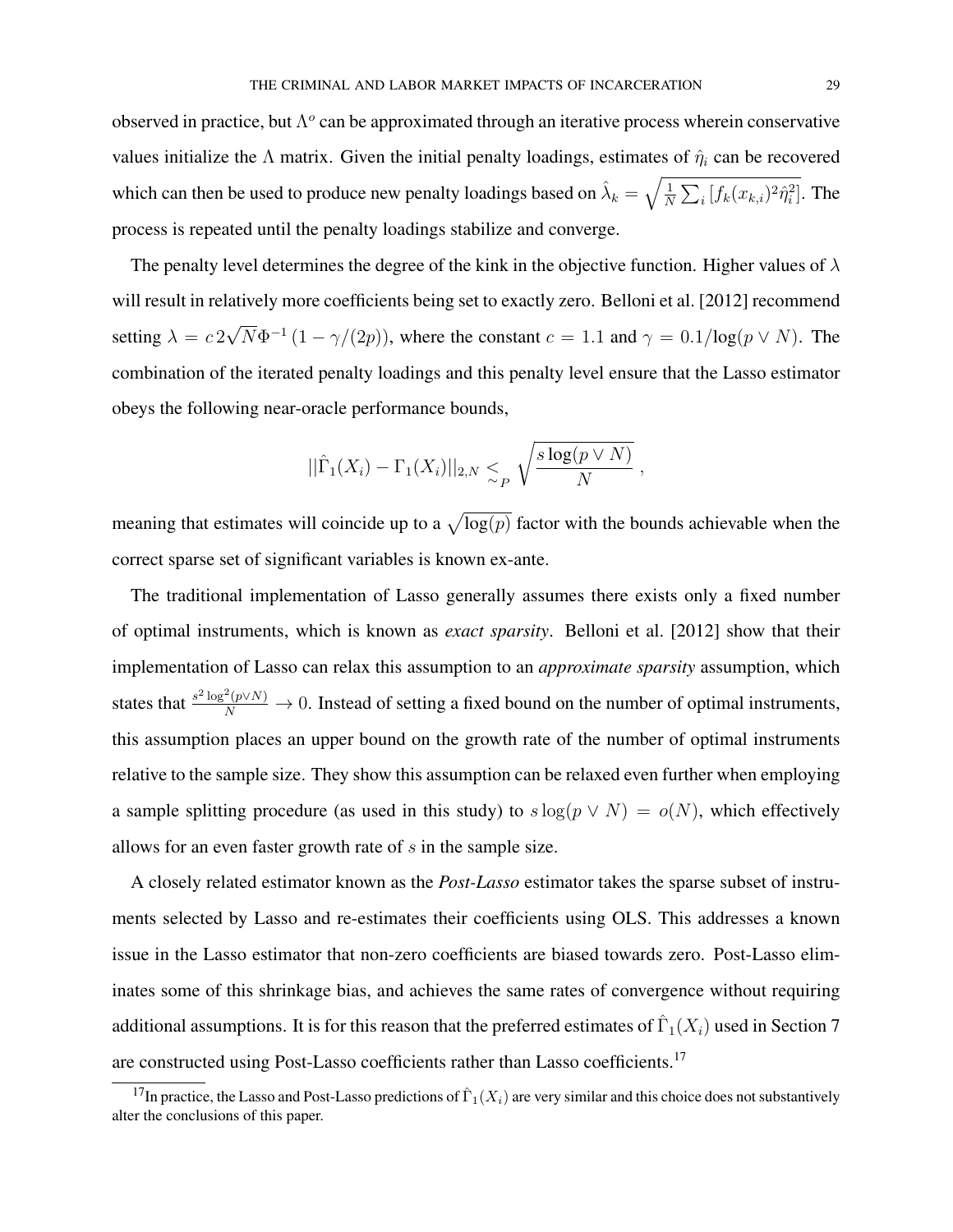Compared to other shrinkage procedures, Lasso and post-Lasso are particularly interesting because they identify a subset of variables that have high explanatory power. Isolating these variables gives the researcher an opportunity to learn about the dimensions over which judges exhibit differential behavior. Thus, the algorithm not only increases the power of our instruments, but also improves our understanding of judicial decision making.

## 6. A PANEL MODEL OF THE IMPACT OF INCARCERATION

In contrast to existing work using judge randomization, this study adopts a panel framework to estimate both the immediate and lasting effects of incarceration. Outcome  $Y$  for individual  $i, q$ quarters after being charged at time  $t$  is modeled as a linear function of his incarceration status and history, estimated court tendencies for non-focal sentencing outcomes  $(\hat{D}_i^n)$ , and individual characteristics  $(X_i)$ . Incarceration status and history are formalized as three specific variables: (1) the percent of days in a quarter that a defendant was incarcerated, (2) whether the defendant was previously incarcerated if he is not currently incarcerated, and (3) the total amount of time the defendant has spent incarcerated if he is not currently incarcerated. Quantifying these variables on the quarterly versus monthly or weekly basis may introduce measurement error into the analysis; this is unavoidable, however, as several outcome variables are only measured on the quarterly basis.

Sixty to seventy percent of defendants are booked in county jail the week charges are filed. This generates a positive, mechanical correlation between incarceration status and criminal charges in any given quarter during my followup period. To deal with this issue, I recode incarceration status to zero once in the days after new charges are filed until a new quarter has started. This breaks the mechanical relationship between new charges and imprisonment and eliminates the simultaneity bias. This modification has minimal impacts on estimates for the felony caseload since incarceration spells generally span several quarters if not years, but is important for the misdemeanor caseload where the median incarcerations spells is 10 days.

To account for any unobserved changes based on the timing of defendant's original charge or the amount of follow-up time since the charge was filed, fixed effects  $\mu_t$  and  $\mu_q$  are also included.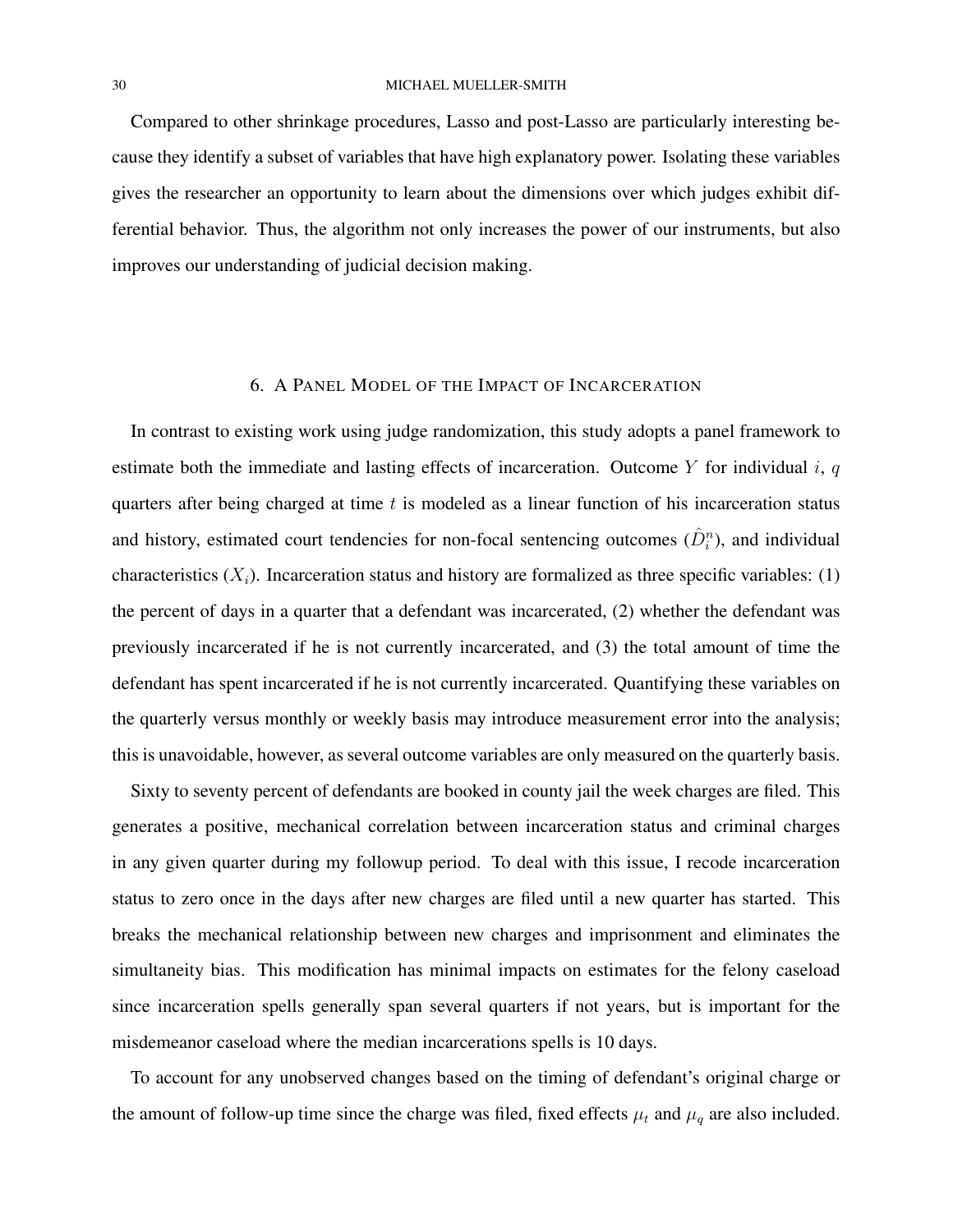This model is presented below:

(6) 
$$
Y_{i,t+q} = \delta_1 Incareerated_{i,t+q} + \delta_2 Released_{i,t+q} + \delta_3 (Released_{i,t+q} \times Exposure_{i,t+q}) +
$$
  

$$
\delta_{4,q} \hat{D}_i^n + \delta_{5,q} X_i + \mu_t + \mu_q + \xi_{i,t+q} ,
$$

where the primary variables of interest are defined as:

$$
Incarerated_{i,t+q} = \frac{\text{Days Incarerated}_{i,t+q}}{\text{Days in Quarter}_{t+q}},
$$
\n
$$
Released_{i,t+q} = 1 \left[ \sum_{\tau=1}^{T} Incarerated_{i,t+q-\tau} > 0 \right] \times 1 [Incarerated_{i,t+q} < 1],
$$
\n
$$
Exposure_{i,t+q} = \sum_{\rho=1978q1}^{t+q} Incarerated_{i,\rho}.
$$

To compute  $Released_{i,t+q}$ , a maximum retrospective window (denoted by T) is necessary. When a more narrow window is used,  $\delta_2$  and  $\delta_3$  will capture primarily short-run effects. A longer window will average short-run impacts with medium-term and long-term impacts. In order to strike a balance between short and medium-run outcomes, I set  $T$  equal to 5 years.

Total incarceration exposure is measured as the cumulative time spent incarcerated since the first quarter of 1978, which is when the state prison data first begins. I cap the total exposure variable to 5 years to reflect the likely diminishing returns to incarceration length, and to improve the precision in the construction of the instruments. The model only allows total exposure to impact outcomes once an inmate has been released in order to avoid confounding the impact of duration after being released with any potential incapacitation effects.

Five years of post-charge outcomes are included in the panel data. In order to account for repeated observations for the same defendant over time as well as the same defendant appearing in the data for multiple charges, the standard errors are clustered at the defendant level.

The primary variables of interest will be instrumented using the methodology discussed in Section 5. Because the data collected for this study spans 30 years of court filings, a time during which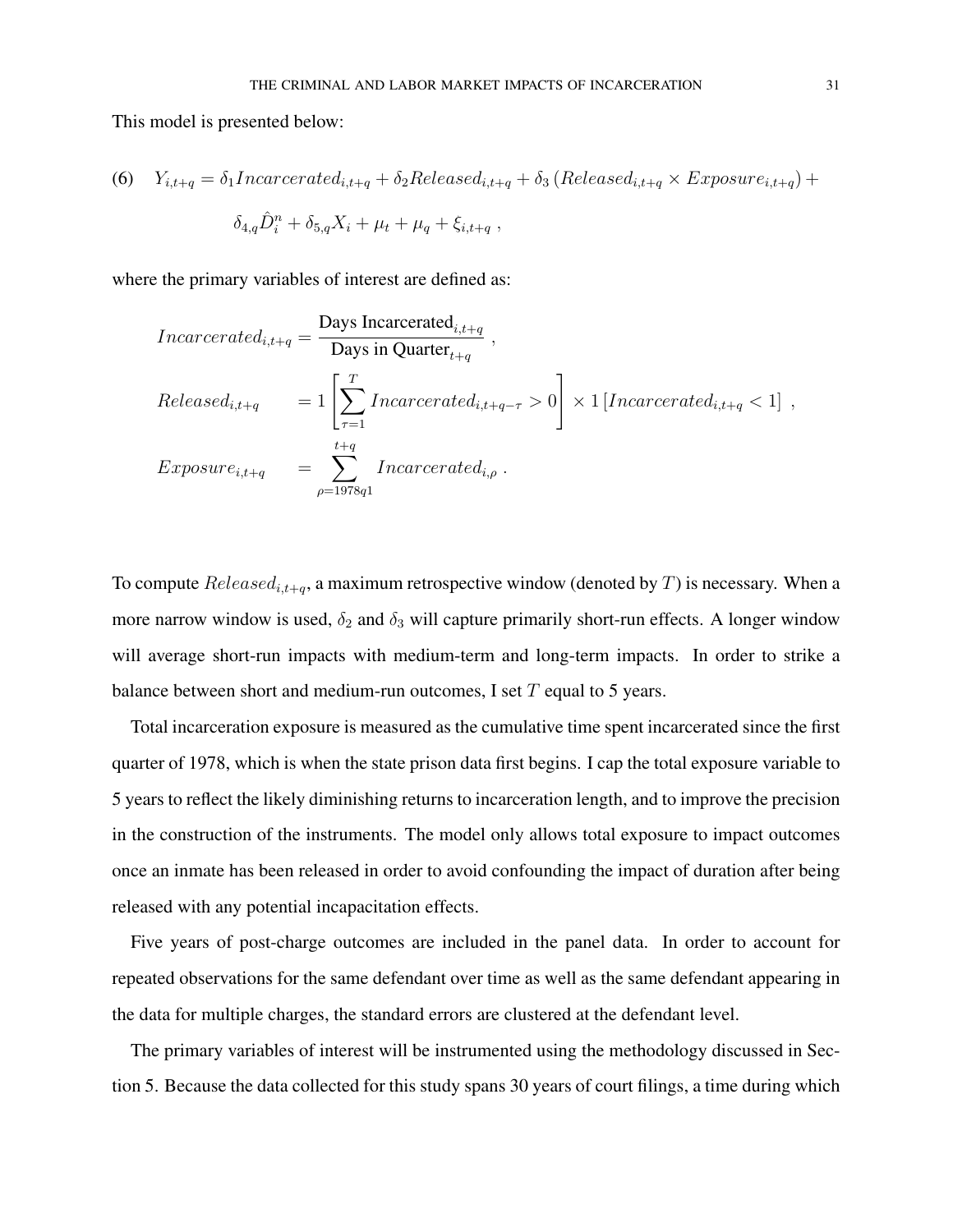some judges remain in office for over 20 years, the full set of instruments are recalculated every 2 years over the range of t. This allows the estimated preferences of judges and assistant district attorneys who remain in the court system for many years to change with time. Their relative preferences will correspondingly adjust according to the court composition around the time charges were filed (e.g. a "tough" judge becomes relatively less tough when all of the "easy" judges are elected out of office and replaced with other "tough" judges).

Unlike fixed court outcomes such as guilt or fines, incarceration status and history change with time. As a result, instruments for these variables must be recalculated each quarter since the date of charge. This amounts to comparing the relative portion of each court's caseload that is incarcerated as of one quarter after charges were filed, two quarters after charges were filed and so on. A benefit of recalculating the instruments over time in the panel framework is that the estimation will leverage non-linear differences in the distribution of sentencing outcomes between courtrooms rather than focus on average differences in overall sentence length. As an example, some courts may be characterized by bimodal distributions of primarily short-term and long-term incarceration, whereas others might utilize a more uniform distribution of sentences. While the courts' average sentence lengths might be equal, the realization of these sentences over time will vary substantially.

The misdemeanor caseload does not have a wide distribution in the length of incarceration; the median incarceration length in this caseload is only 10 days. This severely limits the feasibility of estimating the full panel model proposed. Instead, for this caseload, I will estimate the same model but exclude the  $[Released_{i,t+q} \times Exposure_{i,t+q}]$  variable. This means that the misdemeanor analysis will be unable to speak to the post-release impact along the intensive margin, and instead will only measure the incapacitation effects and the post-release effects on the extensive margin.

## 7. THE CONTEMPORANEOUS AND POST-RELEASE EFFECTS OF INCARCERATION

This section presents the empirical findings of the study. It begins with a descriptive analysis of how incarceration status, criminal activity and employment develop over time for defendants. I then report several results to confirm the validity of the proposed research design. Finally, I present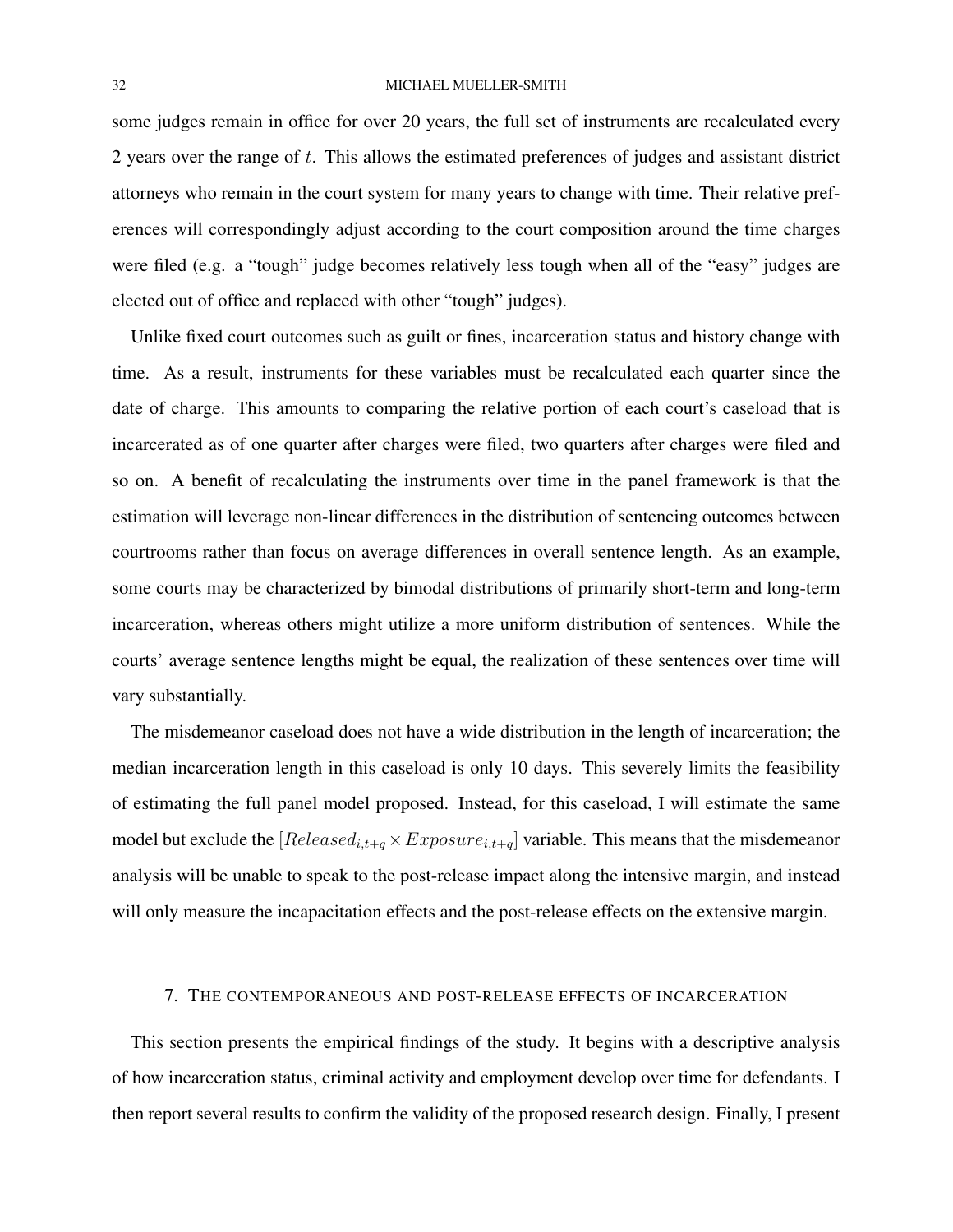the instrumental variable analysis which estimates the pre- and post-release effects of incarceration on defendant and household outcomes. Particular attention is paid to distinguishing mechanisms that underlie these results where possible. The results of my robustness exercises are discussed at the end of the section.

Figure 3 shows the incarceration, criminal charge and employment rates of felony and misdemeanor defendants relative to the timing of their criminal charges. Incarceration status, which is separated out into being in county jail and state prison, as well as criminal charges are measured on a weekly basis, whereas employment is measured quarterly. In order to preserve the scale of the figures, criminal charges in Week 0 are excluded since by definition all defendants would be charged in this week.

In the run up to Week 0, there is a relative decline in the incarceration rate of both felony and misdemeanor defendants. This is mirrored by an increase in criminal activity. Once charges are filed, there is an immediate increase in the likelihood of being jailed which is later displaced by prison for felony defendants. These increases in incarceration coincide with a distinct drop in criminal activity and employment. However, as inmates are released (months for felony defendants, weeks for misdemeanor defendants), there appears to be a modest short-run increase in criminal activity potentially upon release. In the 5 years of post-charge data, employment does not ever return to pre-charge levels.

This study relies on the fact that defendants are randomly assigned to courtrooms. While there is no reason to doubt the random assignment because it was implemented by an external office, the fact that the data only includes non-sealed records means that the observed caseloads for each courtroom may be censored in a non-random way. This can be tested by estimating the following equation.

$$
x_{i,t} = \alpha + \tau_t + \beta Court_{i,t} \otimes \tau_t + \epsilon_{i,t}
$$

In this equation,  $x_{i,t}$  is a defendant covariate,  $Contr_{i,t}$  is a vector of court assignment dummy variables and  $\tau_t$  is a vector of charge year dummy variables. Because Harris County introduced several new courtrooms in response to growing caseloads over time, it is necessary to include time dummies to absorb this variation. In addition, since the composition of courtroom actors (i.e. judge,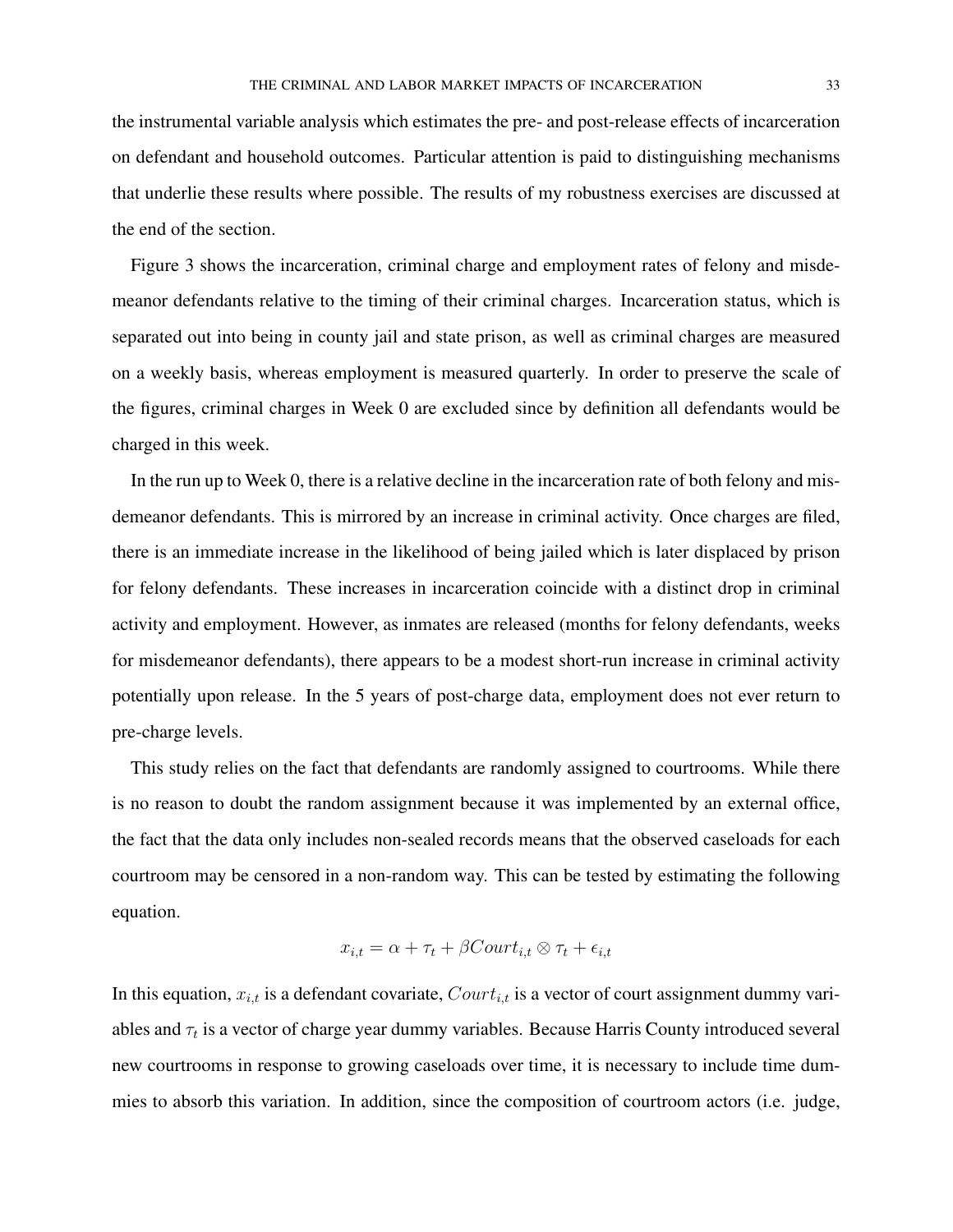

FIGURE 3. Timeline of incarceration, additional criminal charges, and employment

(B) Misdemeanor defendants

*Source*: Author's calculations using Harris County District Clerk's criminal court records (1980-2013), Harris County Sheriff's county jail records (1980-2013), Texas Department of Criminal Justice's state prison records (1980-2013), and Texas Workforce Commission's unemployment insurance wage records (1994-2012).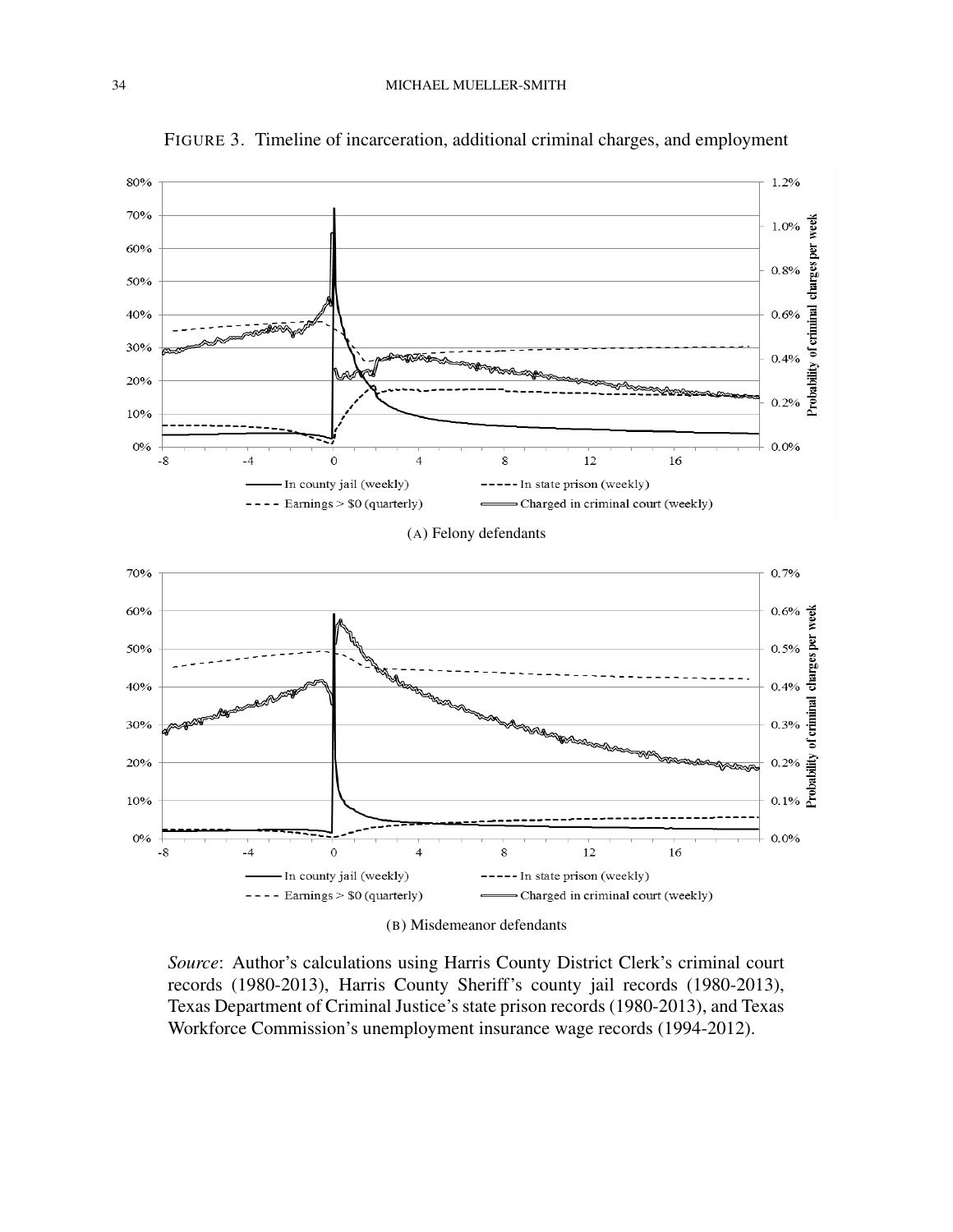chief prosecutor, etc) is changing over time, I fully interact courtroom and year fixed effects so that courtroom deviations are not arbitrarily constrained over time. In order to evaluate if the observed caseloads are statistically equivalent, I conduct an F-test of the joint significance of  $\beta$ . This procedure can be repeated using a sentencing outcome instead of a defendant covariate to establish a baseline of the instrument relevance if only using average differences between courtrooms.

Table 6 shows the results of this exercise. The first panel shows the F-tests for differences in the balance of defendant covariates. The second panel shows the F-tests for differences in the balance of various sentencing outcomes. The test statistics for defendant characteristics generally range between 1 and 1.4. These indicate a technical rejection of the null hypothesis, but capture very minor differences in court balance. In contrast, the test statistics for sentencing outcomes generally are all greater than 10, indicating a much stronger rejection of the null.

While there is significant average differences between courtrooms, particularly with respect to being sentenced to incarceration, I also rely on characteristic-specific differences in order to avoid non-monotonic instruments bias. Figure 4 shows the distribution of constructed instrument values for sentenced incarceration status and length for the felony and misdemeanor caseloads. Instruments for the felony caseload have more variation compared to the misdemeanor caseload, particularly with regard to incarceration length.

In order to document which traits have the most influence on relative court tendencies, Table 7 reports the ten strongest predictors of incarceration status and length selected by Post-Lasso among the full set of candidate interactions between defendant characteristics and judge/prosecutor assignment. Because certain defendant-court interactions exhibit greater variance than others, each candidate instrument is normalized to mean zero and standard deviation one. As such, the largest coefficients will identify the characteristics over which court actors exhibit the most divergent preferences, which will have greatest influence over the final constructed instrument.<sup>18</sup>

Members of the prosecution team are featured prominently in each set of selected variables reflecting their role in the courtroom and establishing plea bargains. In the felony caseload, judge and

<sup>&</sup>lt;sup>18</sup>Instruments for actual incarceration status over time instead of static sentenced incarceration status and length are used in my main analysis. Because the Post-Lasso selects similar predictors for both sets of variables, sentenced incarceration is presented here for simplicity. The sample splitting technique was not employed in the construction of this table in order to avoid adding unnecessary complexity to the discussion.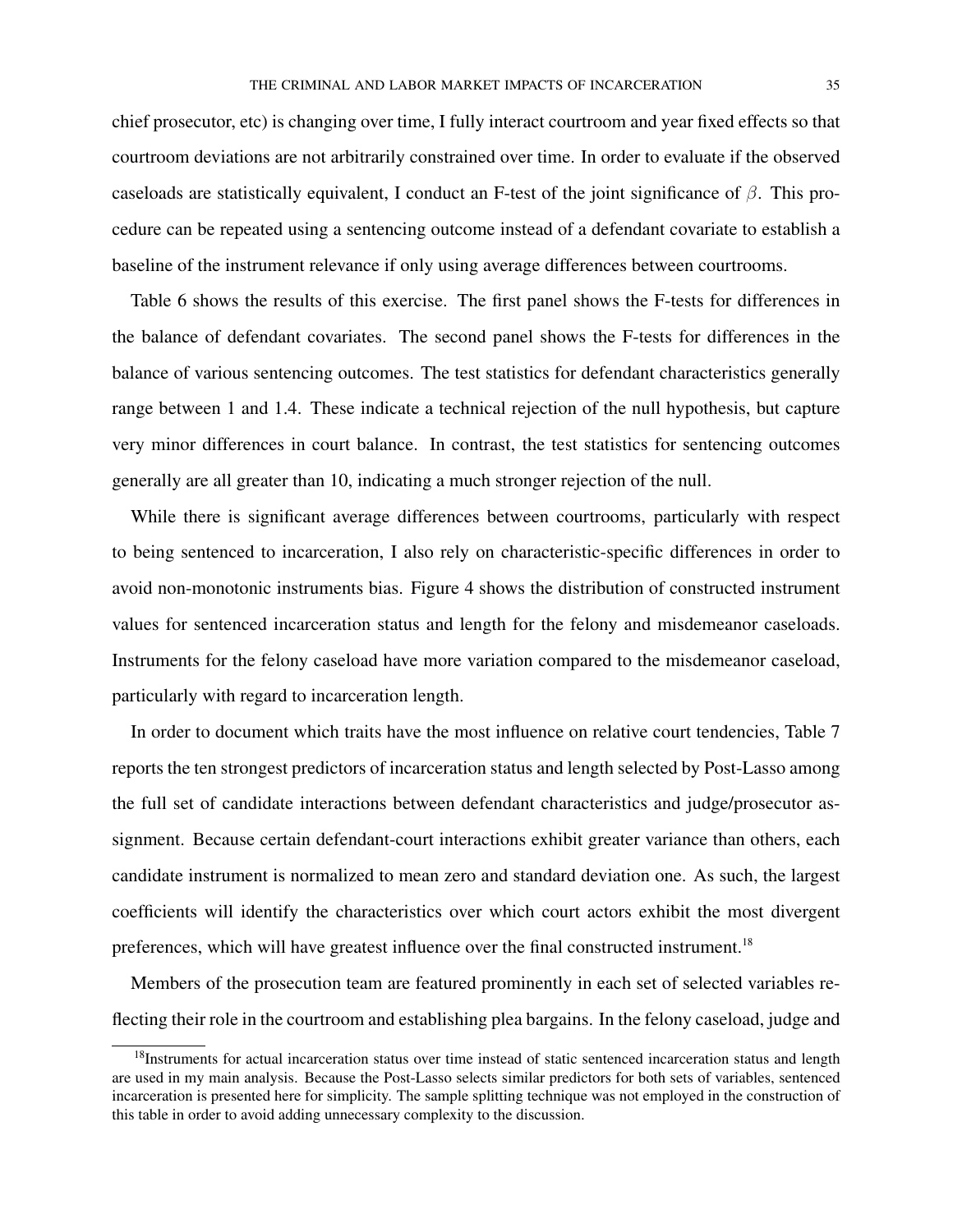|                                                  | F-Test |       |
|--------------------------------------------------|--------|-------|
|                                                  | Felony | Misd. |
| Panel A: Defendant Characteristics               |        |       |
| Female                                           | 0.9    | 1.1   |
| $Race/Ethnicity = Caucasian$                     | 1.1    | 1.2   |
| Race/Ethnicity = African American                | 1.2    | 1.2   |
| Race/Ethnicity = Hispanic                        | 1.1    | 1.3   |
| Age                                              | 2.3    | 1.0   |
| Weight                                           | 1.0    | 1.1   |
| Height                                           | 1.0    | 1.0   |
| First Time Offender                              | 1.3    | 1.2   |
| Crime = Driving while intoxicated                | 1.2    | 1.1   |
| $C$ rime = Drug Possession                       | 1.3    | 1.1   |
| $C$ rime = Traffic                               | 1.4    | 1.1   |
| Crime = Property Crime                           | 1.4    | 1.2   |
| Crime = Violent Crime                            | 1.2    | 1.0   |
| <b>Panel B: Sentencing Outcomes</b>              |        |       |
| Verdict = Guilty                                 | 14.0   | 15.0  |
| Verdict = Deferred Adjudication of Guilt         | 19.3   | 22.8  |
| Sentenced to Incarceration                       | 14.8   | 19.7  |
| <b>Incarceration Length</b>                      | 3.4    | 11.0  |
| <b>Given Fine</b>                                | 24.5   | 8.1   |
| Fine Amount                                      | 10.7   | 242.5 |
| Sentenced to Probation                           | 18.8   | 26.3  |
| Probation Length                                 | 18.7   | 24.3  |
| Felony Conviction Reduced to Misdemeanor         | 7.4    |       |
| Sentenced to Drug Rehabilitation Program         | 9.5    | 4.9   |
| Sentenced to Boot Camp Program                   | 6.3    | 5.5   |
| Sentenced to Incarceration during Off-Work Hours | 6.0    | 27.6  |
| Enrolled in Traffic School                       | 1.0    | 11.6  |
| <b>Enrolled in Drug Education</b>                | 7.1    | 12.6  |
| <b>Ignition Device Required</b>                  | 2.8    | 35.7  |
| <b>Electronic Monitoring</b>                     | 1.6    | 24.1  |

TABLE 6. Testing for significant differences between courts

*Source*: Author's calculations using Harris County District Clerk's criminal court records (1980-2009).

chief prosecutor preferences are difficult to disentangle due to the colinearity in their court tenures and so either individual measure should be thought to reflect the joint tendencies of judge and chief prosecutor. The defendant characteristics that most heavily influence relative court opinion are interactions between the defendant's type of crime, degree of charge, and criminal history. Felony courts pay closer attention to prior felonies while the lower courts rely more on misdemeanor records. Defendants' age and race also appear to systematically influence felony court decision making, while age, sex, and skin tone are more prominent in the misdemeanor caseload. For each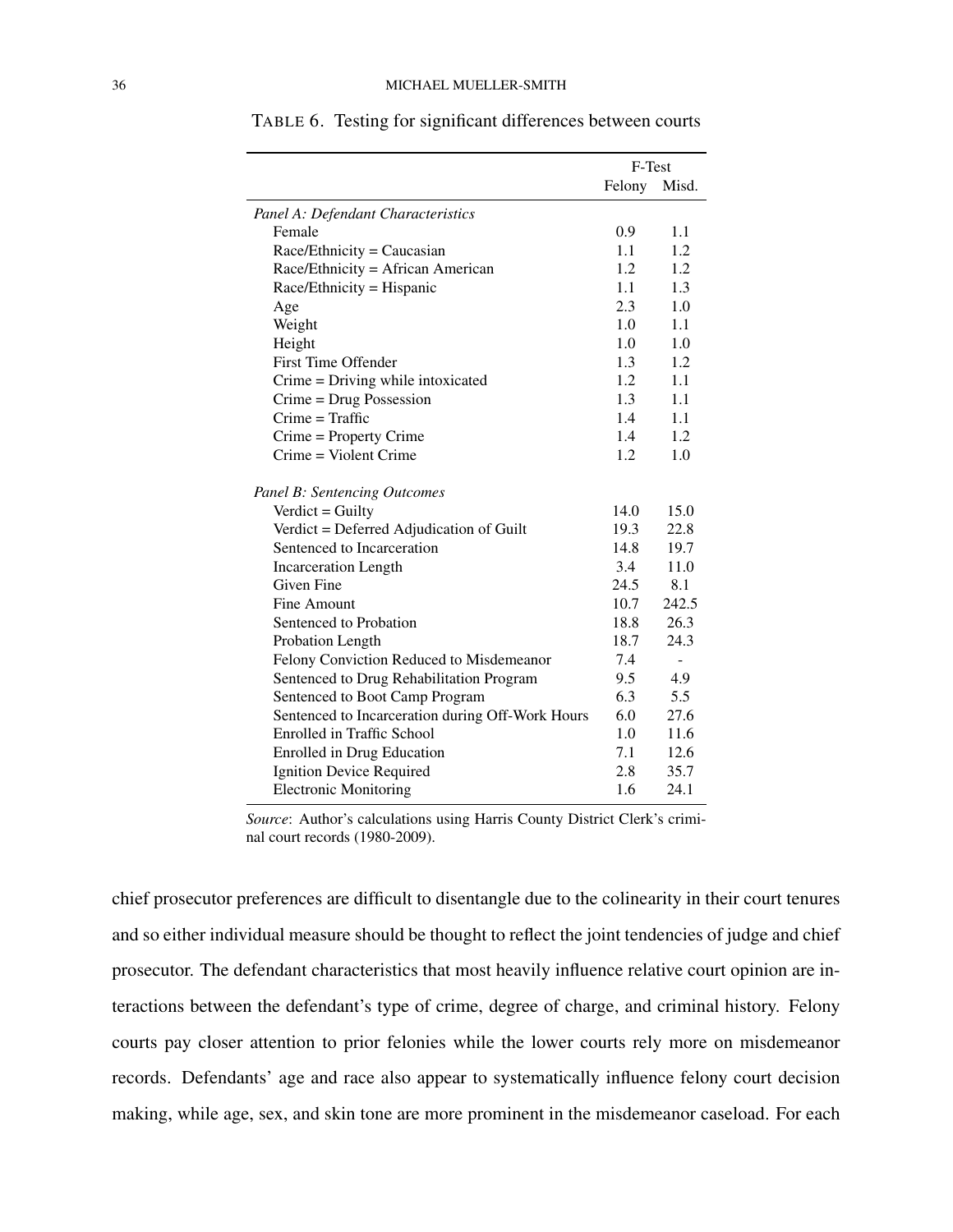

FIGURE 4. Histograms of constructed instruments for intensive and extensive margins of incarceration

*Source*: Author's calculations using Harris County District Clerk's criminal court records (1980-2009).

sentencing outcome, when the algorithm is given the opportunity to select among conditional and unconditional sentencing propensities, unconditional sentencing propensities were never chosen.

One might be concerned that allowing for flexible interactions will overfit the first stage, even if sparse and cross-validation methods are employed. One strategy to evaluate this concern is to examine whether the proposed methodology constructs instruments are predictive of pre-charge incarceration status. Because judges and prosecutors have no jurisdiction over a defendant until he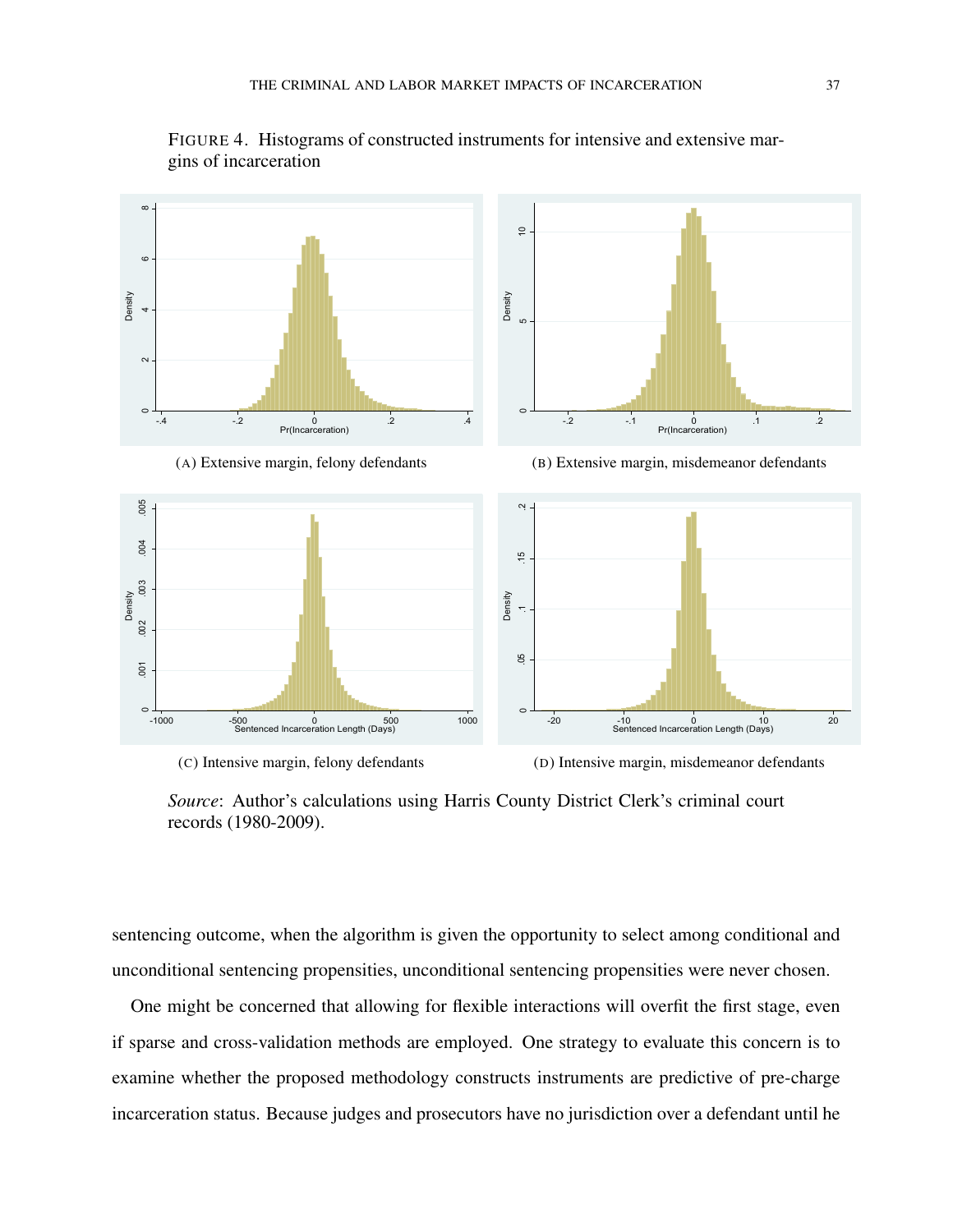TABLE 7. Ten strongest normalized predictors selected by Post-Lasso for constructed instrumental variable

| <b>Court Actors</b> | Defendant/Crime Characteristic                                 | $\hat{\omega}$ |
|---------------------|----------------------------------------------------------------|----------------|
|                     | Panel A: Incarceration status, felony caseload                 |                |
| 2nd Asst. Pros.     | Defendant age $\times$ Crime type                              | 0.008          |
| Judge               | Total prior felony convictions $\times$ Crime type             | 0.008          |
| 2nd Asst. Pros.     | Crime type $\times$ Charge degree                              | 0.008          |
| 2nd Asst. Pros.     | Crime type $\times$ Defendant race                             | 0.006          |
| 1st Asst. Pros.     | Crime type $\times$ Charge degree                              | 0.005          |
| Judge               | Total felony convictions $\times$ Defendant race               | 0.005          |
| 1st Asst. Pros.     | Crime type $\times$ Defendant race                             | 0.004          |
| 2nd Asst. Pros.     | Total prior felony charges $\times$ Charge degree              | 0.004          |
| 1st Asst. Pros.     | Defendant age $\times$ Crime type                              | 0.004          |
| Judge               | Total prior felony charges $\times$ Defendant Race             | 0.004          |
|                     | Panel B: Incarceration length, felony caseload                 |                |
| 1st Asst. Pros.     | Total prior felony convictions $\times$ Time since last charge | 0.225          |
| Chief Pros.         | Time since last conviction $\times$ Charge degree              | 0.097          |
| 2nd Asst. Pros.     | Defendant age $\times$ Crime type                              | 0.085          |
| 2nd Asst. Pros.     | Total prior felony charges $\times$ Crime type                 | 0.055          |
| 2nd Asst. Pros.     | Crime type $\times$ Charge degree                              | 0.054          |
| 2nd Asst. Pros.     | Defendant age $\times$ Charge degree                           | 0.051          |
| Chief Pros.         | Defendant age $\times$ Crime type                              | 0.050          |
| Judge               | Crime type $\times$ Charge degree                              | 0.043          |
| Judge               | Total prior felony charges $\times$ Charge degree              | 0.043          |
| 1st Asst. Pros.     | Crime type $\times$ Charge degree                              | 0.042          |
|                     | Panel C: Incarceration status, misdemeanor caseload            |                |
| 2nd Asst. Pros.     | Total prior misd. charges $\times$ Time since last charge      | 0.025          |
| Judge               | Crime type $\times$ First-time/Repeat offender                 | 0.007          |
| Chief Pros.         | Crime type $\times$ Charge degree                              | 0.004          |
| 2nd Asst. Pros.     | Defendant age $\times$ Crime type                              | 0.004          |
| 1st Asst. Pros.     | Crime type $\times$ Charge degree                              | 0.004          |
| Chief Pros.         | Total prior misd. charges $\times$ Time since last charge      | 0.004          |
| Judge               | Total prior misd. convictions $\times$ Crime type              | 0.004          |
| Judge               | Time since last conviction $\times$ Crime type                 | 0.003          |
| Chief Pros.         | Total prior misd. charges $\times$ Skin tone                   | 0.003          |
| 2nd Asst. Pros.     | Crime type $\times$ Charge degree                              | 0.003          |
|                     | Panel D: Incarceration length, misdemeanor caseload            |                |
| Chief Pros.         | Time since last charge $\times$ Time since last conviction     | 0.005          |
| Judge               | Total prior misd. convictions $\times$ Crime type              | 0.002          |
| 2nd Asst. Pros.     | Total prior misd. convictions $\times$ Sex                     | 0.001          |
| 2nd Asst. Pros.     | Total prior misd. charges $\times$ Crime type                  | 0.001          |
| Chief Pros.         | Total prior misd. charges $\times$ Time since last charge      | 0.001          |
| 1st Asst. Pros.     | Total prior misd. charges $\times$ Sex                         | 0.001          |
| Chief Pros.         | Total prior misd. convictions $\times$ Charge degree           | 0.001          |
| Chief Pros.         | Total prior felony charges $\times$ Time since last conviction | 0.001          |
| Chief Pros.         | Total prior misd. convictions $\times$ Skin tone               | 0.001          |
| Chief Pros.         | Total prior misd. convictions $\times$ Crime type              | 0.001          |
|                     |                                                                |                |

*Source*: Author's calculations using Harris County District Clerk's criminal court records (1980-2009).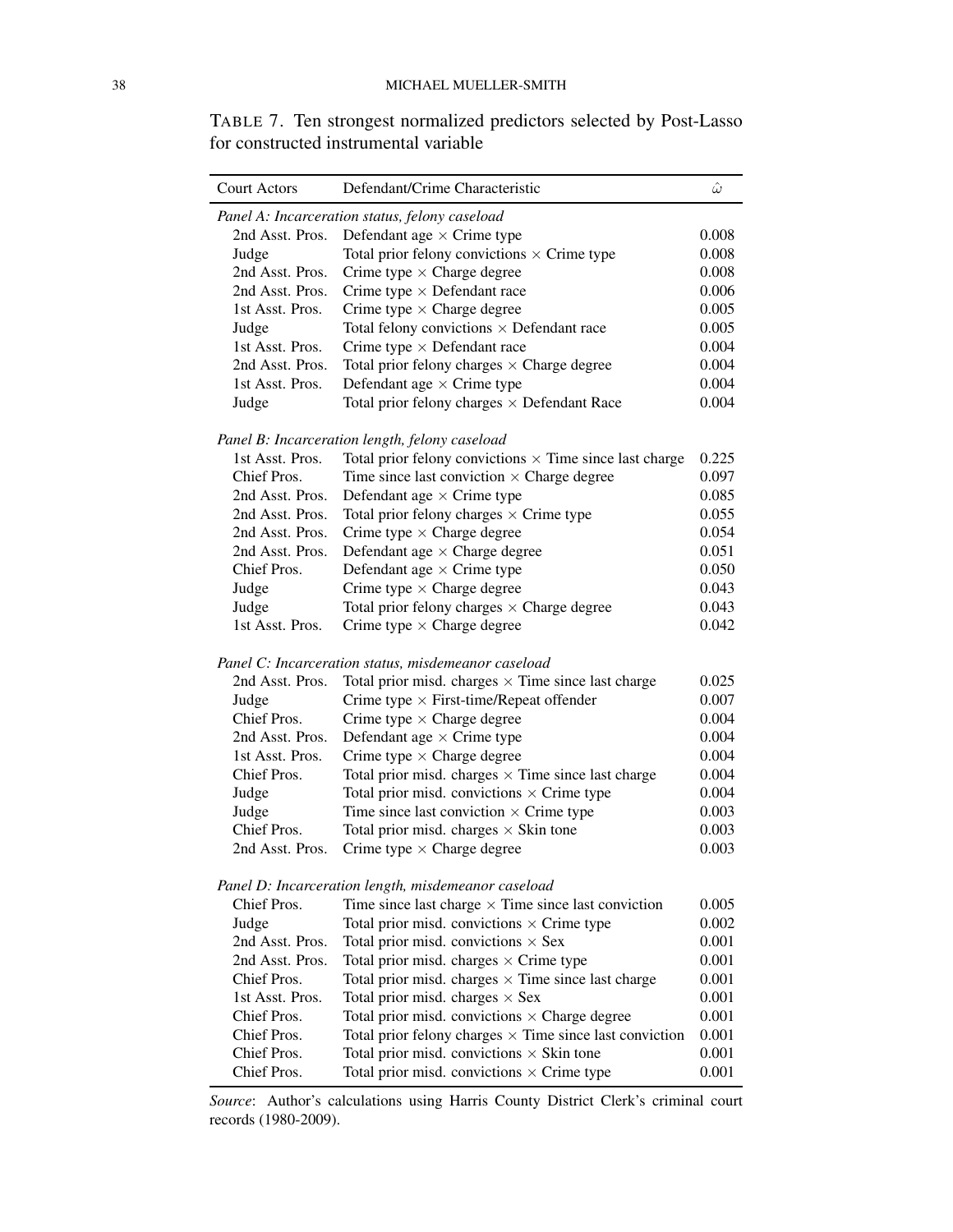is assigned to their courtroom, courtroom assignment should have no predictive power before the filing of charges.

To evaluate this hypothesis I construct "instruments" for the defendant's incarceration status for the 8 quarters before and 8 quarters after the filing of the defendant's charge using my proposed algorithm from Section 5. I then regress the constructed instruments on actual incarceration status and record the  $R<sup>2</sup>$  for each quarter. Figure 5 shows the results of this exercise. In the lead up to criminal charges, the constructed instruments have effectively zero explanatory power in both the felony and misdemeanor caseloads. There is a sharp break, however, once charges are filed indicating that court assignment has a clear albeit modest impact on incarceration status. Court influence is most pronounced during the first year after charges are filed. At its peak, the  $R^2$ is 0.095 in the first quarter after charges were filed for the felony caseload and 0.0025 for the misdemeanor caseload. Despite the decline, the predictive power remains non-zero in the post period for the felony caseload. This pattern is precisely what should be expected for this research design.

I now turn to discussing the main findings of this paper. The first set of outcomes I consider is the impact of incarceration on future criminal activity in the 5 years after the defendant's charge date. Criminal activity is measured using three different variables: being booked into county jail for a new arrest, being charged in a Harris County criminal court with a new offense, and being convicted of a criminal offense anywhere in the state of Texas. Each of these measures comes from a different data source, and are not perfectly nested as a result. Table 8 shows the coefficient estimates separately for the felony and misdemeanor caseloads using OLS in the first and third columns and IV in the second and fourth columns. Each panel shows the coefficients for a different outcome (booking for new arrest, new criminal charges in the county court, and any statewide convictions), and each controls for time and relative quarter fixed effects as well as interactions between relative quarter fixed effects and defendant covariates and non-focal sentencing outcomes (or non-focal instruments in the case of IV). To account for repeated observations of defendants across multiple criminal episodes and over time, the standard errors are clustered at the defendant level.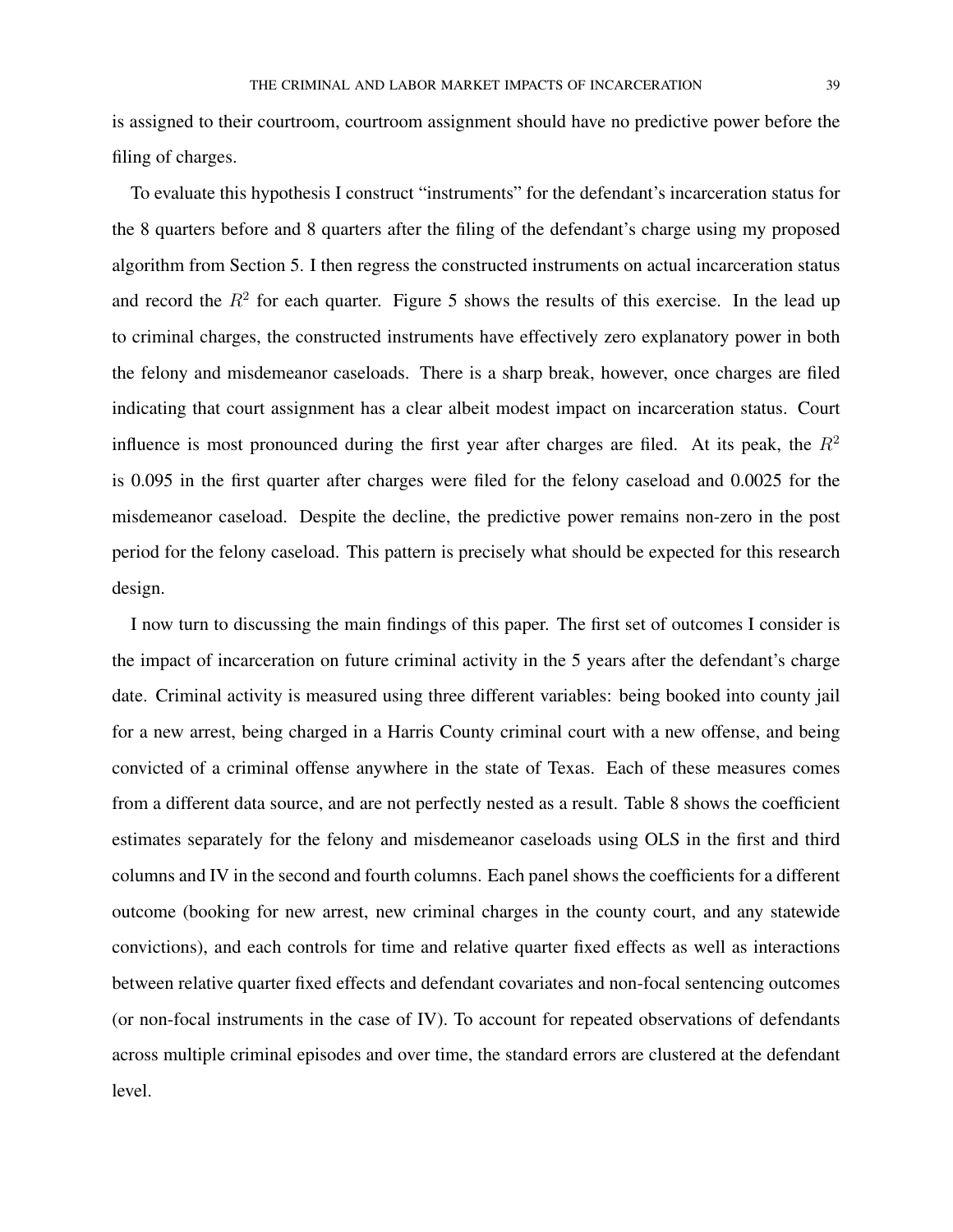

FIGURE 5.  $\mathbb{R}^2$  of incarceration status first stage regression, by quarter relative to charges

*Source*: Author's calculations using Harris County District Clerk's criminal court records (1980-2009), Harris County Sheriff's county jail records (1980-2013), and Texas Department of Criminal Justice's state prison records (1980-2013).

The OLS estimates show a negative impact of incarceration on criminal activity while defendants are in jail or prison. The estimates indicate that about 2 to 4 percent of defendants would be arrested, charged or convicted in relation to a new criminal offense per quarter in the absence of incarceration. Once defendants are released from incarceration, however, they are more likely to be involved in criminal activity based on my three measures, especially for longer incarceration durations. The incapacitation effects measured here, however, likely underestimate the true effect of incarceration as those with the greatest probability of reoffending are usually incarcerated longer. Likewise, post-release estimates may be biased upwards given that who are incarcerated also are thought to have unobserved characteristics that increase their probability of committing crimes.

The IV estimates show an incapacitation rate of 3 to 6 percentage points per quarter for marginal felony defendants depending on the measure. This decline in criminal activity, however, is offset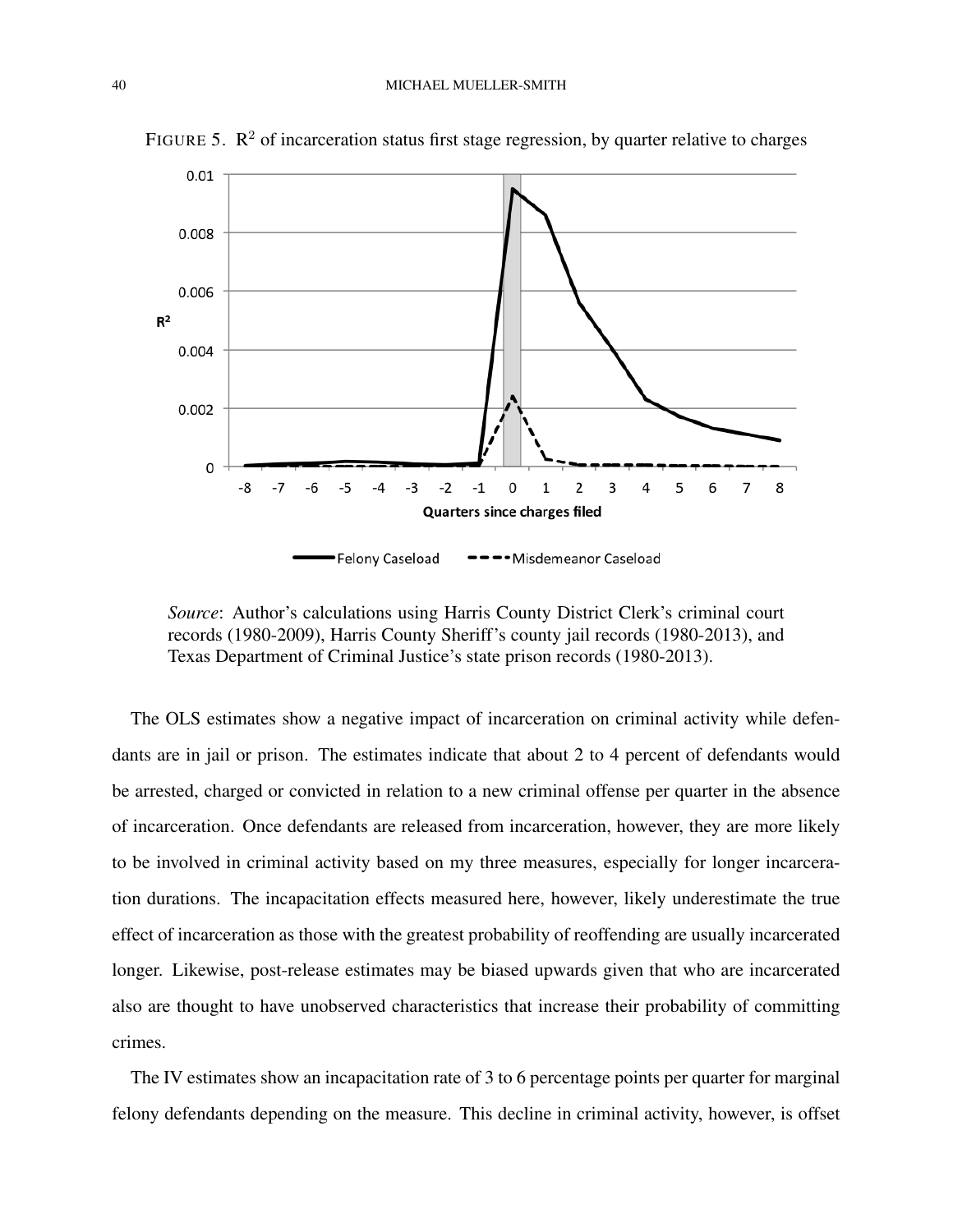| Criminal Caseload                                                 | Felony       |             |             | Misdemeanor |
|-------------------------------------------------------------------|--------------|-------------|-------------|-------------|
|                                                                   | <b>OLS</b>   | IV          | <b>OLS</b>  | IV          |
| Panel A: Booked in county jail for new arrest                     |              |             |             |             |
| In jail or prison                                                 | $-0.023***$  | $-0.033***$ | $-0.035***$ | $0.22***$   |
|                                                                   | (0.00032)    | (0.0080)    | (0.00048)   | (0.024)     |
| Released from incarceration                                       | $0.023***$   | 0.0038      | $0.033***$  | $0.020***$  |
|                                                                   | (0.00024)    | (0.0074)    | (0.00018)   | (0.0046)    |
| [Released $\times$ Duration]                                      | $0.025***$   | $0.067***$  |             |             |
|                                                                   | (0.00021)    | (0.0058)    |             |             |
| Panel B: Charged in Harris County criminal court with new offense |              |             |             |             |
| In jail or prison                                                 | $-0.023***$  | $-0.060***$ | $-0.031***$ | $0.11***$   |
|                                                                   | (0.00028)    | (0.0068)    | (0.00044)   | (0.021)     |
| Released from incarceration                                       | $0.018***$   | 0.00092     | $0.028***$  | $0.015***$  |
|                                                                   | (0.00020)    | (0.0066)    | (0.00016)   | (0.0041)    |
| [Released $\times$ Duration]                                      | $0.020***$   | $0.056***$  |             |             |
|                                                                   | (0.00020)    | (0.0053)    |             |             |
| Panel C: Convicted of criminal offense in Texas                   |              |             |             |             |
| In jail or prison                                                 | $-0.0025***$ | $-0.028***$ | $-0.016***$ | $-0.025$    |
|                                                                   | (0.00029)    | (0.0074)    | (0.00034)   | (0.020)     |
| Released from incarceration                                       | $0.015***$   | $-0.00071$  | $0.015***$  | $-0.0060*$  |
|                                                                   | (0.00020)    | (0.0058)    | (0.00013)   | (0.0036)    |
| [Released $\times$ Duration]                                      | $0.012***$   | $0.036***$  |             |             |
|                                                                   | (0.00019)    | (0.0047)    |             |             |
| Kleibergen-Paap rk LM stat.                                       |              | 536.3       |             | 610.5       |
| Kleibergen-Paap rk Wald F stat.                                   |              | 181.1       |             | 307.5       |
|                                                                   |              |             |             |             |
| Unique defendants                                                 | 462,377      | 431,422     | 897,934     | 887,019     |
| Total observations                                                | 15,425,207   | 13,744,324  | 29,976,888  | 29,222,981  |

| TABLE 8. Impact of incarceration on criminal activity |  |  |  |  |
|-------------------------------------------------------|--|--|--|--|
|                                                       |  |  |  |  |

*Source*: Harris County District Clerk's criminal court records (1980-2013), Harris County Sheriff's county jail records (1980-2013), Texas Department of Criminal Justice state prison records (1978-2013), Texas Department of Public Safety statewide criminal conviction history database (1980-2013).

*Notes*: Outcomes measured for up to 20 quarters after initial charges. Standard errors in parentheses clustered at defendant level. Quarter of charge fixed effects, quarters since charge fixed effects and defendant characteristics fully interacted with quarters since charge fixed effects included in all regressions. \*\*\*  $p<0.01$ , \*\*  $p<0.05$ , \*  $p<0.1$ .

by an increase in post-release criminal activity of 4 to 7 percentage points per quarter for each additional year spent incarcerated. The increase in future charges should be of particular concern since it rapidly reverses any cost savings from crime prevented.

In the misdemeanor caseload, the first finding that jumps out is that marginal offenders are more likely to be booked in a county jail for a new arrest or charged in court while incarcerated.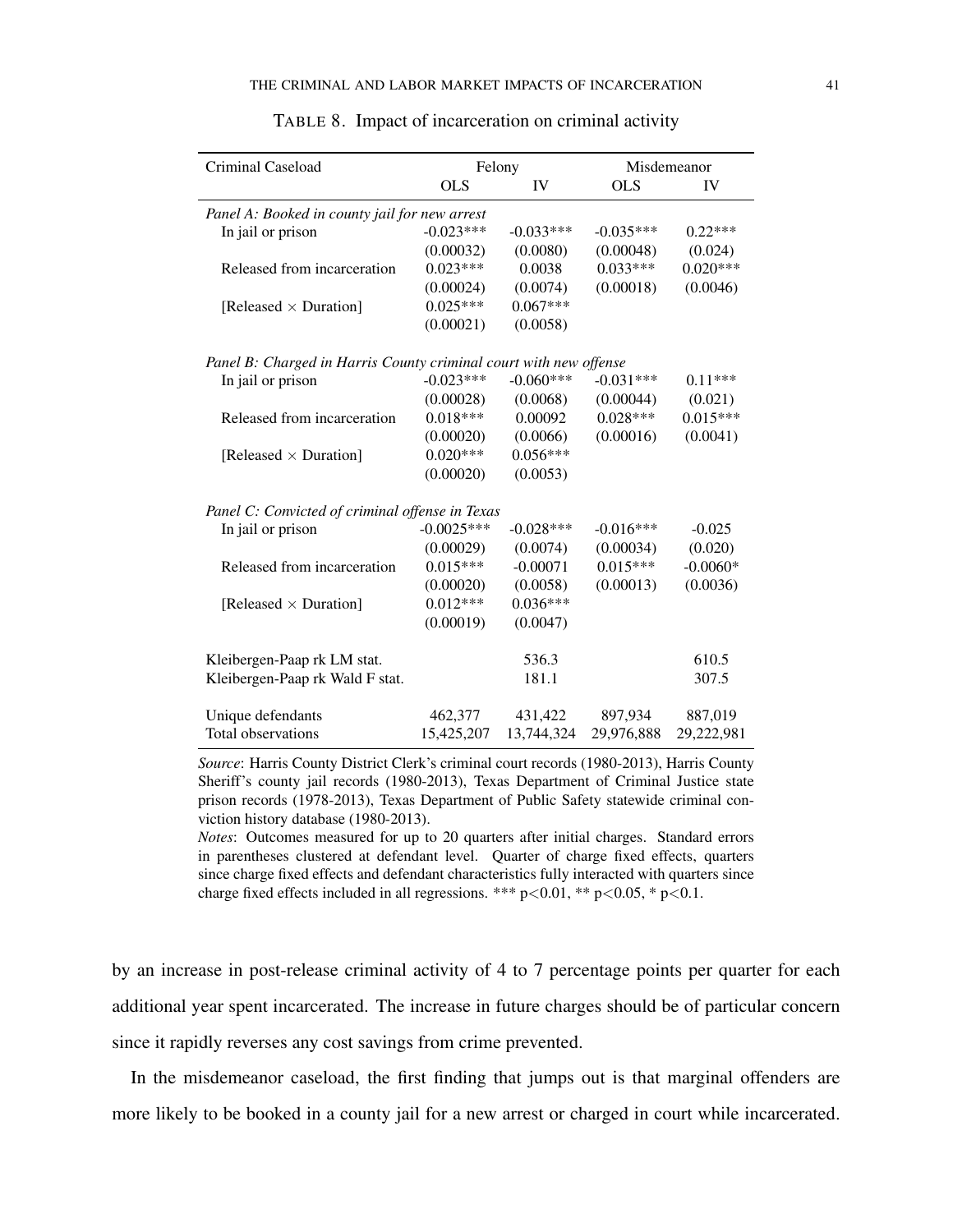### 42 MICHAEL MUELLER-SMITH

Taken literally, these results are misleading. The median incarceration sentence in the misdemeanor caseload is only 10 days, which is much shorter than the resolution at which the data is constructed.<sup>19</sup> While it is not impossible, it is extremely uncommon in the data for inmates to be charged with a new crime while in county jail. Instead, what this coefficient is measuring is the combined effect of temporary incapacitation as well as the immediate post-release effect in the remaining weeks or months in the quarter. Because the median defendant spends only slightly more than one-tenth of a quarter incarceration, the coefficient should be scaled down substantially for accurate interpretation. With this scaling adjustment, the measured effect is essentially brought in-line with the post-release coefficient estimates. Given this interpretation, it appears that, like the felony caseload, marginal misdemeanor defendants tend to become more criminally involved as a result of incarceration rather than less.

The measured incapacitation rate in this study is notably lower than other researchers' estimates. While this may be attributable to being a feature of the local context or the fact that I measure incapacitation using bookings, court charges and statewide convictions, the post-release increases in criminality suggest an alternative explanation. The strongest evidence in the literature on incapacitation comes from research designs that rely on quasi-random variation in sentence reductions among inmates who are already in jail or prison. Given their exposure to incarceration leading up to the potential sentence reduction, their likelihood of reoffending increases upon release which would translate into higher measured incapacitation rates. In comparison, the counterfactual in the study are individuals released on probation or not convicted due to their court assignment, whose natural rate of criminal behavior will be lower due to their insulation from the prison system.

Among felony defendants, the types of criminal charges prevented as a result of incarceration tend to be evenly split between misdemeanor and felony offenses (see Table 9). The crimes encouraged through incarceration's impact on post-release behavior, on the other hand, tend to be primarily concentrated in felony-level crimes. This is particularly concerning because this indicates that criminal activity not only appears to be going up on net, but also appears to be getting

 $19$ Efforts to reestimate the model at the weekly level were explored, but not feasible due to computational constraints.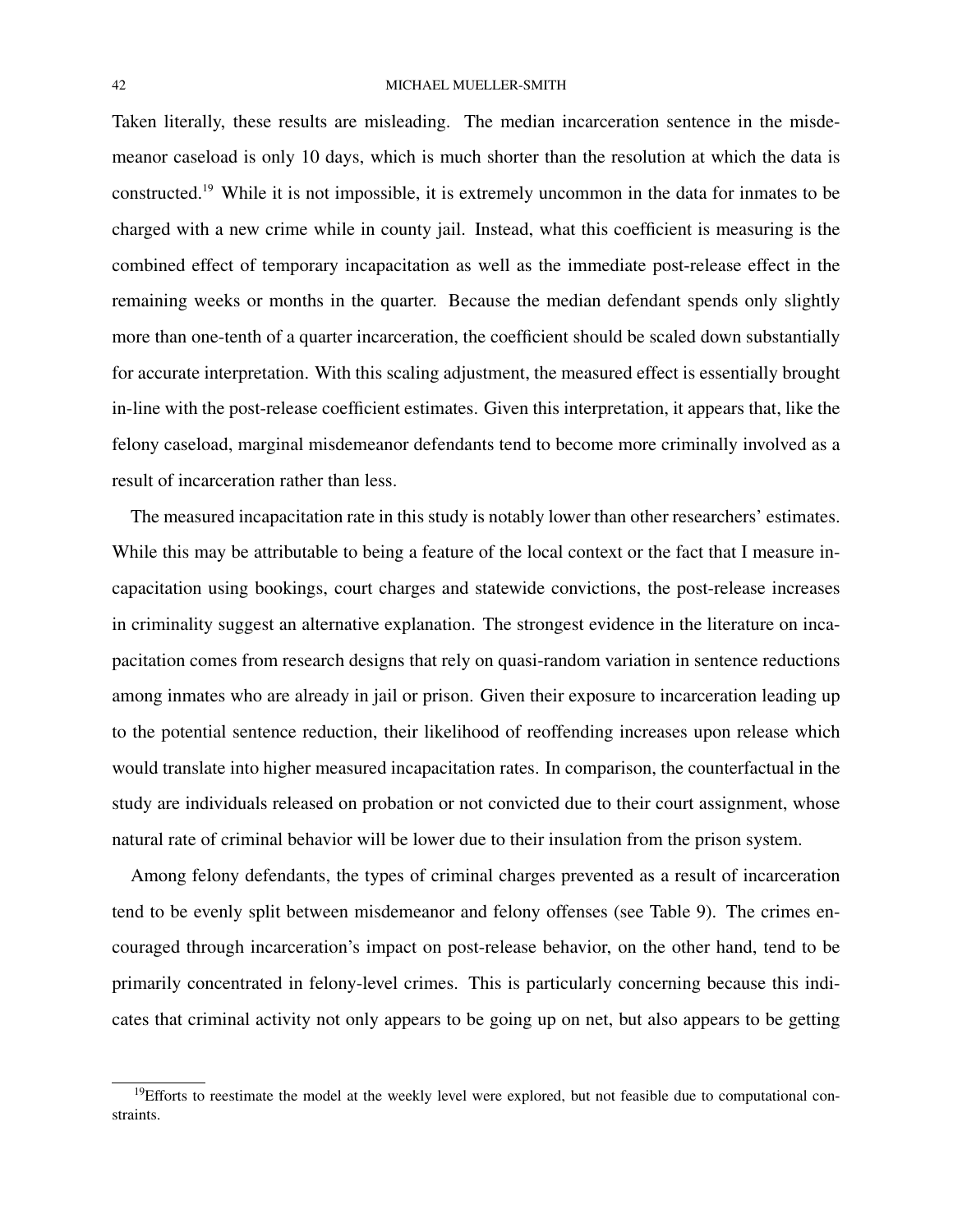| Criminal Caseload                                                         |             | Felony      |             | Misdemeanor |  |  |
|---------------------------------------------------------------------------|-------------|-------------|-------------|-------------|--|--|
|                                                                           | <b>OLS</b>  | IV          | OLS         | IV          |  |  |
| Panel A: Charged in Harris County criminal court with misdemeanor offense |             |             |             |             |  |  |
| In jail or prison                                                         | $-0.013***$ | $-0.031***$ | $-0.022***$ | $0.046***$  |  |  |
|                                                                           | (0.00019)   | (0.0048)    | (0.00033)   | (0.016)     |  |  |
| Released from incarceration                                               | $0.012***$  | 0.0049      | $0.017***$  | $0.014***$  |  |  |
|                                                                           | (0.00015)   | (0.0044)    | (0.00013)   | (0.0034)    |  |  |
| [Released $\times$ Duration]                                              | $0.0063***$ | $0.014***$  |             |             |  |  |
|                                                                           | (0.00011)   | (0.0033)    |             |             |  |  |
| Panel B: Charged in Harris County criminal court with felony offense      |             |             |             |             |  |  |
| In jail or prison                                                         | $-0.011***$ | $-0.034***$ | $-0.010***$ | $0.064***$  |  |  |
|                                                                           | (0.00019)   | (0.0047)    | (0.00025)   | (0.013)     |  |  |
| Released from incarceration                                               | $0.0074***$ | $-0.0022$   | $0.013***$  | 0.0032      |  |  |
|                                                                           | (0.00013)   | (0.0046)    | (0.000088)  | (0.0023)    |  |  |
| [Released $\times$ Duration]                                              | $0.015***$  | $0.047***$  |             |             |  |  |
|                                                                           | (0.00015)   | (0.0041)    |             |             |  |  |
| Kleibergen-Paap rk LM stat.                                               |             | 536.3       |             | 610.5       |  |  |
| Kleibergen-Paap rk Wald F stat.                                           |             | 181.1       |             | 307.5       |  |  |
| Unique defendants                                                         | 462,377     | 431,422     | 897,934     | 887019      |  |  |
| Total observations                                                        | 15,425,207  | 13,744,324  | 29,976,888  | 29222981    |  |  |

TABLE 9. Comparing impacts on felony versus misdemeanor charges

*Source*: Harris County District Clerk's criminal court records (1980-2013), Harris County Sheriff's county jail records (1980-2013), Texas Department of Criminal Justice state prison records (1978-2013).

*Notes*: Outcomes measured for up to 20 quarters after initial charges. Standard errors in parentheses clustered at defendant level. Quarter of charge fixed effects, quarters since charge fixed effects and defendant characteristics fully interacted with quarters since charge fixed effects included in all regressions. \*\*\*  $p<0.01$ , \*\*  $p<0.05$ , \*  $p<0.1$ .

more serious in nature. The misdemeanor caseload does not follow this trend. Instead, the increase in criminal activity overall tends to more weighted towards new misdemeanor charges. This could explain why no significant effects were observed when using statewide convictions as the dependent variable since the TDPS dataset has relatively poor coverage of less serious crimes.

Several mechanisms could explain the increased likelihood of new criminal charges post-release. Incarceration may facilitate the transmission of criminal capital through peer interactions among inmates; penalties to labor market outcomes could increase material hardship, encouraging theft or pursuit of illegal income sources; or, diminished social capital may reduce one's incentives to avoid future incarceration. To evaluate the first of these hypotheses, Table 10 documents whether defendants were more or less likely to be charged with new types of crimes compared to their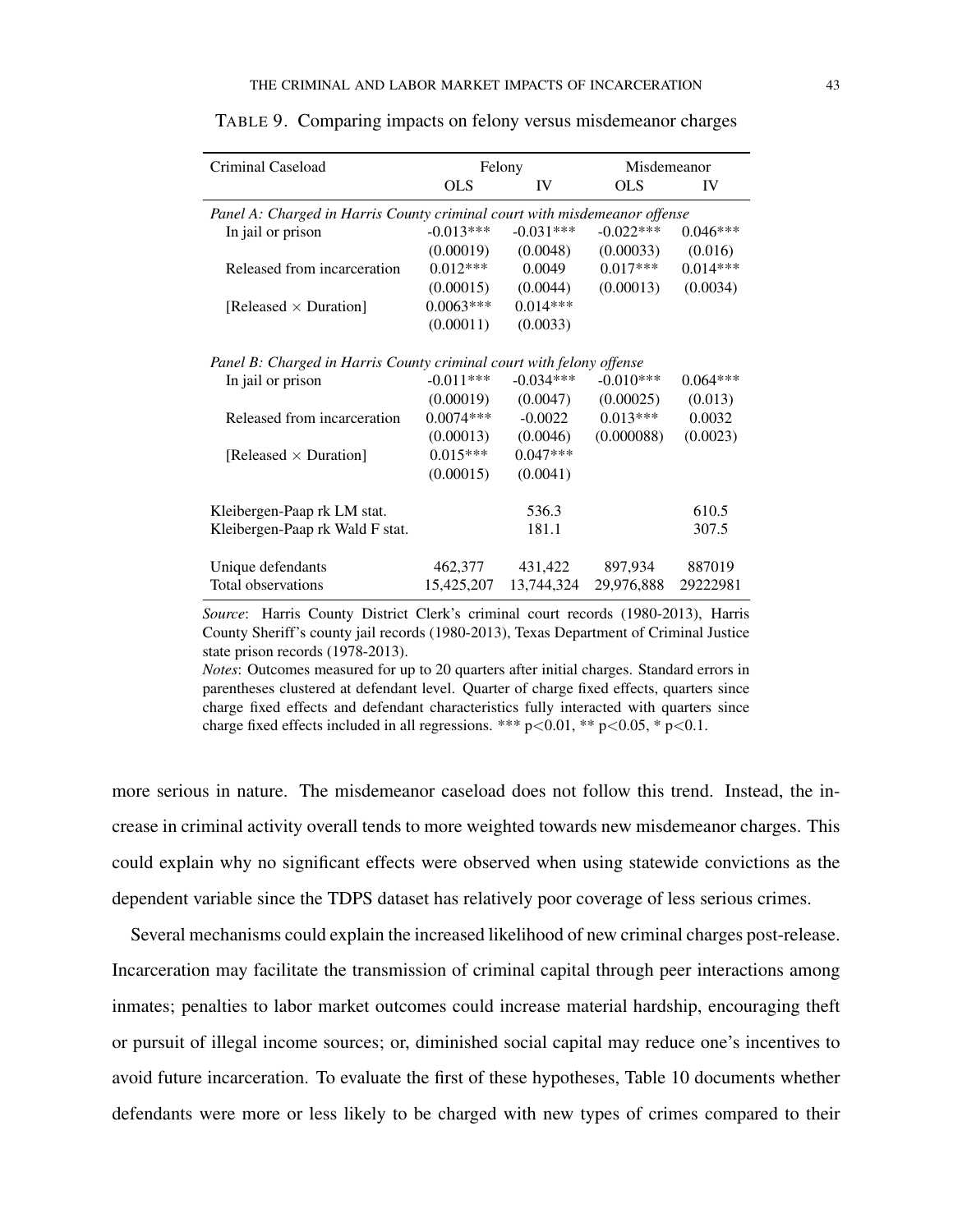#### 44 MICHAEL MUELLER-SMITH

original offense. Each column in the table considers whether incarceration affected the likelihood of committing a specific type of crime (i.e. property, drug possession, drug manufacture or distribution, violent, and driving while intoxicated) for the group of defendants not originally charged with this specific crime. These five crime groupings account for 70 percent of the charges in the data.

The first panel in this table shows the results for felony defendants. I find that longer exposure to jail and prison increases the likelihood of new criminal behavior with the largest effects observed for drug possession and property crimes. While the increase in property crimes could be an indication that incarceration impacts to income stability, the effect on drug offenses, which are the most common crime type among inmates, suggests a distinct possibility for criminal learning in this context. Impacts on drug manufacture or distribution follow similar patterns. The second panel shows the results for misdemeanor defendants. Like the felony context, misdemeanor defendants are more likely to be charged with drug possession or dealing post-release, even if their prior offense did not relate to drugs. In addition, I also observe a small but significant increase in the likelihood of violent offenses post-release.

Table 11 shows how incarceration impacts quarterly employment, income and log income. The first and third columns show the OLS coefficients for felony and misdemeanor defendants respectively, while the second and fourth columns show the IV estimates. While the specific magnitudes differ, the panels present similar stories: incarceration has a substantial impact on labor market outcomes while inmates are confined and a smaller but significant lasting negative impact on postrelease outcomes. The estimates based on the OLS estimates are larger in magnitude, likely drive by omitted variable bias, but the IV results still remain negative and significant. Based on the IV estimates, felony and misdemeanor defendants were respectively 32 to 40 percentage points less likely to be employed while incarcerated. Stated another way, defendants who were not incarcerated were roughly five times more likely to be gainfully employed than be charged with another criminal offense if not incarcerated.

In contrast with prior research, I find the negative effect of incarceration extends beyond just the period of incapacitation. For each additional year of incarceration, felony were 3.6 percentage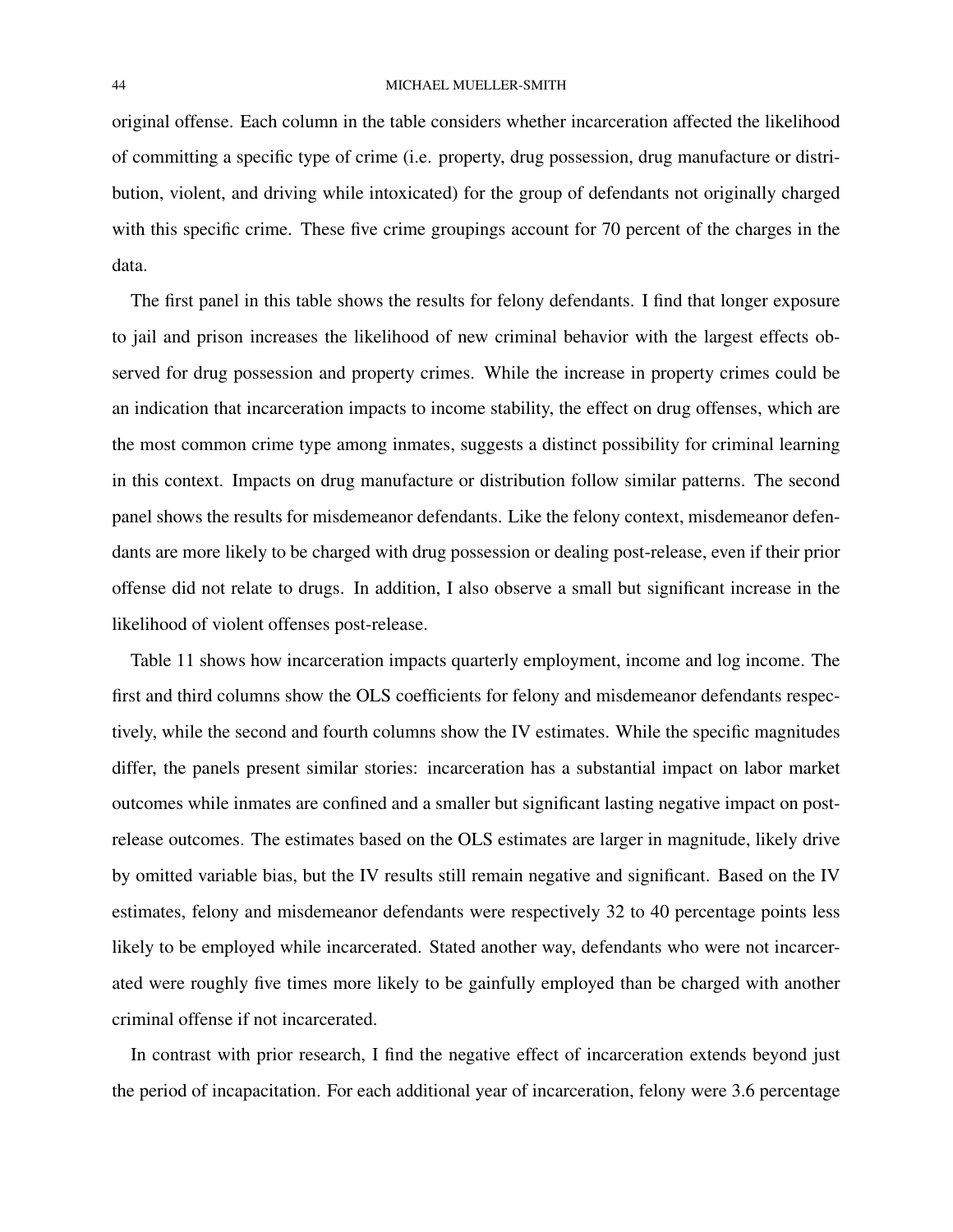| Type of criminal offense:                               | Property    | Drug poss.  | Drug mfr. or distr. | Violent      | DWI         |
|---------------------------------------------------------|-------------|-------------|---------------------|--------------|-------------|
| Panel A: Felony defendants, Instrumental variables      |             |             |                     |              |             |
| In jail or prison                                       | $-0.011***$ | $-0.013***$ | $-0.0042***$        | $-0.0059***$ | $-0.0026**$ |
|                                                         | (0.0033)    | (0.0030)    | (0.0013)            | (0.0021)     | (0.0013)    |
| Released from incarceration                             | $-0.0035$   | $-0.000052$ | $-0.00015$          | 0.0021       | 0.00065     |
|                                                         | (0.0033)    | (0.0030)    | (0.0013)            | (0.0018)     | (0.0013)    |
| [Released $\times$ Duration]                            | $0.015***$  | $0.013***$  | $0.0045***$         | 0.00085      | $-0.00095$  |
|                                                         | (0.0028)    | (0.0031)    | (0.0012)            | (0.0014)     | (0.00078)   |
| Kleibergen-Paap rk LM stat.                             | 390.0       | 286.4       | 433.2               | 504.6        | 518.9       |
| Kleibergen-Paap rk Wald F stat.                         | 131.5       | 96.0        | 146.0               | 170.4        | 175.2       |
|                                                         |             |             |                     |              |             |
| Unique defendants                                       | 344,395     | 347,337     | 408,013             | 359,991      | 413,127     |
| Total observations                                      | 10,228,285  | 9,829,092   | 12,458,737          | 11,355,229   | 13,157,796  |
| Panel B: Misdemeanor defendants, Instrumental variables |             |             |                     |              |             |
| In jail or prison                                       | 0.0042      | $0.018**$   | $0.0089**$          | 0.010        | $-0.0017$   |
|                                                         | (0.011)     | (0.0089)    | (0.0045)            | (0.0074)     | (0.0046)    |
| Released from incarceration                             | $-0.00030$  | 0.00027     | 0.00031             | $0.0032**$   | 0.00046     |
|                                                         | (0.0018)    | (0.0016)    | (0.00069)           | (0.0013)     | (0.0013)    |
| Kleibergen-Paap rk LM stat.                             | 415.0       | 576.3       | 607.7               | 524.5        | 491.6       |
| Kleibergen-Paap rk Wald F stat.                         | 208.6       | 290.4       | 306.0               | 264.0        | 247.6       |
|                                                         |             |             |                     |              |             |
| Unique defendants                                       | 747,535     | 816,217     | 882,885             | 822,456      | 673,906     |
| Total observations                                      | 23,525,669  | 25,709,334  | 29,088,997          | 26,299,327   | 21,806,616  |

|  | TABLE 10. Impact of incarceration on committing new types of offenses |  |  |  |
|--|-----------------------------------------------------------------------|--|--|--|
|  |                                                                       |  |  |  |

*Source*: Harris County District Clerk's criminal court records (1980-2013), Harris County Sheriff's county jail records (1980-2013), Texas Department of Criminal Justice state prison records (1978-2013).

*Notes*: Each column excludes defendants originally charged with the type of crime being considered as the outcome variable. Outcomes measured for up to 20 quarters after initial charges. Standard errors in parentheses clustered at defendant level. Quarter of charge fixed effects, quarters since charge fixed effects and defendant characteristics fully interacted with quarters since charge fixed effects included in all regressions. \*\*\*  $p < 0.01$ , \*\*  $p < 0.05$ , \*  $p<0.1$ .

points less likely to be employed and earned 0.34 less log income. Misdemeanor defendants are 4.5 percentage points less likely to be employed and earn 0.42 less log income after being incarcerated, which are both marginally insignificant. As these magnitudes are well below the estimated incapacitation effects, many inmates likely return to pre-charge income levels.

To further explore the impact on labor market outcomes, Table 12 breaks out the impacts on employment and log income according to pre-charge income levels. Defendants were classified as either having \$0 in average annual income, between \$1 and \$17,050 (the cutoff for living below poverty level for a family of four), or having greater than \$17,050 in annual income. Prior earnings were calculating using up to 3 years of pre-charge data. A number of defendants were excluded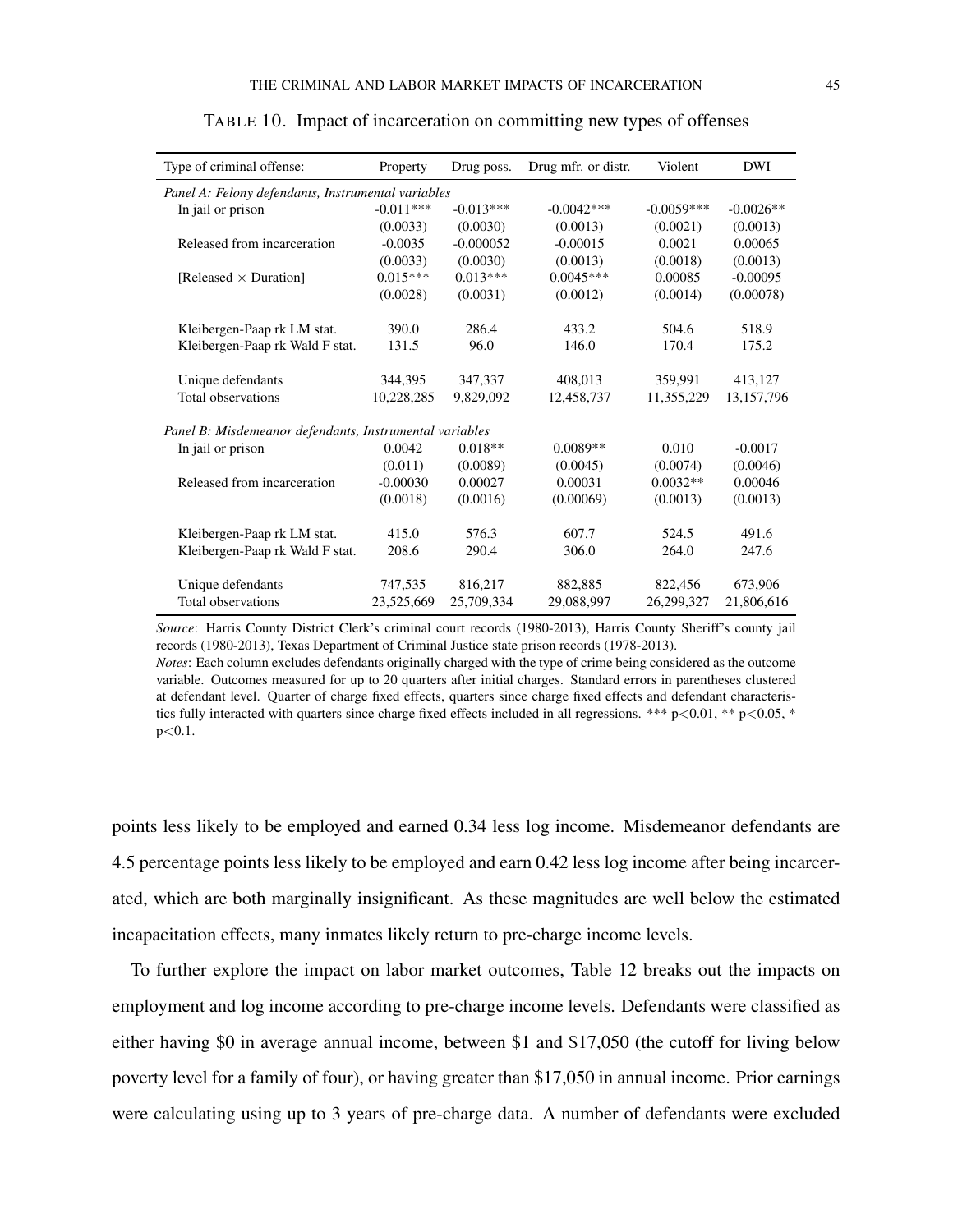| Criminal Caseload                      |              | Felony       | Misdemeanor  |            |
|----------------------------------------|--------------|--------------|--------------|------------|
|                                        | <b>OLS</b>   | IV           | <b>OLS</b>   | IV         |
| Panel A: Quarterly employment          |              |              |              |            |
| In jail or prison                      | $-0.40***$   | $-0.32***$   | $-0.41***$   | $-0.40***$ |
|                                        | (0.0019)     | (0.037)      | (0.0016)     | (0.12)     |
| Released from incarceration            | $-0.088***$  | $-0.054$     | $-0.082***$  | $-0.045$   |
|                                        | (0.0018)     | (0.043)      | (0.0012)     | (0.031)    |
| [Released $\times$ Duration]           | $-0.019***$  | $-0.036*$    |              |            |
|                                        | (0.00053)    | (0.019)      |              |            |
| Panel B: Quarterly $log(earnings + 1)$ |              |              |              |            |
| In jail or prison                      | $-3.30***$   | $-2.59***$   | $-3.30***$   | $-3.25***$ |
|                                        | (0.016)      | (0.30)       | (0.013)      | (0.98)     |
| Released from incarceration            | $-0.90***$   | $-0.55$      | $-0.86***$   | $-0.42$    |
|                                        | (0.015)      | (0.35)       | (0.010)      | (0.27)     |
| [Released $\times$ Duration]           | $-0.17***$   | $-0.34**$    |              |            |
|                                        | (0.0042)     | (0.16)       |              |            |
| Panel C: Total quarterly earnings      |              |              |              |            |
| In jail or prison                      | $-2247.1***$ | $-1632.1***$ | $-2265.0***$ | $-1641.0*$ |
|                                        | (16.8)       | (293.0)      | (13.2)       | (951.3)    |
| Released from incarceration            | $-1119.3***$ | $-683.5**$   | $-1244.0***$ | $-466.0$   |
|                                        | (16.3)       | (345.3)      | (11.4)       | (298.8)    |
| [Released $\times$ Duration]           | $-140.5***$  | $-246.5$     |              |            |
|                                        | (3.55)       | (150.3)      |              |            |
| Kleibergen-Paap rk LM stat.            |              | 327.6        |              | 148.4      |
| Kleibergen-Paap rk Wald F stat.        |              | 110.5        |              | 74.4       |
| Unique defendants                      | 259,698      | 243,491      | 424,306      | 419,432    |
| Total observations                     | 8,035,049    | 7,263,800    | 13,401,574   | 13,098,771 |

TABLE 11. Impact of incarceration on labor market outcomes

*Source*: Harris County District Clerk's criminal court records (1989-2009), Harris County Sheriff's county jail records (1994-2012), Texas Department of Criminal Justice state prison records (1994-2012), Texas Workforce Commission's unemployment insurance records (1994-2012).

*Notes*: Outcomes measured for up to 20 quarters after initial charges. Standard errors in parentheses clustered at defendant level. Quarter of charge fixed effects, quarters since charge fixed effects and defendant characteristics fully interacted with quarters since charge fixed effects included in all regressions. \*\*\*  $p<0.01$ , \*\*  $p<0.05$ , \*  $p<0.1$ .

from this analysis because their charge dates were before 1994 when the unemployment insurance wage records begin, making it impossible to calculate their pre-charge income level.

This table shows that labor market impacts for felony defendants are primarily concentrated among individuals with the strongest pre-charge earnings (see Panel A). The employment loss for individuals who previously earned over \$17,050 per year was 46 percentage points while incarcerated (i.e. in the absence of incarceration, about half of inmates of this type would have continued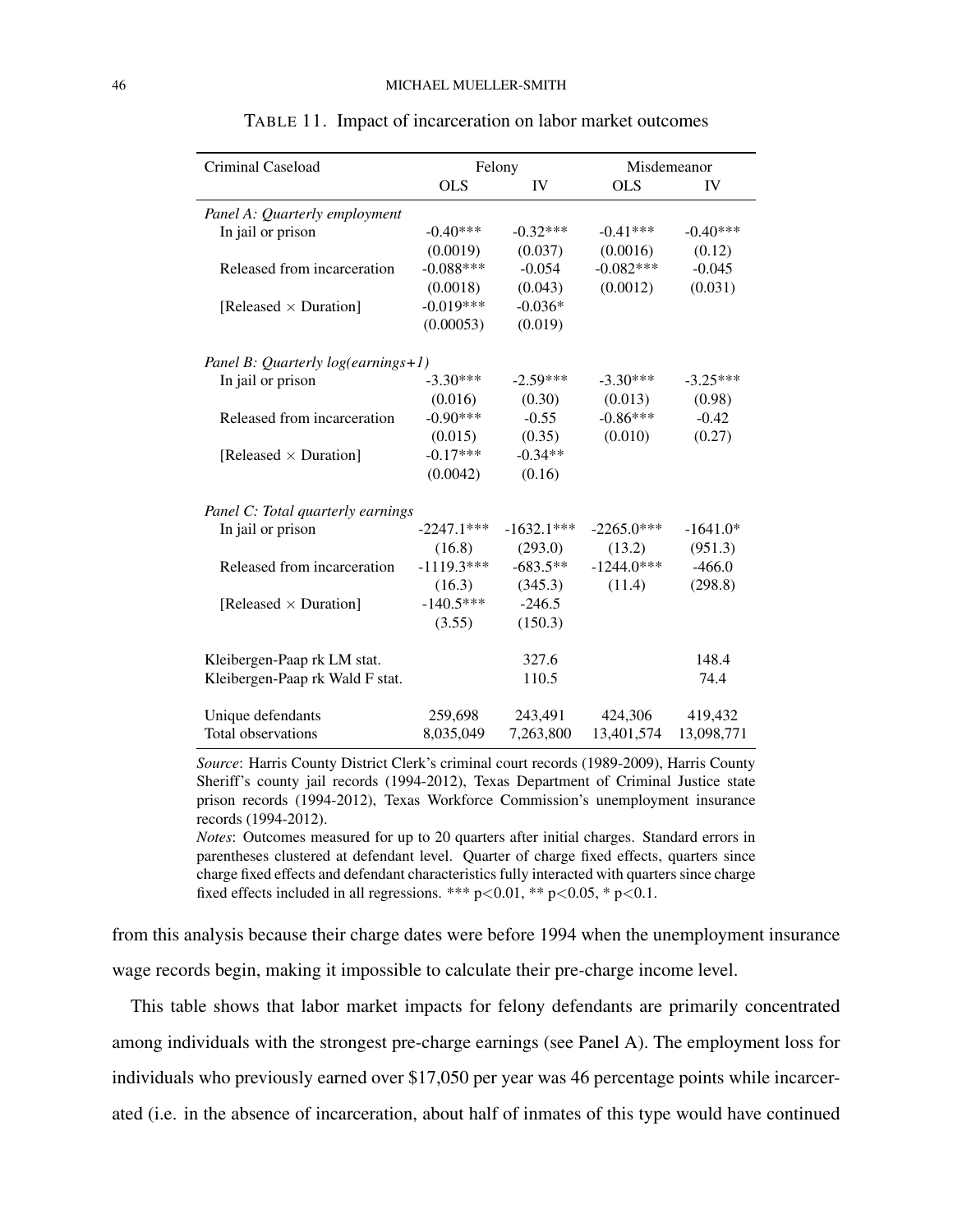being employed). For those serving at least two years, at least 40 percent then fail to reintegrate into the labor market after release, resulting in long-term earnings loss. As a point of comparison, von Wachter et al. [2009] finds job displacements from mass layoffs result in an immediate loss of 30 percent in annual earnings and long term loss of 20 percent after 15 to 20 years.

Prior research has had difficulty establishing causal evidence of human capital atrophy from adult incarceration. One factor contributing to this may relate to what is observed for the majority of inmates who earn little to no income prior to charges. The job loss rate during incarceration for marginal low-income defendants ranges from 8 to 38 percentage points, meaning that most very low-income defendants would be unemployed even in the absence of incarceration. This indicates that most marginal defendants are only weakly attached to the formal labor force, and so earnings in the formal sector may be a poor proxy for human capital due to lack of variation.

To determine whether incarceration increased or decreased dependence on government programs, Table 13 shows the impacts of incarceration on the take-up of the Food Stamps/Supplemental Nutrition Assistance Program as well as the take-up of Aid to Families with Dependent Children/Temporary Assistance for Needy Families. While policy dictates that inmates lose benefits while they are incarcerated, there is little evidence (based on the IV estimates) that incarceration terminates benefit take-up. Post-release, felony defendants were 5 percentage points more likely to receive Food Stamps benefits per quarter, while misdemeanor defendants were 1 percentage point more likely to receive cash welfare. This increased reliance on social programs serves as additional evidence that inmates struggle with self-sufficiency after being released from incarceration.

Whether incarceration also effects social capital in addition to human capital is an important question. Marriage rates have significantly declined in recent decades, particularly among lowincome and African American communities (Stevenson and Wolfers [2007]). Researchers point to the growth in mass incarceration as an important contributor to this trend (Western and Wildeman [2009]). Table 14 reports the effects of incarceration on marriage and divorce activity. The estimates are separately estimated for those under 25 years of age at time of charge and those over 40 years of age at time of charge. The purpose of these breakouts is to target the timing of when marriage and divorce are most likely to occur. Significant impacts are observed in the felony caseload.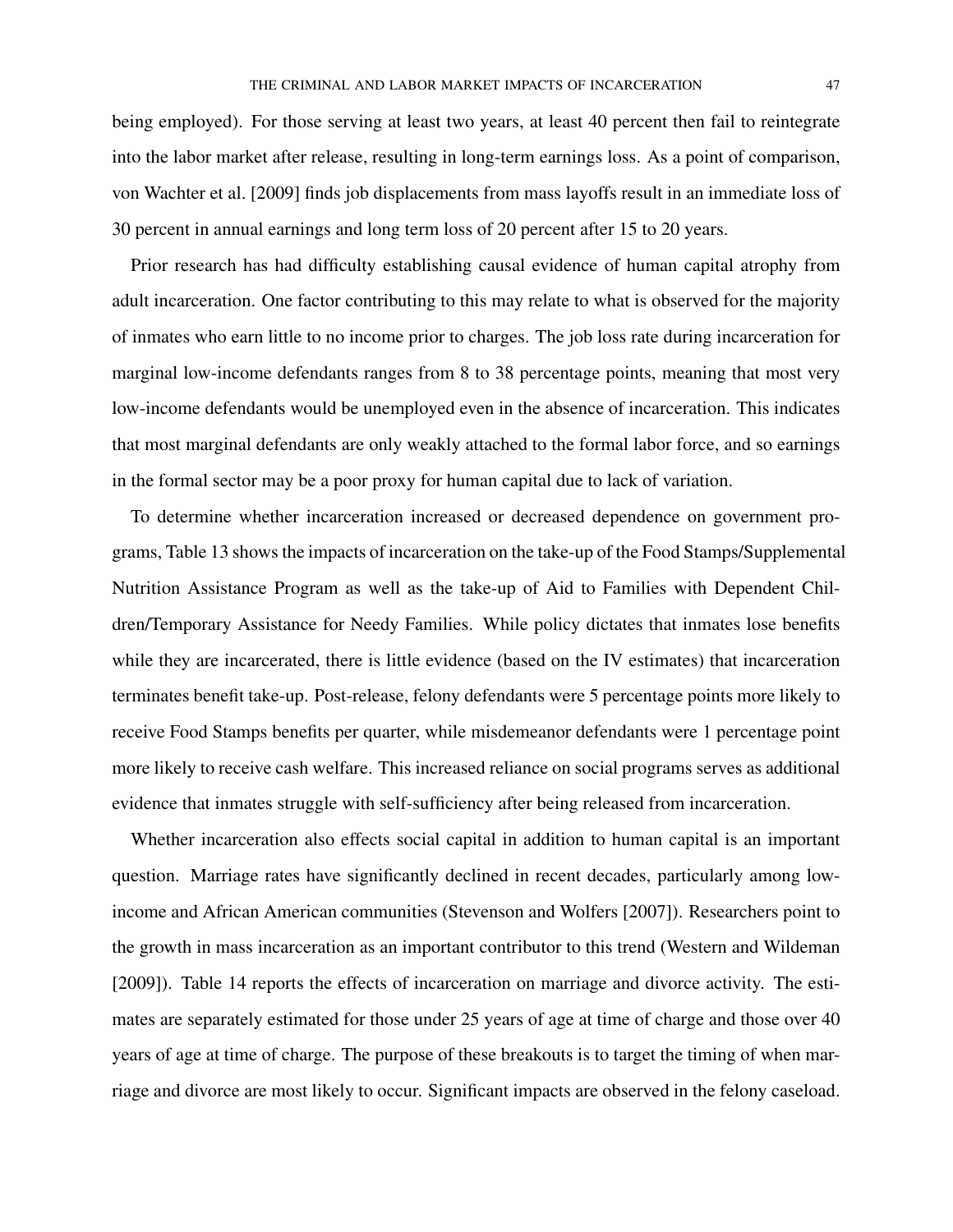|                                                         |                  | Employment     |            | Log Wages        |                |            |
|---------------------------------------------------------|------------------|----------------|------------|------------------|----------------|------------|
| Panel A: Felony defendants, Instrumental variables      |                  |                |            |                  |                |            |
| In jail or prison                                       | $-0.080*$        | $-0.38***$     | $-0.46***$ | $-0.60*$         | $-2.91***$     | $-4.23***$ |
|                                                         | (0.044)          | (0.051)        | (0.15)     | (0.35)           | (0.41)         | (1.35)     |
| Released from incarceration                             | $-0.023$         | $-0.067$       | $-0.094$   | $-0.16$          | $-0.65$        | $-1.11$    |
|                                                         | (0.063)          | (0.060)        | (0.10)     | (0.49)           | (0.48)         | (0.96)     |
| [Released $\times$ Duration]                            | 0.0064           | $-0.020$       | $-0.15$    | 0.019            | $-0.19$        | $-1.34$    |
|                                                         | (0.021)          | (0.029)        | (0.11)     | (0.17)           | (0.23)         | (1.00)     |
| Net post-release effect:                                |                  |                |            |                  |                |            |
| 6 months in prison                                      | $-0.02$          | $-0.08$        | $-0.17*$   | $-0.15$          | $-0.75*$       | $-1.78**$  |
| 1 year in prison                                        | $-0.02$          | $-0.09*$       | $-0.24**$  | $-0.14$          | $-0.85**$      | $-2.45**$  |
| 2 years in prison                                       | $-0.01$          | $-0.11*$       | $-0.39**$  | $-0.12$          | $-1.04**$      | $-3.79**$  |
| Kleibergen-Paap rk LM stat.                             | 119.7            | 142.3          | 20.1       | 119.7            | 142.3          | 20.1       |
| Kleibergen-Paap rk Wald F stat.                         | 40.3             | 47.8           | 6.73       | 40.3             | 47.8           | 6.73       |
| Annual Pre-Charge Income                                | $\boldsymbol{0}$ | $$1 - $17,050$ | $$17,051+$ | $\boldsymbol{0}$ | $$1 - $17,050$ | $$17,051+$ |
| Unique defendants                                       | 65,334           | 132,042        | 25,963     | 65,334           | 132,042        | 25,963     |
| Total observations                                      | 2,013,657        | 3,796,562      | 572,857    | 2,013,657        | 3,796,562      | 572,857    |
| Panel B: Misdemeanor defendants, Instrumental variables |                  |                |            |                  |                |            |
| In jail or prison                                       | $-0.046$         | $-0.47***$     | $-0.17$    | $-0.037$         | $-3.58***$     | $-1.63$    |
|                                                         | (0.14)           | (0.17)         | (0.56)     | (1.13)           | (1.36)         | (5.21)     |
| Released from incarceration                             | $-0.028$         | $-0.010$       | $-0.048$   | $-0.36$          | $-0.0098$      | $-0.51$    |
|                                                         | (0.063)          | (0.046)        | (0.057)    | (0.51)           | (0.38)         | (0.54)     |
| Kleibergen-Paap rk LM stat.                             | 40.0             | 71.8           | 14.1       | 40.0             | 71.8           | 14.1       |
| Kleibergen-Paap rk Wald F stat.                         | 20.0             | 36.0           | 7.06       | 20.0             | 36.0           | 7.06       |
| Annual Pre-Charge Income                                | $\mathbf{0}$     | $$1 - $17,050$ | $$17,051+$ | $\mathbf{0}$     | $$1 - $17,050$ | $$17,051+$ |
| Unique defendants                                       | 92,526           | 228,499        | 70,048     | 92,526           | 228,499        | 70,048     |
| <b>Total Observations</b>                               | 2,712,784        | 7,088,968      | 1,714,330  | 2,712,784        | 7,088,968      | 1,714,330  |

TABLE 12. Labor market impacts by pre-charge income level

*Source*: Harris County District Clerk's criminal court records (1994-2009), Harris County Sheriff's county jail records (1994-2012), Texas Department of Criminal Justice state prison records (1994-2012), Texas Workforce Commission's unemployment insurance records (1994-2012).

*Notes*: Pre-charge income calculated using up to 12 quarters of pre-charge data. Outcomes measured for up to 20 quarters after initial charges. Standard errors in parentheses clustered at defendant level. Quarter of charge fixed effects, quarters since charge fixed effects and defendant characteristics fully interacted with quarters since charge fixed effects included in all regressions. \*\*\*  $p < 0.01$ , \*\*  $p < 0.05$ , \*  $p < 0.1$ .

Individuals under 25 years old are 1 percentage point less likely to get married while incarcerated. While the absolute magnitude of this coefficient is relatively small, the relative effect is substantial given that defendants face a 0.27 percent likelihood of getting married each quarter in the 2 years leading up to charges. The fact that these estimates are substantially larger than the average marriage rate indicates that marginal defendants likely exhibit a higher likelihood of marriage than non-marginal defendants.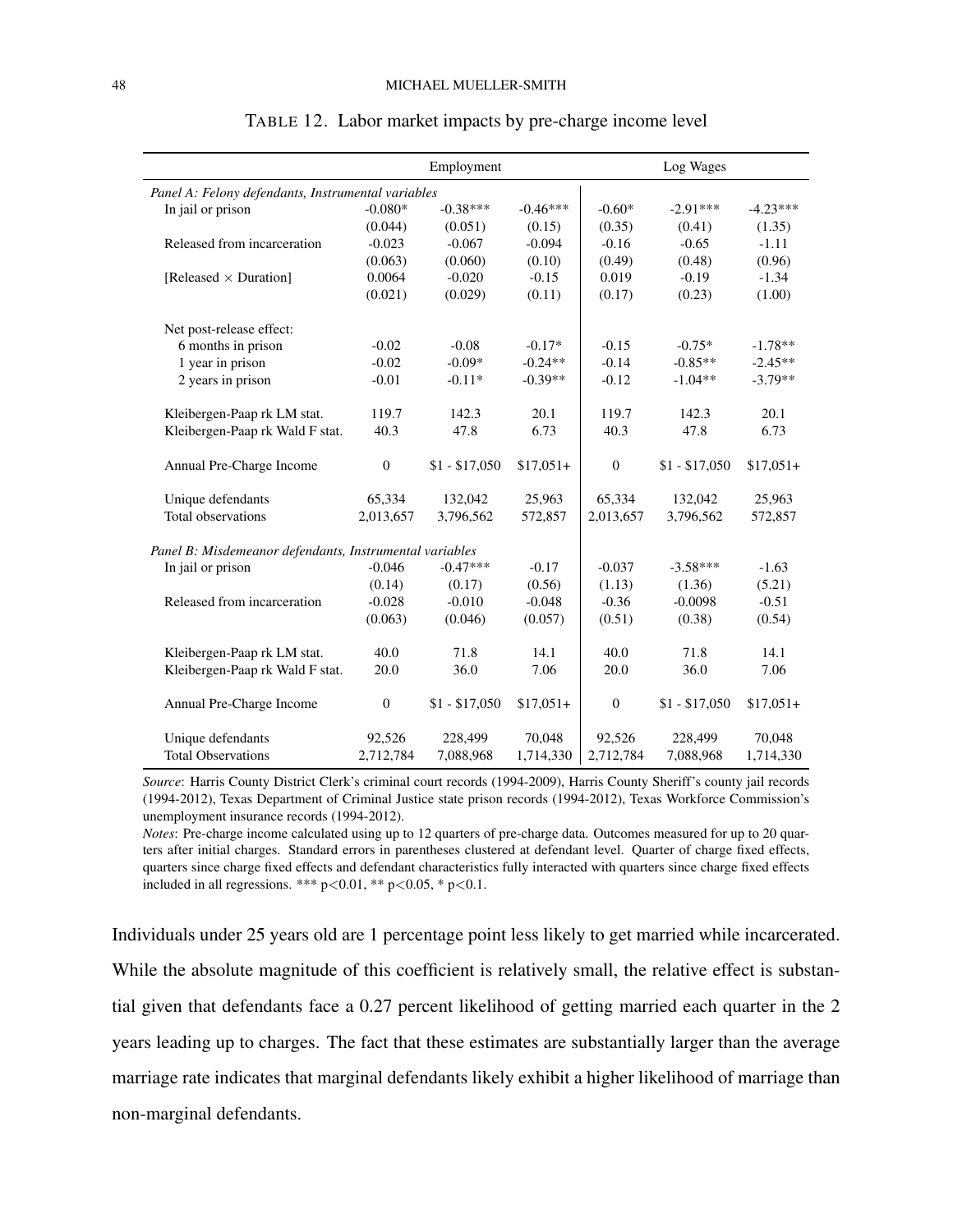| Criminal Caseload                                      | Felony       |            | Misdemeanor  |            |
|--------------------------------------------------------|--------------|------------|--------------|------------|
|                                                        | <b>OLS</b>   | IV         | <b>OLS</b>   | IV         |
| Panel A: Quarterly Food Stamps receipt                 |              |            |              |            |
| In jail or prison                                      | $-0.026***$  | $-0.0087$  | $-0.045***$  | $-0.016$   |
|                                                        | (0.00090)    | (0.018)    | (0.00077)    | (0.068)    |
| Released from incarceration                            | $0.037***$   | $0.049**$  | $0.033***$   | 0.024      |
|                                                        | (0.00089)    | (0.020)    | (0.00058)    | (0.015)    |
| [Released $\times$ Duration]                           | $0.0023***$  | $-0.016$   |              |            |
|                                                        | (0.00031)    | (0.011)    |              |            |
| Kleibergen-Paap rk LM stat.                            |              | 464.4      |              | 186.1      |
| Kleibergen-Paap rk Wald F stat.                        |              | 157.1      |              | 93.3       |
| Unique defendants                                      | 358,619      | 333,888    | 654,624      | 645,576    |
| Total observations                                     | 9,785,345    | 8,864,396  | 17,982,294   | 17,583,624 |
| Panel B: Quarterly cash welfare receipt (AFDC or TANF) |              |            |              |            |
| In jail or prison                                      | $-0.0083***$ | $-0.00049$ | $-0.0088***$ | $-0.024$   |
|                                                        | (0.00037)    | (0.0084)   | (0.00029)    | (0.021)    |
| Released from incarceration                            | $0.0043***$  | 0.0094     | $0.0039***$  | $0.010*$   |
|                                                        | (0.00040)    | (0.0093)   | (0.00023)    | (0.0061)   |
| [Released $\times$ Duration]                           | $-0.0015***$ | $-0.0044$  |              |            |
|                                                        | (0.000094)   | (0.0039)   |              |            |
| Kleibergen-Paap rk LM stat.                            |              | 505.5      |              | 413.4      |
| Kleibergen-Paap rk Wald F stat.                        |              | 171.0      |              | 207.7      |
| Unique defendants                                      | 388,825      | 363,260    | 714,886      | 705,473    |
| Total observations                                     | 10,955,406   | 9,879,373  | 20,165,101   | 19,700,866 |

*Source*: Harris County District Clerk's criminal court records (1987-2009), Harris County Sheriff's county jail records (1992-2012), Texas Department of Criminal Justice state prison records (1992-2012), Texas Health and Human Service Commission's Food Stamps records (1994-2011), Texas Health and Human Service Commission's AFDC/TANF records (1992- 2011).

*Notes*: Outcomes measured for up to 20 quarters after initial charges. Standard errors in parentheses clustered at defendant level. Quarter of charge fixed effects, quarters since charge fixed effects and defendant characteristics fully interacted with quarters since charge fixed effects included in all regressions. \*\*\*  $p<0.01$ , \*\*  $p<0.05$ , \*  $p<0.1$ .

The decline in marital activity does not appear to be simply a temporal displacement as postrelease effects are quite small if not negative. In fact, among the felony defendants over 40 years old, who have the highest pre-charge marriage rate, the probability of divorce increases by 1 percentage point while incarcerated with positive coefficients on the post-release measures. I find that defendants serving three or more years in prison are at a statistically significant elevated risk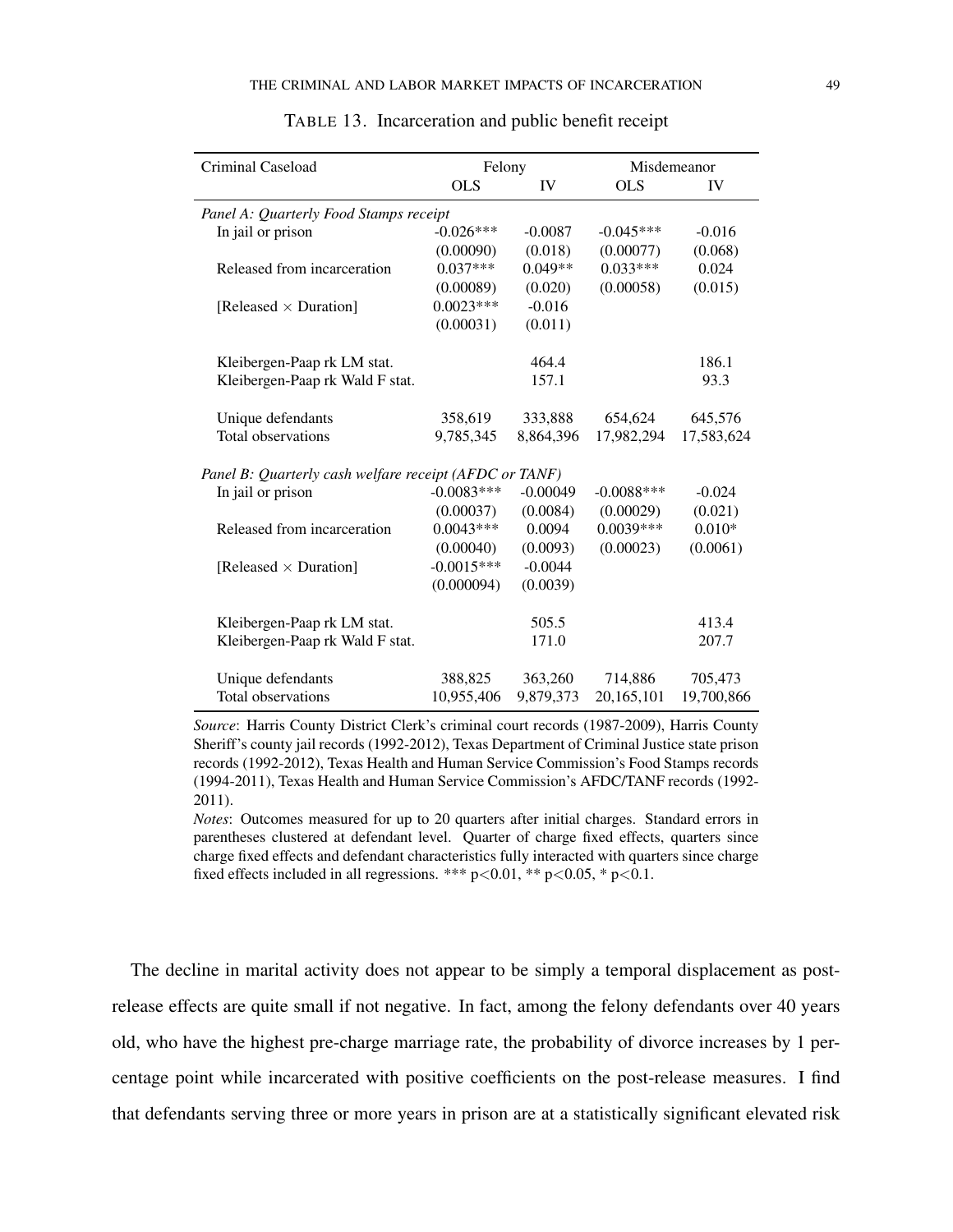| Caseload                                          | Felony        |            |               | Misdemeanor |
|---------------------------------------------------|---------------|------------|---------------|-------------|
|                                                   | OLS           | IV         | OLS           | IV          |
| Panel A: Marriage, Defendant Age at Charge $< 25$ |               |            |               |             |
| In jail or prison                                 | $-0.003***$   | $-0.012**$ | $-0.003***$   | 0.00038     |
|                                                   | (0.0001)      | (0.006)    | (0.0001)      | (0.0081)    |
| Released from incarceration                       | $-0.001***$   | $-0.008$   | $-0.001***$   | $-0.0016$   |
|                                                   | (0.0001)      | (0.006)    | (0.0001)      | (0.0018)    |
| [Released $\times$ Duration]                      | $-0.0001$     | 0.0004     |               |             |
|                                                   | (0.0001)      | (0.003)    |               |             |
| Kleibergen-Paap rk LM stat.                       |               | 135.9      |               | 573.6       |
| Kleibergen-Paap rk Wald F stat.                   |               | 45.3       |               | 100.6       |
| Unique defendants                                 | 175,609       | 175,609    | 374,636       | 374,636     |
| Total observations                                | 4,447,204     | 4,446,062  | 10,848,746    | 10,847,455  |
| Panel B: Divorce, Defendant Age at Charge $>=$ 40 |               |            |               |             |
| In jail or prison                                 | $-0.0006$ *** | $0.011**$  | $-0.0007$ *** | $-0.003$    |
|                                                   | (0.0001)      | (0.005)    | (0.0001)      | (.009)      |
| Released from incarceration                       | $-0.0004$ *** | 0.002      | $-0.0006$ *** | 0.001       |
|                                                   | (0.0001)      | (0.006)    | (0.0001)      | (0.002)     |
| [Released $\times$ Duration]                      | $-0.00002**$  | 0.002      |               |             |
|                                                   | (0.00002)     | (0.001)    |               |             |
| Kleibergen-Paap rk LM stat.                       |               | 64.8       |               | 111.9       |
| Kleibergen-Paap rk Wald F stat.                   |               | 21.8       |               | 56.1        |
| Unique defendants                                 | 83,962        | 83,962     | 188,833       | 188,833     |
| Total observations                                | 2,307,326     | 2,304,959  | 5,103,583     | 5,101,709   |
|                                                   |               |            |               |             |

TABLE 14. The effects of incarceration on marriage and divorce activity

*Source*: Harris County District Clerk's criminal court records (1980-2009), Harris County Sheriff's county jail records (1980-2013), Texas Department of Criminal Justice state prison records (1978-2013), Texas Department of State Health Services marriage and divorce indices (1980-2012).

*Notes*: Outcomes measured for up to 20 quarters after initial charges. Standard errors in parentheses clustered at defendant level. Quarter of charge fixed effects, quarters since charge fixed effects and defendant characteristics fully interacted with quarters since charge fixed effects included in all regressions. \*\*\*  $p<0.01$ , \*\*  $p<0.05$ , \*  $p<0.1$ .

of divorce post-release.<sup>20</sup> This further solidifies the argument that incarceration appears to play a causal role in preventing and dissolving marriages.

Robustness Exercises. Several robustness exercises, which can be found in Appendix C, were conducted to confirm the stability of the results. The results are generally robust, but some instability is observed in the incapacitation effects measured in the misdemeanor caseload. As such, these results should be interpreted with caution.

<sup>&</sup>lt;sup>20</sup>Test not shown but available upon request.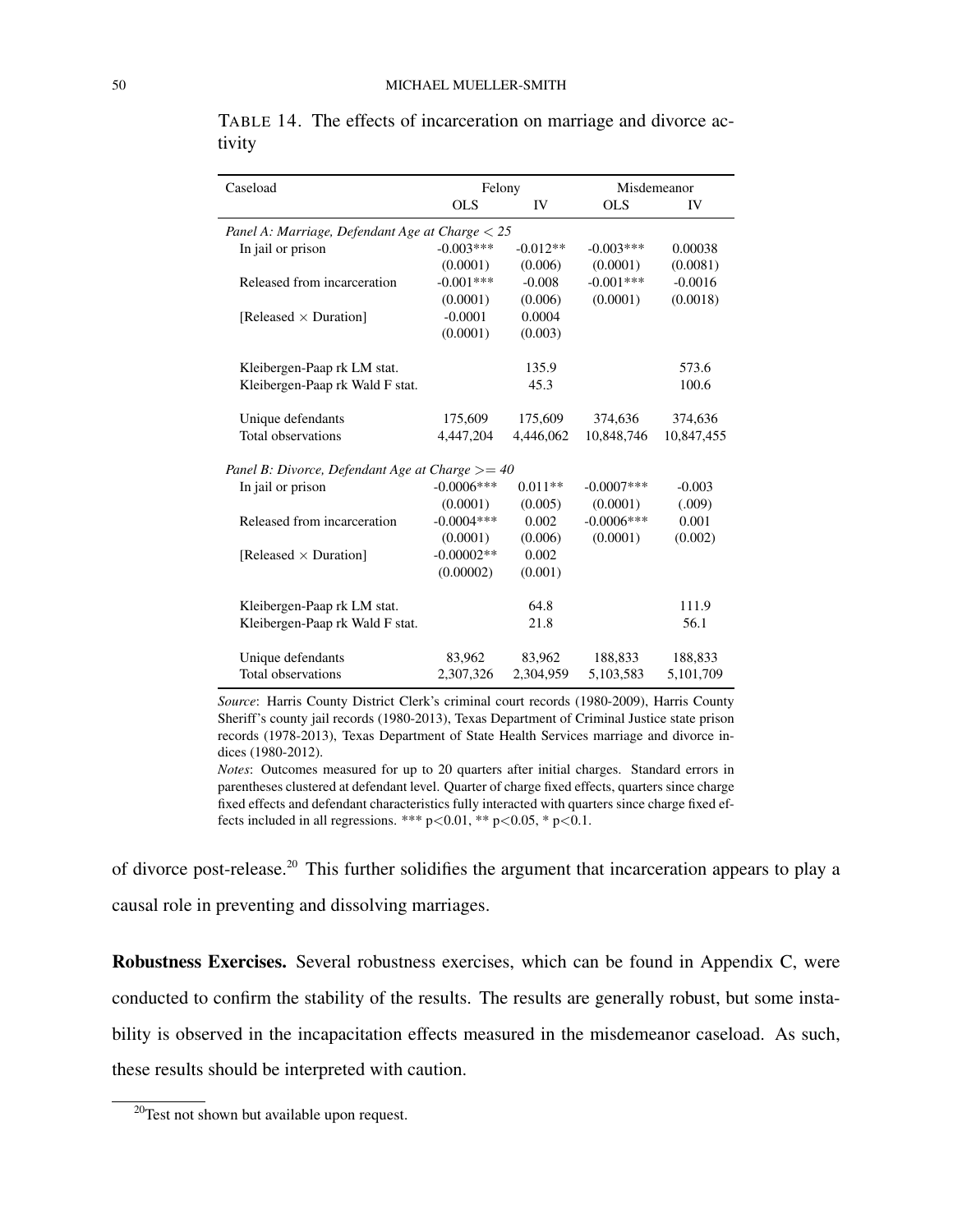In the first robustness check, I replicate the findings on criminal behavior using a statewide criminal conviction database maintained by the Texas Department of Public Safety. It is known that this database has incomplete coverage<sup>21</sup>, but is generally thought to capture the most serious crimes. While I do not observe the incapacitation effects in this data, I do capture the increase in criminality post-release for felony defendants. This ensures that these findings are not the result of differential intra-state mobility. The estimates for the misdemeanor caseload are much less precise, but this could be a function of the fact that fewer misdemeanor crimes are reported by counties to this statewide database.

The second robustness exercise re-estimates my results using a more conservative level of clustering: the court interacted with quarter of charge. Clustering at the defendant level accounts for correlation in the error term between repeated observations in the panel, but fails to account for correlation between defendants charged in the same courtroom. One example that could generate this relationship is if defendants generate peer effects while in courtroom. Taking this more conservative approach, however, leaves my estimates virtually unchanged.

The third exercise intentionally omits crime type from the construction of the instruments. This explores the extent to which other covariates can account for variation that is of first order importance with regard to non-monotonic sentencing yet omitted from the estimation. This is an important concern considering that there are a number of potentially important defendant traits like educational attainment or marital status that are not included in my data. Reestimating my findings with the new set of instruments does not significantly change my results, indicating that an incomplete set of covariates still can potentially capture the important dimensions of non-uniformity.

The fourth robustness check employs a two-step procedure wherein first stage residuals were estimated using OLS and then used to construct a fourth order polynomial control function that was added to outcome equation. The IV coefficients were then re-estimated using two-step GMM to ensure the estimates were insensitive to potential misspecification in the first stage. The magnitudes of the coefficients do not change noticeably and in fact the statistical precision in these specifications generally improves.

 $^{21}$ State auditors have generally found the submission rates from local authorities to the statewide repository to be roughly 60 to 70 percent over the years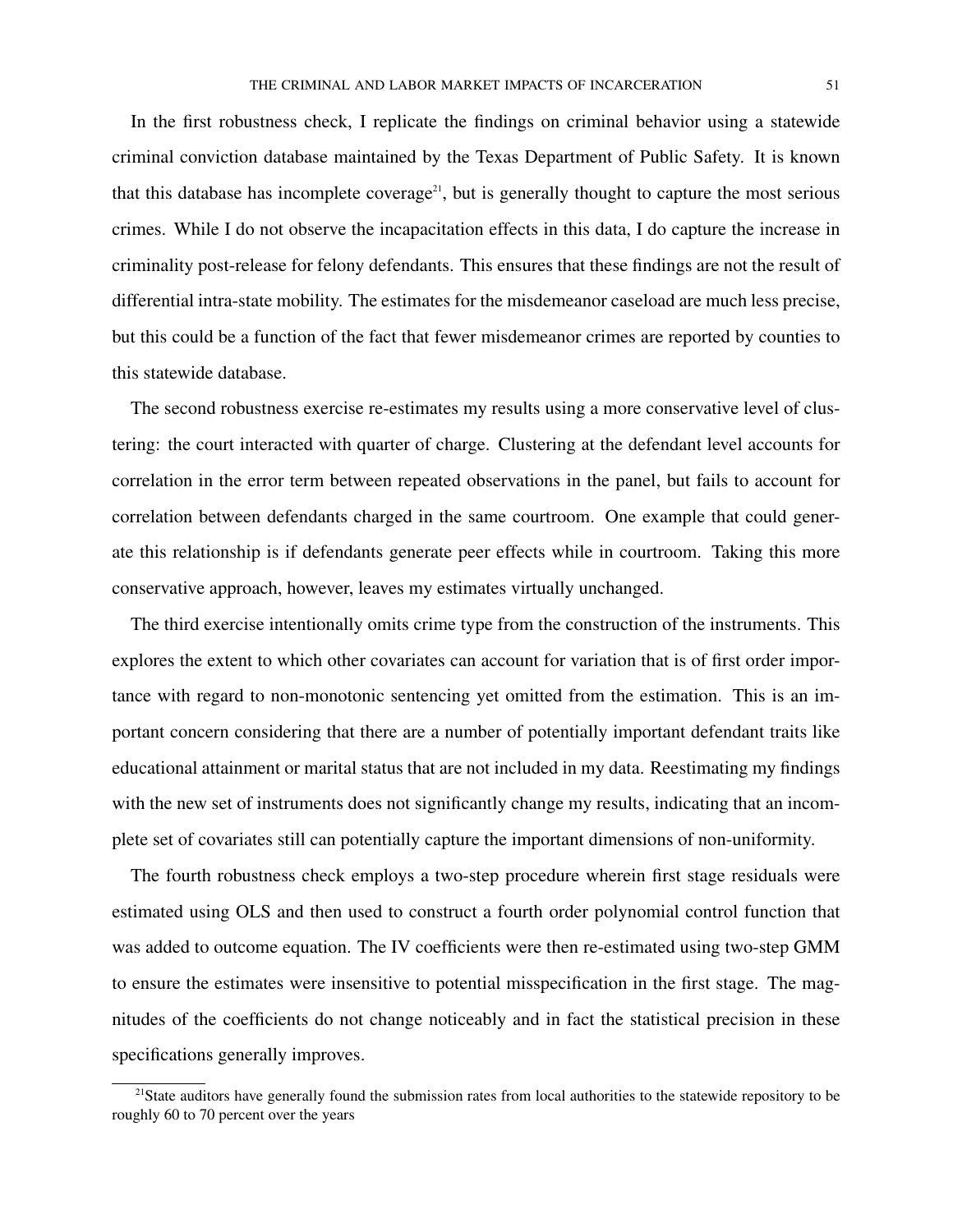### 52 MICHAEL MUELLER-SMITH

The fifth exercise trimmed the top 99th and bottom 1st percentiles in the instrument values to ensure that extreme values did not drive the results. I find the precision of the point estimates for the [Released  $\times$  Duration] variable are somewhat sensitive to the trimming exercise with some loss of significance on specific coefficients, but this is not entirely surprising because I am eliminating variation. But taken as a whole, the general conclusions appear qualitatively similar.

The sixth check replaces the Post-Lasso coefficients with the original Lasso coefficients to weight the basis functions in the instrument construction. This should demonstrate that the results are not an arbitrary artifact of the specific estimation process I used. What I find in this exercise is that the estimates are very close together with similar magnitudes and precision, indicating that the Lasso versus Post-Lasso distinction in this application is somewhat arbitrary.

The final robustness exercise drops the shrinkage procedure entirely and uses only cross-validated OLS to weight the basis functions. These estimates do not deviate substantively from my main results.

### 8. REEXAMINING THE COSTS AND BENEFITS OF INCARCERATION

A common exercise when presented with incapacitation effects is to evaluate whether the cost savings from crimes prevented outweigh the expense of keeping the inmate incarcerated (see Levitt [1996] or Owens [2009]). Without taking into account general deterrence effects, this type of calculation has been interpreted as a lower bound on the social gain from incarceration. But, such an exercise is not necessarily so straightforward; Donohue III [2009] compiles a detailed listing of additional mechanisms through which incarceration could impact welfare. At issue are concerns regarding losses to inmate productivity, spillovers to household members, and impacts on post-release behavior that could increase the overall costs. Many parameters needed for this more detailed accounting have not been credibly estimated, and so attempts at evaluating this question are either incomplete or rely heavily on untested assumptions.

The new estimates developed in this paper address some of the gaps in prior estimates. I cannot conduct a full cost benefit analysis as my research design does not measure general deterrence effects, and even if I could, there is no clear measure for other intangible benefits of punishment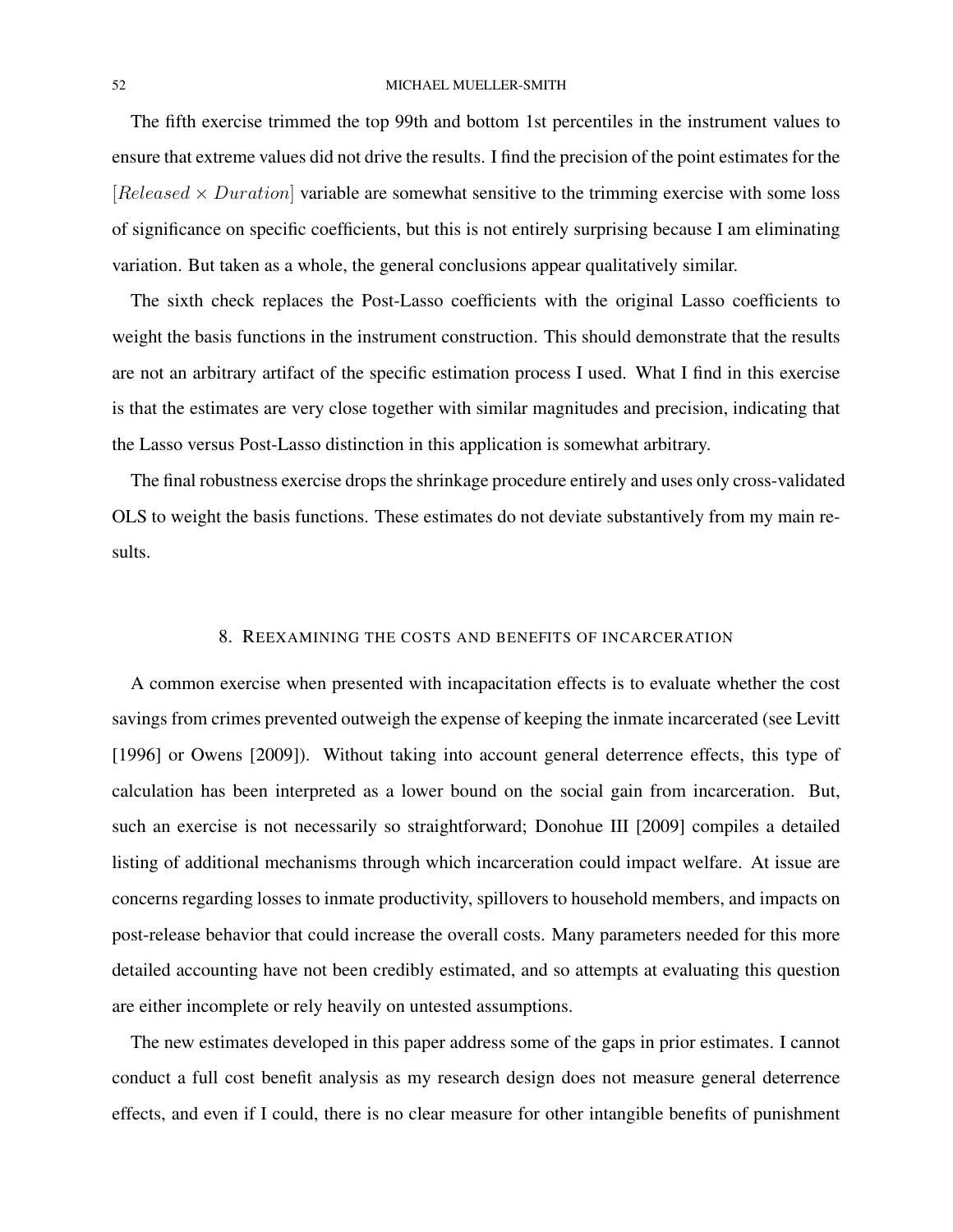like a retributive utility gain for victims. But, through aggregating the impacts on the defendants own pre- and post-release criminal charges, labor market outcomes and public assistance payments in addition known institutional costs of incarceration I can provide improved partial estimates.<sup>22</sup> The remaining question is then to ask whether general deterrent or other unmeasured benefits in society are large enough to justify these documented costs.

Researchers have used a number of ways to monetize the social cost of crimes. These include hedonic pricing models (Bartley [2000]), compensating wage differentials (Viscusi [2000]), estimates based on jury awards (Miller et al. [1996]) and contingent valuation studies (Cohen et al. [2004]). Where necessary, these estimates are supplemented by simple accounting exercises. Additional complications arise when considering whether to include or exclude property transfers from theft in the calculation since criminals gain utility from consuming stolen goods. I follow Donohue III [2009] in using the costs proposed in jury award studies, which are the most commonly used strategy in the literature, excluding transfers as lower bound estimates and contingent valuation prices as an upper bound estimates. Fewer crimes have been priced by the contingent valuation methodology<sup>23</sup>, and so jury award prices inclusive of the value of stolen property supplement these figures.<sup>24</sup>

Resources are also expended in the criminal justice and legal system in order to arrest, charge, convict and punish individuals who commit crimes. In the absence of such crimes, these resources could reallocated for more constructive uses. Additionally, facing new criminal charges increases

 $22$ Because there is no clear way to value the impacts to marriage and divorce, these are excluded from the calculation.

<sup>&</sup>lt;sup>23</sup>Crimes that have been explicitly priced by the contingent valuation methodology are murder, rape, assault, robbery and burglary.

<sup>&</sup>lt;sup>24</sup>Neither approach has priced the cost of drug consumption. To address this gap, I construct a naive price using aggregate cost estimates from the Department of Justice and aggregate usage rates rom the National Survey on Drug Use and Health. National Drug Intelligence Center [2011] estimates that the economic impact of illicit drug use in the United States in 2007 was \$193 billion. This number is inclusive of impacts to criminal justice expenditures, defendant productivity and health. Because criminal justice expenditures and defendant wage losses (due to incarceration) are accounted for elsewhere in the calculation, I exclude them which results in aggregate costs of \$84.8 billion mainly attributed to decreases in productivity and increases in health expenditures. Substance Abuse and Mental Services Administration [2011] findings indicate that roughly 22.6 million individuals in 2010 report having used illegal drugs in the prior month, and 39 percent used for 20 or more days. I conservatively assume that the remaining 61 percent of respondents only used drugs 1 day in the month, which generates an average frequency rate of 8.4 drug episodes per user. Finally, I divide aggregate costs by total estimated drug episodes in the year, which results in a price of \$37 per act of drug consumption.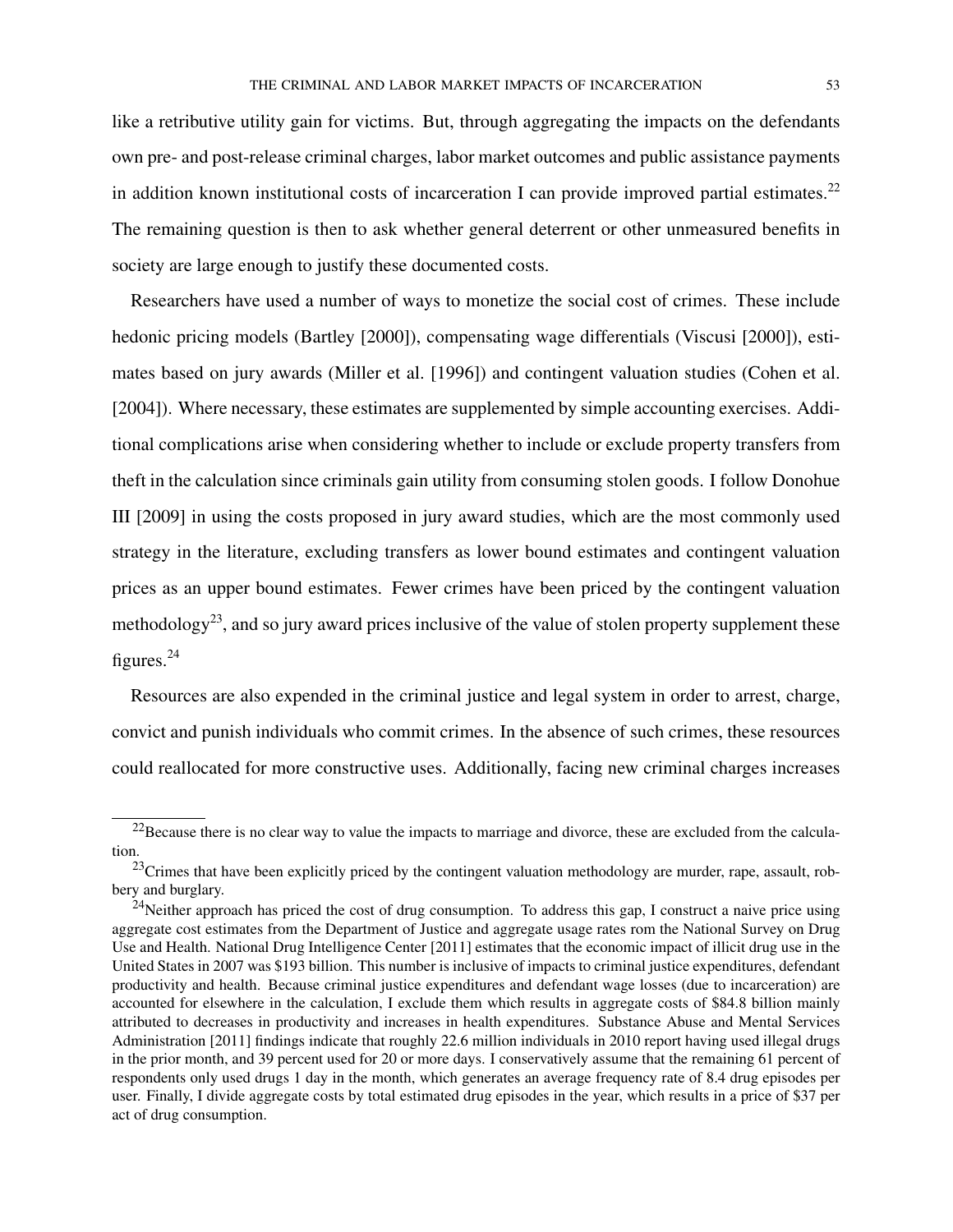| Criminal Activity         | Lower Bound <sup><math>a</math></sup><br>$($ \$ | Upper Bound <sup>b</sup><br>$(\boldsymbol{\$})$ |
|---------------------------|-------------------------------------------------|-------------------------------------------------|
| Homicide                  | 4,301,817                                       | 11,559,713                                      |
| Rape                      | 187,680                                         | 343,859                                         |
| Robbery                   | 73,196                                          | 333,701                                         |
| Assault                   | 41,046                                          | 109,903                                         |
| <b>Burglary</b>           | 21,617                                          | 50,291                                          |
| Larceny                   | 9,598                                           | 9,974                                           |
| Motor Vehicle Theft       | 10,590                                          | 15,192                                          |
| Drug Possession           | 2,544                                           | 2,544                                           |
| Driving while Intoxicated | 25,842                                          | 25.842                                          |

TABLE 15. The Social Costs of Charged Criminal Activity (2010 USD)

<sup>a</sup>Based on Miller et al. [1996] and exclude the average value of property transfer,  $^b$ Based on Cohen et al. [2004]; Miller et al. [1996] (inclusive of the average value of property transfer). Both sets of estimates are inclusive of criminal justice costs originally taken from Donohue III [2009] but readjusted to eliminate arrest rate scaling. Both sets of estimates are inclusive of productivity losses using the author's estimates from Table 11. Figures reflect 5 percent discount rate.

the likelihood that a defendant is convicted and potentially incarcerated, which has implications for defendant productivity. Donohue III [2009] incorporates both of these features into his work, but relies on untested assumptions in their construction. I substitute my own IV estimates of the impacts to defendant productivity while incarcerated, which results in effects that are roughly half the size of what Donohue III [2009] proposes. I do, however, rely on his estimates regarding costs to the criminal justice system.<sup>25</sup> For the sake of simplicity, I ignore the recursive aspects of this calculation: being incarcerated increases the likelihood of criminal charges, which then increases the likelihood of additional incarceration, which further increases the likelihood of more criminal charges and so on. Leaving this component out of the calculation underestimates the true social costs but is of second-order importance. The final set of cost estimates are displayed in Table 15.

I complement the instrumental variable parameter estimates from Section 7 with detailed crimespecific estimates which can be found in Appendix D. These are used to determine the exact changes in behavior associated with each type of criminal activity listed in Table 15.<sup>26</sup> These costs

 $^{25}$ Because I measure changes in criminal behavior with court charges rather than criminal activity I eliminate the arrest rate scaling used in his estimates. Comparable figures for drug possession and driving while intoxicated were added to complete the list.

 $26$ Not all types of crimes are priced, and therefore are not estimated. This is equivalent to assuming that the social costs of unpriced crimes is zero. The vast majority of felony crimes are covered and the major types of misdemeanor crimes missing are traffic violations, public disturbance or disorderly conduct and fraud.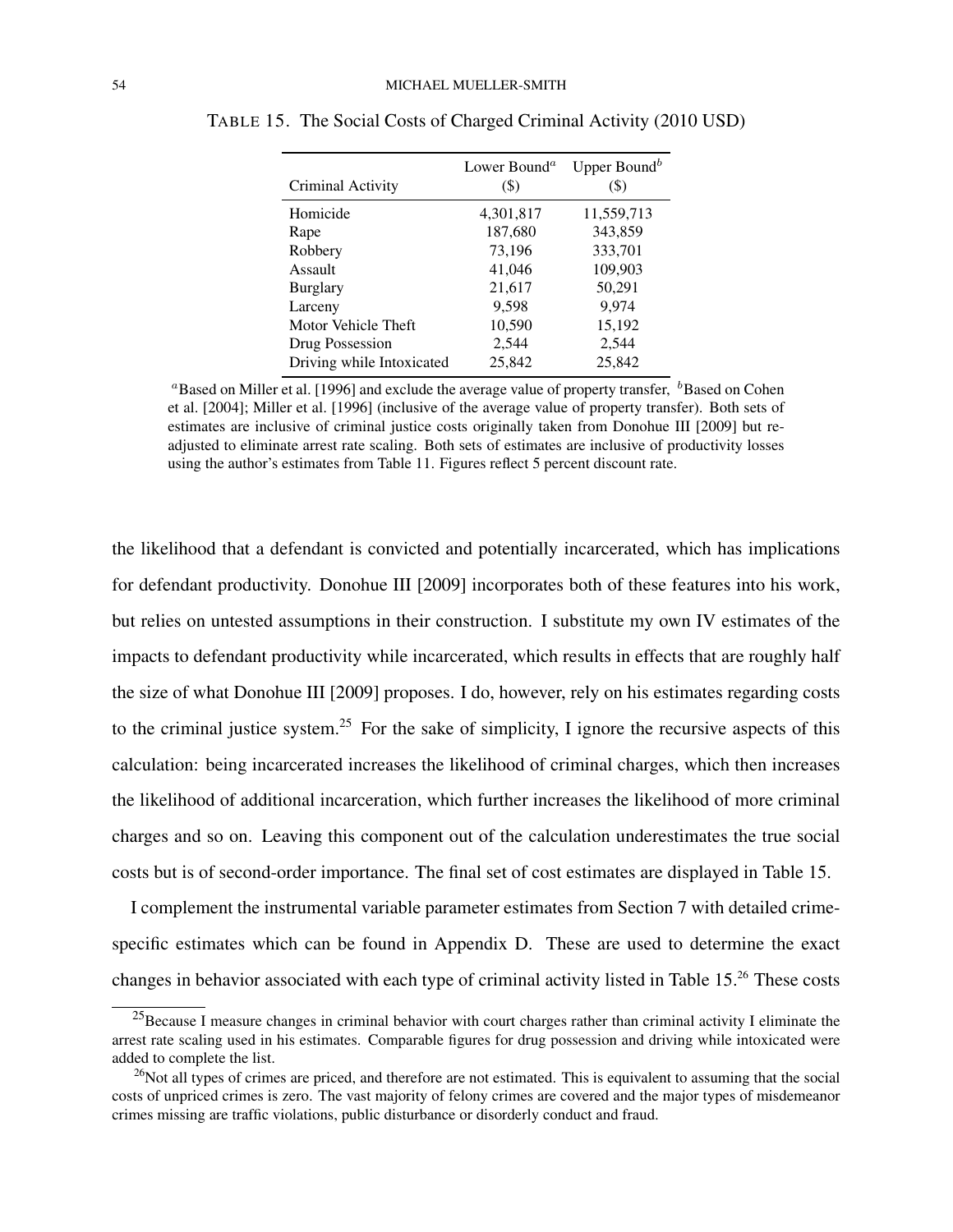and savings are added to direct impacts on earnings and public benefit receipt and the cost of incarceration. I use Vera Institute of Justice [2012]'s estimate that each year an inmate spends in prison in Texas costs \$21,390.<sup>27</sup>

To evaluate whether savings or costs dominate in this exercise, I compute four estimates: the incapacitation benefits, the institutional costs of incarceration, the post-release costs of increased criminality and the total economic impact. The general deterrence effect is left explicitly as not measured. This exercise is repeated for three candidate sentence lengths: 6 months in prison, 1 year in prison and 2 years in prison.<sup>28</sup> The impacts take into account both the time served and five years of post-release outcomes and are discounted at a 5 percent annual discount rate (1.75 percent on a quarterly basis). The exercise is formalized in the following equations:

Incapacitation = 
$$
\sum_{q=1}^{Q} \left[ (0.9825)^{q-1} \times \left( \sum_{\mathcal{C}} (cost_{\mathcal{C}} \times \hat{\delta}_{1}^{\mathcal{C}}) \right) \right],
$$
  
\nInstitutional Costs = 
$$
\sum_{q=1}^{Q} \left[ (0.9825)^{q-1} \times \left( \frac{\$21,390}{4} \right) \right],
$$
  
\nPost-Release Criminality = 
$$
\sum_{q=1}^{20} \left[ (0.9825)^{Q+q-1} \times \left( \sum_{\mathcal{C}} cost_{\mathcal{C}} \times \left( \hat{\delta}_{2}^{\mathcal{C}} + \hat{\delta}_{3}^{\mathcal{C}} \times \frac{Q}{4} \right) \right) \right],
$$
  
\nEconomic Impacts = 
$$
\sum_{q=1}^{Q} \left[ (0.9825)^{q-1} \times \left( -\hat{\delta}_{1}^{Wage} + \hat{\delta}_{1}^{FS} + \hat{\delta}_{1}^{TANF} \right) \right]
$$

$$
+ \sum_{q=1}^{20} \left[ (0.9825)^{Q+q-1} \times \left( -\hat{\delta}_{2}^{Wage} + \hat{\delta}_{2}^{FS} + \hat{\delta}_{2}^{TANF} \right) \right]
$$

$$
+ \sum_{q=1}^{20} \left[ (0.9825)^{Q+q-1} \times \left( -\hat{\delta}_{3}^{Wage} + \hat{\delta}_{3}^{FS} + \hat{\delta}_{3}^{TANF} \right) \times \frac{Q}{4} \right],
$$

where the parameters refer to the various estimated coefficients from Equation 6, Q represents the length of the prison term (measured in quarters),  $C$  is the set of crime types, and  $cost_C$  refers to the lower or upper bound social costs of different crimes plus the criminal justice and productivity

 $^{27}$ Owens [2009] uses an estimated marginal cost rather than the reported average cost of incarceration. She finds that the marginal cost is slightly over half of the average cost in Maryland where her study is located. If this also holds in my setting, the correctional costs and shares presented later in this section would tend to be overstated.

 $28$ This exercise could be replicated for longer prison terms like 5 years, 10 years or 20 years. The results of this exercise could be misleading as local average treatment effects could differ for more serious offenders, which this study is likely not identified off of. As such, these results are not reported.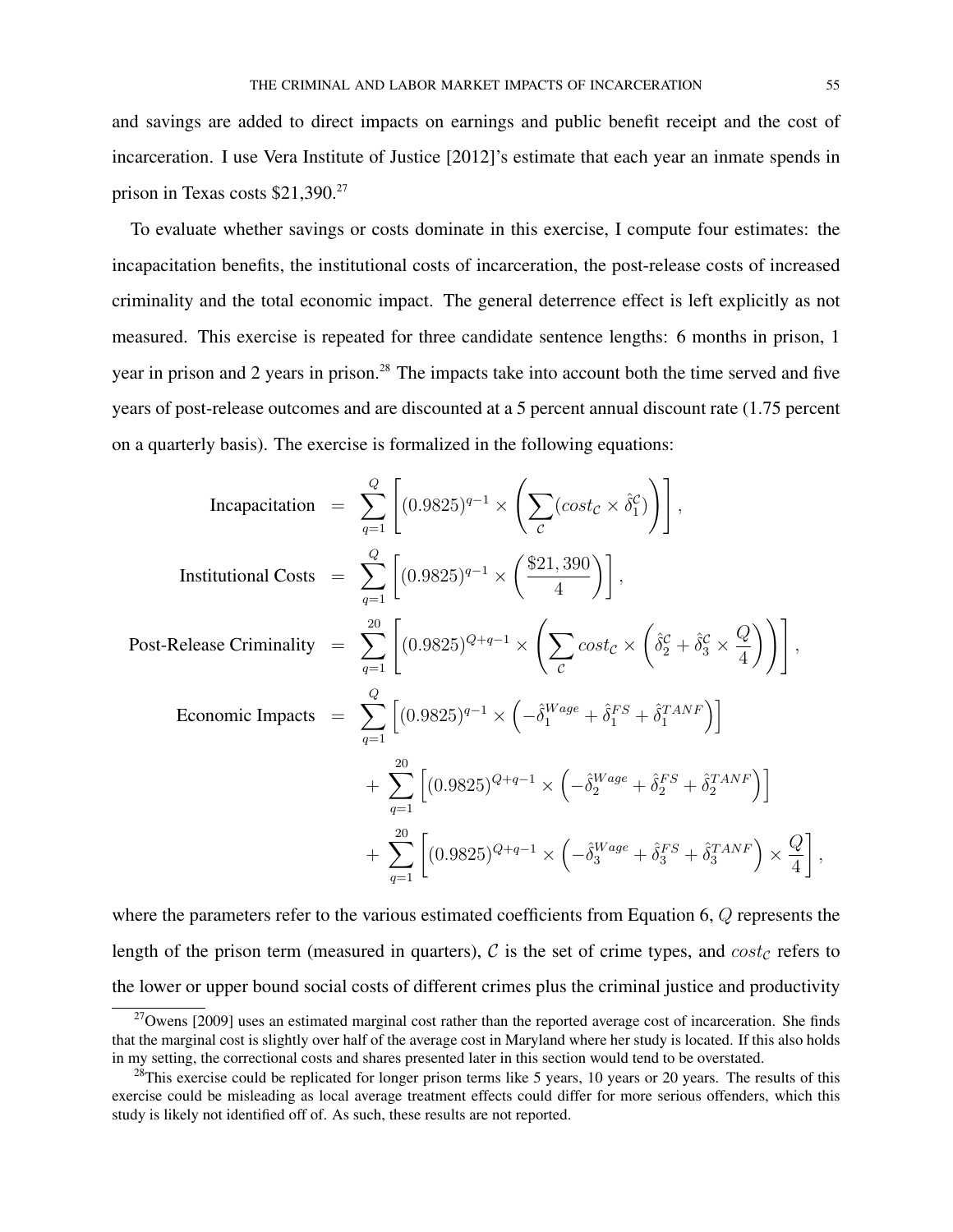|                                | Lower Bound     |          | <b>Upper Bound</b> |          |
|--------------------------------|-----------------|----------|--------------------|----------|
|                                | <b>Benefits</b> | Costs    | <b>Benefits</b>    | Costs    |
| Prison Term: 6 Months          |                 |          |                    |          |
| Incapacitation                 | \$774           |          | \$1,936            |          |
| <b>General Deterrence</b>      | Not Measured    |          | Not Measured       |          |
| Institutional costs            |                 | \$10,601 |                    | \$10,601 |
| Post-Release Criminal Behavior |                 | \$6,078  |                    | \$15,029 |
| <b>Economic Impacts</b>        |                 | \$21,433 |                    | \$21,433 |
| <b>Total Measured Change</b>   | - \$37,338***   |          | $-$ \$45,127***    |          |
| Prison Term: 1 Year            |                 |          |                    |          |
| Incapacitation                 | \$1,521         |          | \$3,805            |          |
| <b>General Deterrence</b>      | Not Measured    |          | Not Measured       |          |
| Institutional costs            |                 | \$20,835 |                    | \$20,835 |
| Post-Release Criminal Behavior |                 | \$9,736  |                    | \$22,615 |
| Economic Impacts               |                 | \$27,114 |                    | \$27,114 |
| <b>Total Measured Change</b>   | $-$ \$56,164*** |          | - \$66,759***      |          |
| Prison Term: 2 Years           |                 |          |                    |          |
| Incapacitation                 | \$2,939         |          | \$7,350            |          |
| <b>General Deterrence</b>      | Not Measured    |          | Not Measured       |          |
| Institutional costs            |                 | \$40,249 |                    | \$40,249 |
| Post-Release Criminal Behavior |                 | \$16,281 |                    | \$36,182 |
| Economic Impacts               |                 | \$37,653 |                    | \$37,653 |
| <b>Total Measured Change</b>   | - \$91,246***   |          | $-$ \$106,735***   |          |

TABLE 16. Partial net costs based on cost of incarceration and defendant criminal, labor and public benefit outcomes

Notes: Estimates exclude murders, which are very expensive but noisily estimated. These estimates, which point to potentially substantially larger costs, are available upon request. \*\*\*  $p<0.01$ , \*\*  $p<0.05$ , \*  $p<0.1$ .

costs added in. I compute the test statistics on the total measured change to evaluate if the estimates are significantly different from zero. This is accomplished using two stage least squares with seemingly unrelated regression employed in the second stage to allow from cross-equation correlation in the error terms. The results are presented in Table 16.

Across all specifications, the estimated costs outweigh the short-run incapacitation benefits and these effects are significantly different from zero. I find that a prison term of one year decreases welfare by roughly \$56,000 to \$67,000 based on correctional expenditures and defendant behavior. Close to half of these costs are driven by economic impacts, while post-release criminal behavior accounts for between one fifth and one third of costs depending on how costs are defined. The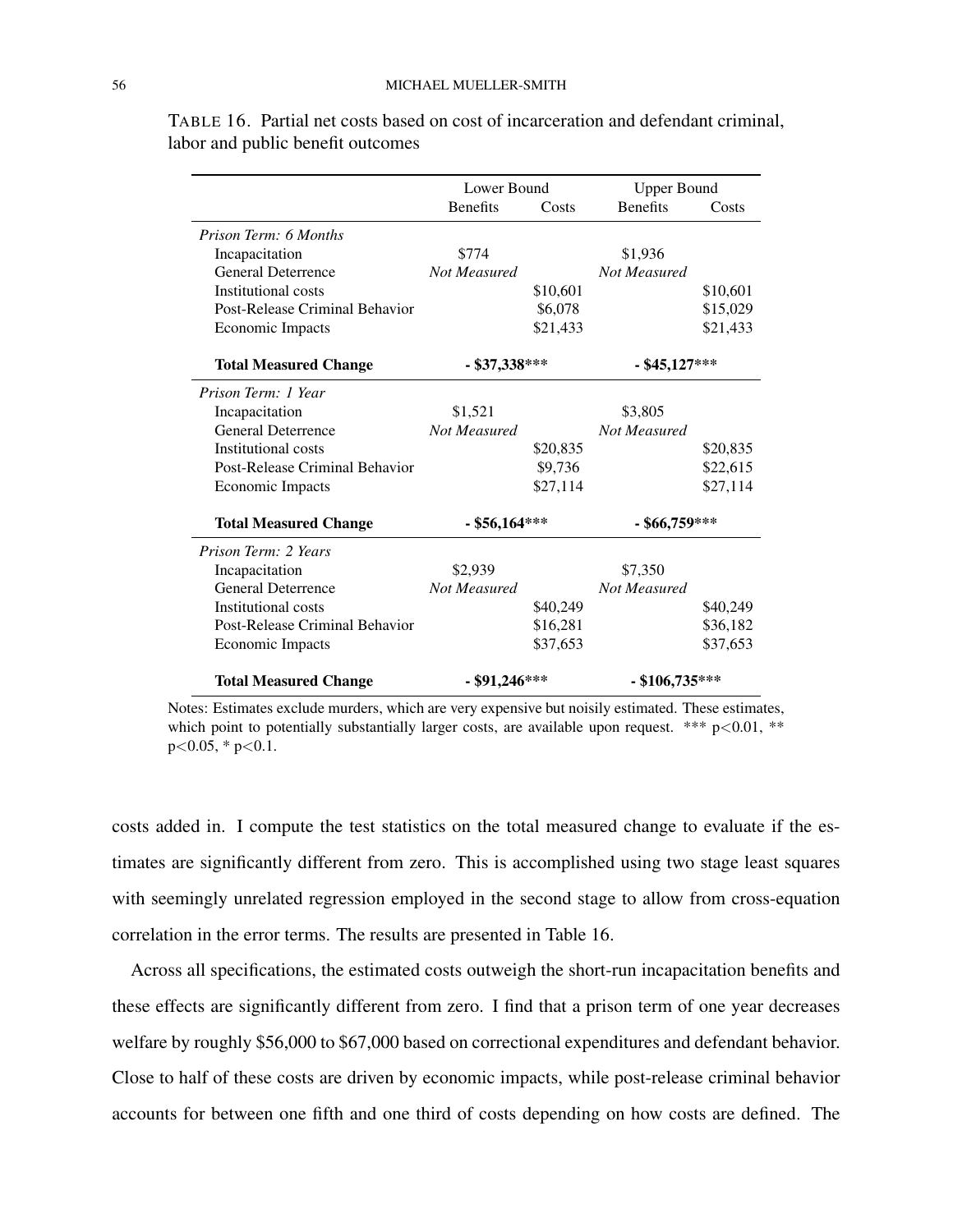total measured change worsens with incarceration length, which should not be surprising given my results. The costs associated with a six-month prison term range between \$37,000 to \$45,000 and those of a two-year prison term range between \$91,000 to \$107,000.

To evaluate whether these measured costs can be justified based on a general deterrent effect alone, one can restate the cost benefit analysis in terms of the number of crimes that would need to be prevented in order for incarceration to be welfare neutral.<sup>29</sup> For instance, based on the lower bound cost estimates a one-year prison term would be welfare neutral if it prevented 0.4 rapes, 2.2 assaults, 2.5 robberies, 62 larcenies or 4.8 habitual drug users in the general population.<sup>30</sup> It is worth emphasizing that these are impacts that would need to be observed in the criminal behavior of the general population and not the defendant as his criminal behavior is already taken into account in this analysis. The higher costs of crime associated with the upper bound estimates present a more modest picture: one year in prison would need to prevent 0.2 rapes, 0.7 assaults, 0.2 robberies, 52.5 larcenies or 5.7 habitual drug users to be welfare neutral. But, these estimates are still quite high, especially if we consider the thought experiment of imprisoning of a low-risk offender whose incarceration is unlikely to deter the high cost crime categories like rape or assault.

## 9. CONCLUSION

Criminal justice policy in the United States has grown increasingly reliant on incarceration in the past three decades. Only in recent years has the incarcerated population begun to plateau. Previous work showing substantial incapacitation gains has helped encourage this trend. The findings of this study, however, should give pause to policy makers. Measured incapacitation rates in the context of this study are quite low. This might be a function of the fact that I mainly measure incapacitation using court charges instead of criminal acts, which has led to lower estimates in other settings. But, in spite of this caveat, I still find that incarceration led to increased criminality for inmates after re-entry, which calls into question whether incapacitation is actually achieving true cost savings.

A number of non-crime outcomes are also negatively impacted by incarceration further diminishing its appeal. Effects on employment, earnings, benefit take-up and family formation indicate

 $^{29}$ Because general deterrence would impact crimes that both are and are not arrested, I used the arrest rate scaled estimates provided by Donohue III [2009] for this portion of the analysis.

<sup>&</sup>lt;sup>30</sup>A habitual drug user is defined as an individual who uses illicit drugs 200 or more times in a year.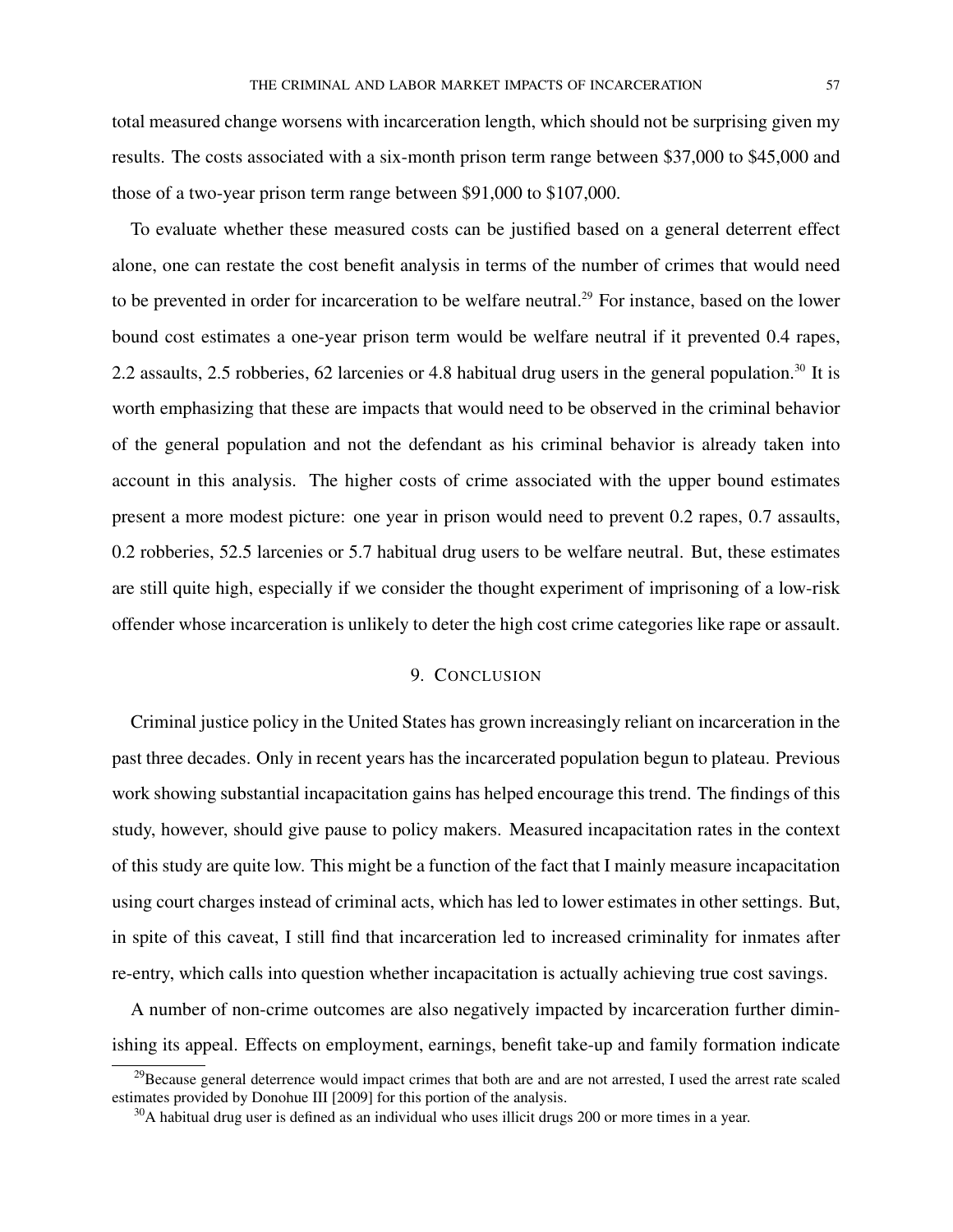that inmates face significant barriers to re-entry. Decreased economic self-sufficiency coincides with greater use of government safety net programs. Lower marriage rates and increased divorce rates indicate social isolation and raise important questions regarding potential spillovers to families and communities.

This study cannot provide any evidence regarding potential general deterrent effects of incarceration. However, based on the impacts to defendant outcomes alone, I estimate that incarceration generates significant social costs to society. Unless the benefits of general deterrence are at the upper bound of estimates found in the literature or there are other sizable intangible benefits to incarceration, it is unlikely that incarceration for low-risk offenders in Texas is welfare improving.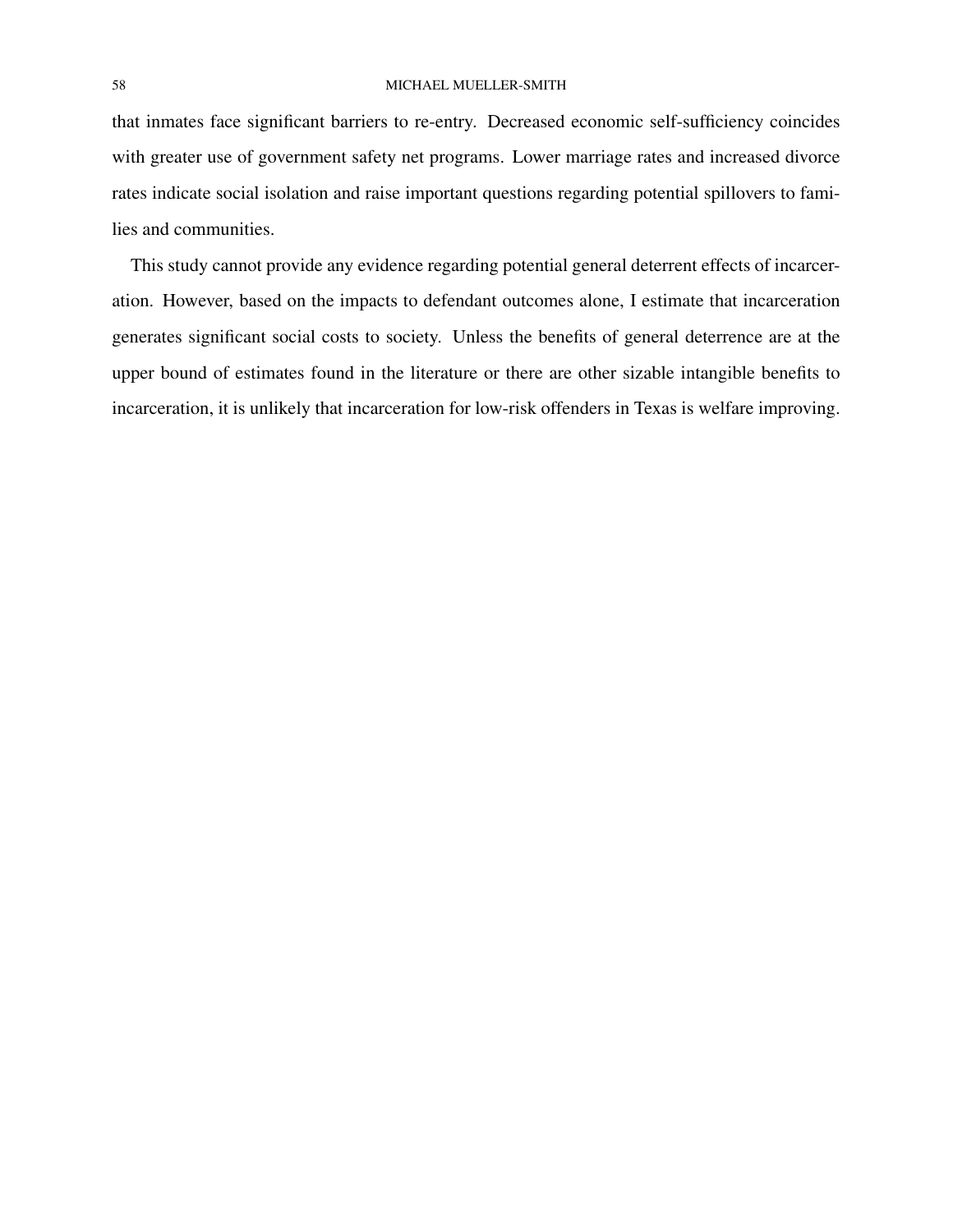## LITERATURE CITED

- D. S. Abrams, M. Bertrand, and S. Mullainathan. Do Judges Vary in Their Treatment of Race? *Journal of Legal Studies*, 2010.
- A. Aizer and J. Doyle. Juvenile incarceration and adult outcomes: Evidence from randomlyassigned judges. *NBER Working Paper*, 2013.
- J. Angrist and A. Krueger. Split-sample instrumental variables estimates of the return to schooling. *Journal of Business and Economic Statistics*, 13(2):225–235, 1995.
- J. Angrist, G. Imbens, and D. Rubin. Identification of causal effects using instrumental variables. *Journal of the American Statistical Association*, 91(434):444–455, 1996.
- D. Autor and S. Houseman. Do temporary-help jobs improve labor market outcomes for lowskilled workers: Evidence from "work first". *American Economic Journal: Applied Economics*, 2(3):96–128, 2010.
- D. Autor, N. Maestas, K. Mullen, and A. Strand. Does delay cause decay? The effect of administrative decision time on the labor force participation and earnings of disability. 2013.
- J. Bai and S. Ng. Selecting instrumental variables in a data rich environment. *Journal of Time Series Econometrics*, 1(1), 2009.
- J. Bai and S. Ng. Instrumental variable selection in a data rich environment. *Econometric Theory*, 26:1577–1606, 2010.
- W. Bartley. *Valuation of Specific Crime Rates: Summary*. PhD thesis, Vanderbilt University, 2000.
- P. Bayer, R. Hjalmarsson, and D. Pozen. Building criminal capital behind bars: Peer effects in juvenile corrections. *Quarterly Journal of Economics*, 124(1):105–147, 2009.
- A. Belloni, D. Chen, V. Chernozhukov, and C. Hansen. Sparse models and methods for optimal instruments with an application to eminent domain. *Econometrica*, 80(6):2369–2429, 2012.
- A. Belloni, V. Chernozhukov, and C. Hansen. High-dimensional methods and inference on structural and treatment effects. *Journal of Economic Perspectives*, 28(2):29–50, 2014.
- S. Bright. Elected judges and the death penalty in texas: Why full habeas corpus review by independent federal judges is indispensable to protecting constitutional rights. *Tex. L. Rev.*, 78:1805, 2000.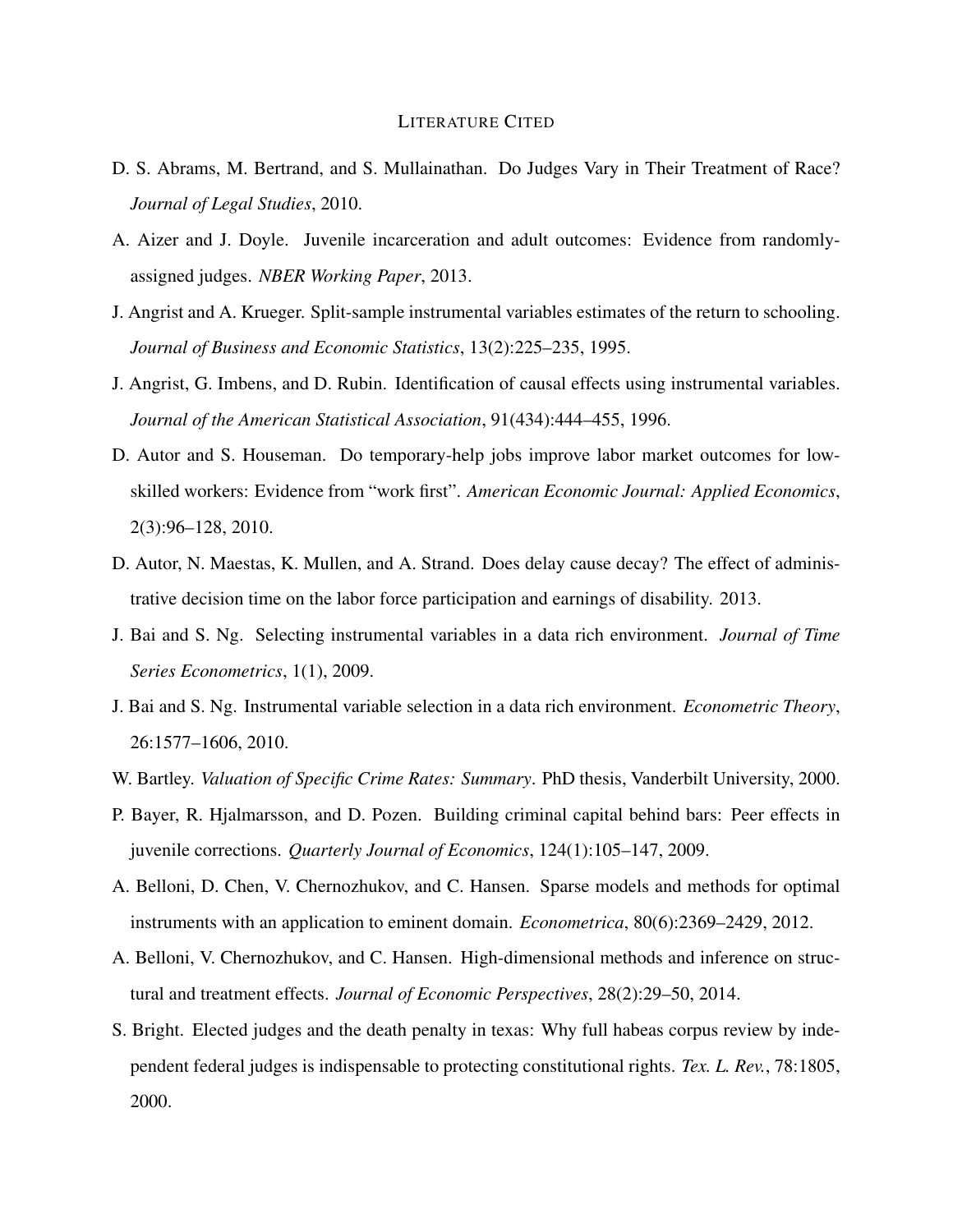- P. Buonanno and S. Raphael. Incarceration and Incapacitation: Evidence from the 2006 Italian collective pardon. *American Economic Review*, 103(6):2437–2465, 2013.
- Bureau of Justice Statistics. Justice expenditure and employment in the U.S., 1979. Technical report, U.S. Department of Justice, Bureau of Justice Statistics, 1980.
- S. Bushway. Labor market effects of permitting employer access to criminal history records. *Journal of Contemporary Criminal Justice*, 20, 2004.
- S. Bushway and E. Owens. Framing punishment: Incarceration, recommended sentences, and recidivism. December 2012.
- E. A. Carson. Imprisonment rate of sentenced prisoners under the jurisdiction of state or federal correctional authorities per 100,000 U.S. residents, December 31, 1978-2012. National prisoner statistics program, Bureau of Justice Statistics, 2013.
- K. Chen and J. Shapiro. Do Harsher Prison Conditions Reduce Recidivism? A Discontinuity-Based Approach. *American Law and Economics Review*, 9(1):1–29, 2007.
- R. Cho and R. Lalonde. The impact of incarceration in state prison on the employment prospects of women. *IZA Discussion Paper No. 1792*, 2005.
- M. Cohen, R. Rust, S. Steen, and S. Tidd. Willingness to pay for crime control programs. *Criminology*, 42(1):86–109, 2004.
- G. Dahl, A. Kostol, and M. Mogstad. Family welfare cultures. *National Bureau of Economic Research Working Paper 19237*, 2013.
- R. Di Tella and E. Schargrodsky. Do police reduce crime? Estimates using the allocation of police forces after a terrorist attack. *American Economic Review*, 94(1):115–133, 2004.
- J. Donohue III. Assessing the relative benefits of incarceration: Overall changes and the benefits on the margin. In S. Raphael and M. Stoll, editors, *Do Prisons Make Us Safer?* Russell Sage Foundation, 2009.
- J. Doyle. Child protection and child outcomes: Measuring the effects of foster care. *American Economic Review*, 97(5):1583–1610, 2007.
- J. Doyle. Child protection and adult crime: Using investigator assignment to estimate causal effects of foster care. *Journal of Political Economy*, 116(4):746–770, 2008.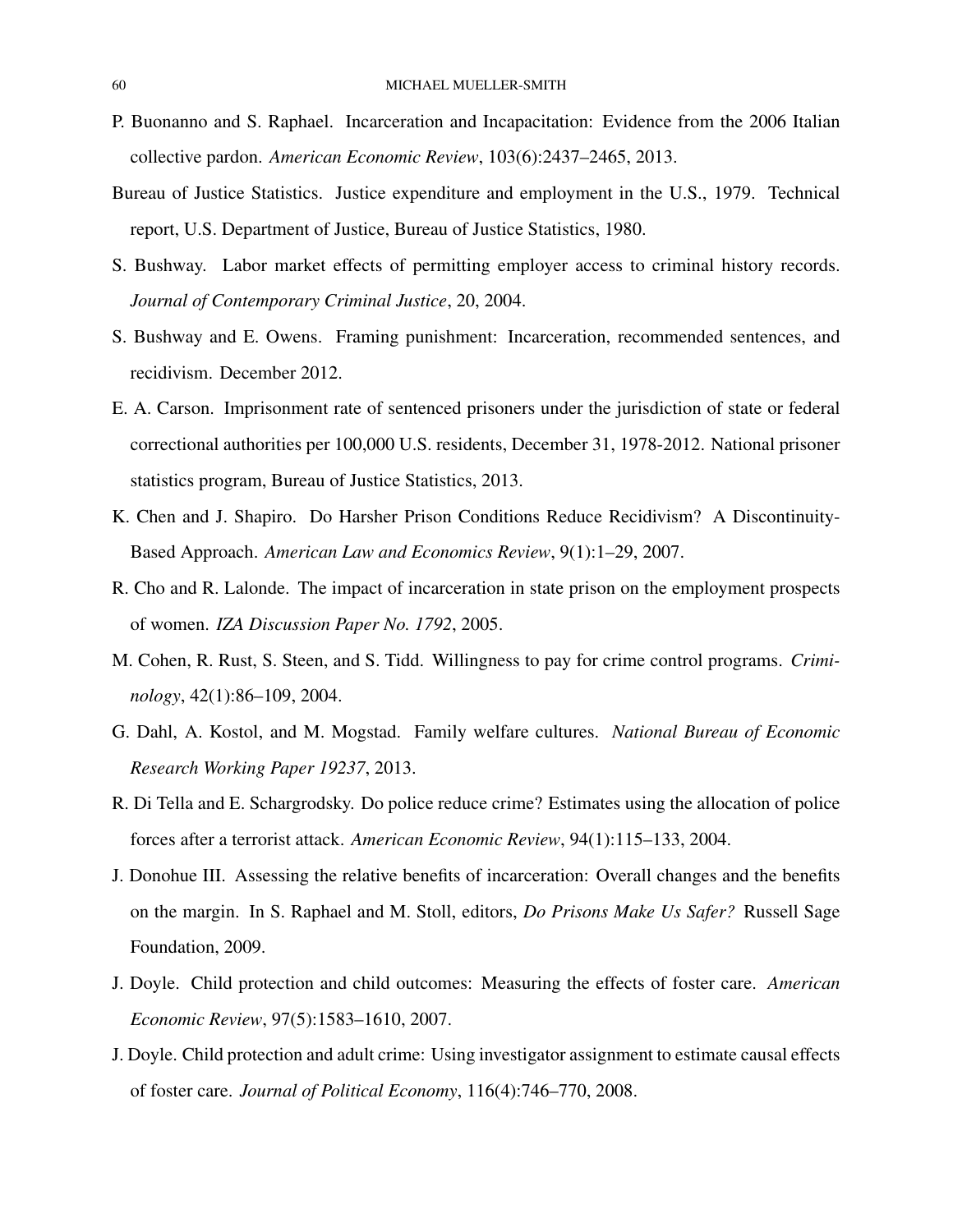- J. Doyle, J. Graves, J. Gruber, and S. Kleiner. Do high-cost hospitals deliver better care? Evidence from ambulance referral patterns. *National Bureau of Economic Research Working Paper 17936*, 2012.
- F. Drago and R. Galbiati. Indirect effects of a policy altering criminal behavior: Evidence from the Italian prison experiment. *American Economic Journal: Applied Economics*, 4(2):199–218, 2012.
- F. Drago, R. Galbiati, and P. Vertova. The deterrent effects of prison: Evidence from a natural experiment. *Journal of Political Economy*, 117(2):257–280, 2009.
- K. Finlay. Effect of employer access to criminal history data on the labor market outcomes of ex-offenders and non-offenders. In D. Autor, editor, *Studies of Labor Market Intermediation*. University of Chicago Press, 2009.
- E. French and J. Song. The effect of disability insurance receipt on labor supply: A dynamic analysis. *Federal Reserve Bank of Chicago Working Paper 2012-12*, 2012.
- L. Glaze and E. Herberman. Correctional population in the united states, 2012. Technical report, U.S. Department of Justice, Bureau of Justice Statistics, 2013.
- D. Green and D. Winik. Using random judge assignments to estimate the effects of incarceration and probation on recidivism among drug offenders. *Criminology*, 48(2):357–387, 2010.
- J. Grogger. The effects of arrests on the employment and earnings of young men. *Quarterly Journal of Economics*, 110:51–72, 1996.
- C. Hansen and D. Kozbur. Instrumental variables estimation with many weak instruments using regularized jive. 2013.
- C. Hansen, J. Hausman, and W. Newey. Estimation with many instrumental variables. *Journal of Business and Economic Statistics*, 26(4):398–422, 2008.
- T. Hastie, R. Tibshirani, and J. Friedman. *The Elements of Statistical Learning: Data Mining, Inference, and Prediction*. Springer Series in Statistics, 2009.
- J. Heckman and E. Vytlacil. Instrumental variables methods for the correlated random coefficient model: Estimating the average rate of return to schooling when the return is correlated with schooling. *Journal of Human Resources*, 33(4):974–987, 1998.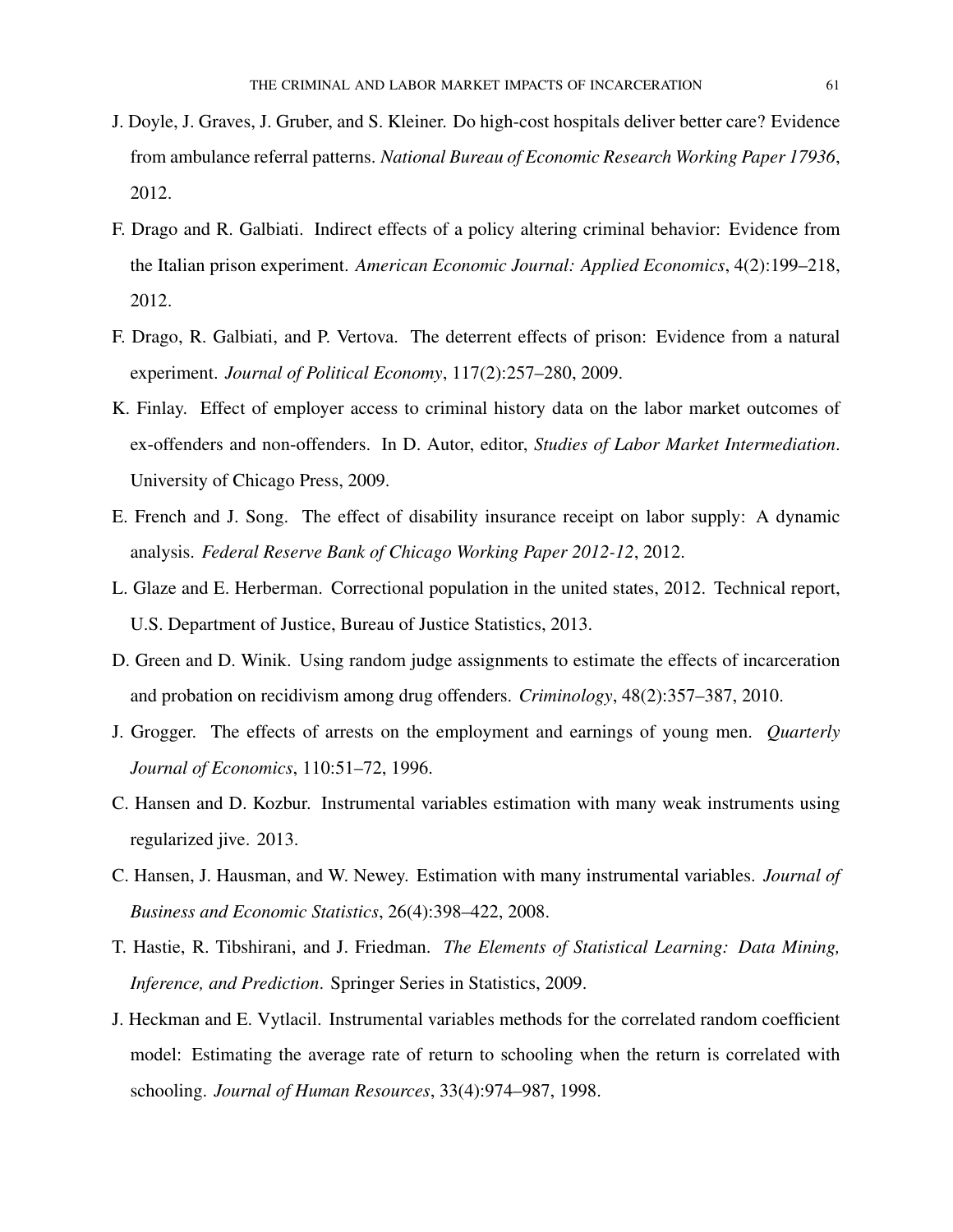- E. Helland and A. Tabarrok. Does three strikes deter? A nonparametric estimation. *Journal of Human Resources*, 42(2):309–330, 2007.
- G. Imbens and J. Angrist. Identification and estimation of local average treatment effects. *Econometrica*, 62(2):467–475, 1994.
- R. Johnson and S. Raphael. How much crime reduction does the maringal prison buy? *Journal of Law and Economics*, 55(2):275–310, 2012.
- L. Katz, S. Levitt, and E. Shustorovich. Prison conditions, capital punishment, and deterrence. *American Law and Economics Review*, 5(2):318–343, 2003.
- J. Kling. Incarceration length, employment and earnings. *American Economic Review*, 96(3): 863–876, 2006.
- E. Korn and S. Baumrind. Clinician preferences and the estimation of causal treatment differences. *Statistical Science*, 13(3):209–235, 1998.
- E. Korn, D. Teeter, and S. Baumrind. Using explicit clinician preferences in nonrandomized study designs. *Journal of statistical planning and inference*, 96(1):67–82, 2001.
- I. Kuziemko. Should prisoners be released via rules or discretion? *Quarterly Journal of Economics*, 128(1):371–424, 2013.
- T. Kyckelhahn. Justice expenditure and employment extracts, 2010 preliminary. Technical report, U.S. Department of Justice, Bureau of Justice Statistics, 2013.
- D. Lee and J. McCrary. The deterrence effect of prison: Dynamic theory and evidence. *unpublished manuscript*, 2009.
- H. Leeb and B. M. Pötscher. Can one estimate the unconditional distribution of post-modelselection estimators? *Econometric Theory*, 24(2):338–76, 2008.
- S. Levitt. The effect of prison population size on crime rates: Evidence from prison overcrowding litigation. *Quarterly Journal of Economics*, 111(2):319–351, 1996.
- R. Liedka, A. Piehl, and B. Useem. The crime-control effect of incarceration: Does scale matter? *Criminology and Public Policy*, 5(2):245–276, 2006.
- J. Ludwig and J. Kling. Is crime contagious? *Journal of Law and Economics*, 50(3):491–518, August 2007.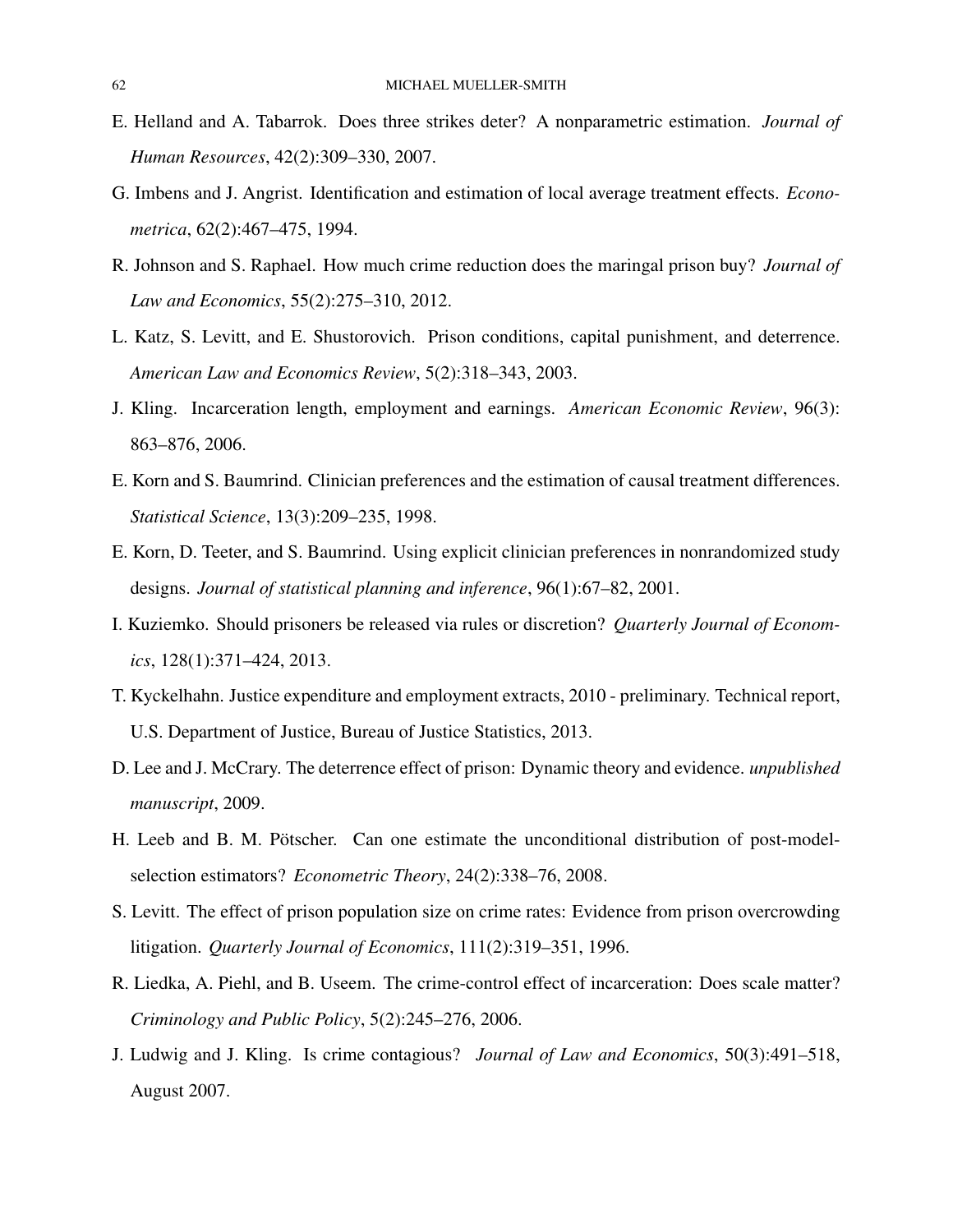- N. Maestas, K. Mullen, and A. Strand. Does disability insurance receipt discourage work? Using examiner assignment to estimate causal effects of SSDI receipt. *American Economic Review*, 103(5):1797–1829, 2013.
- E. Maurin and A. Ouss. Sentence reductions and recidivism: Lessons from the Bastille day quasi experiment. *IZA Discussion Papers 3990*, 2009.
- J. McCrary and S. Sanga. Youth offenders and the deterrence effect of prison. *unpublished manuscript*, 2012.
- T. Miller, M. Cohen, and B. Wiersema. Victim costs and consequences: A new look. National institute of justice research report, ncj-155282, U.S. Department of Justice, 1996.
- D. Munroe and L. Wilse-Samson. Measuring local externalities of home foreclosures. *unpublished manuscript*, 2012.
- D. Nagin and M. G. Snodgrass. The effect of incarceration on re-offending: Evidence from a natural experiment in Pennsylvania. *Journal of Quantitative Criminology*, 29(4):601–642, 2013.
- National Drug Intelligence Center. The economic impact of illicit drug use on american society. Technical report, U.S. Department of Justice, 2011.
- A. Ouss. Prison as a school of crime: Evidence from cell-level interaction. 2013.
- E. Owens. More time, less crime? Estimating the incapacitative effect of sentence enhancements. *Journal of Law and Economics*, 52(3):551–579, 2009.
- D. Pager. The mark of a criminal record. *American Journal of Sociology*, 108:937–975, 2003.
- B. Pettit and C. Lyons. Status and the stigma of incarceration: The labor market effects by race, class and criminal involvement. In S. Bushway, M. Stoll, and david weiman, editors, *Barriers to Reentry? The Labor Market for Released Prisoners in Post-Industrial America*. Russell Sage Foundation, 2007.
- J. Price and J. Wolfers. Racial Discrimination Among NBA Referees. *Quarterly Journal of Economics*, 125(4):1859–1887, 2010.
- S. Raphael. Early incarceration spells and the transition to adulthood. In S. Bushway, M. Stoll, and david weiman, editors, *Barriers to Reentry? The Labor Market for Released Prisoners in Post-Industrial America*. Russell Sage Foundation, 2007.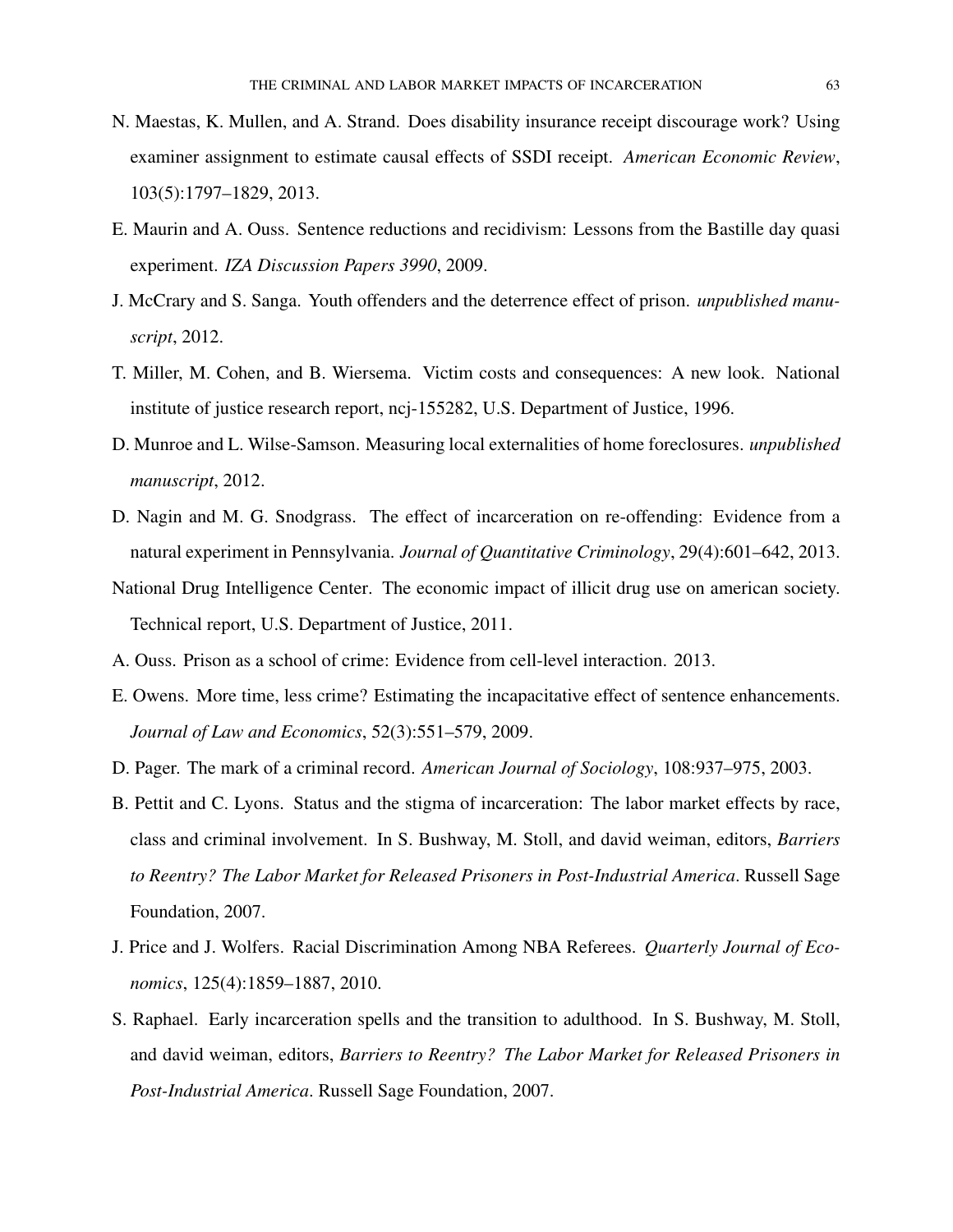- S. Rimer and R. Bonner. Texas lawyer's death row record a concern. *New York Times*, June 11, 2000.
- W. Sabol. Local labor market conditions and post-prison employment experience of offenders released from ohio prisons. In S. Bushway, M. Stoll, and david weiman, editors, *Barriers to Reentry? The Labor Market for Released Prisoners in Post-Industrial America*. Russell Sage Foundation, 2007.
- B. Stevenson and J. Wolfers. Marriage and divorce: Changes and their driving forces. *Journal of Economic Perspectives*, 21(2):27–52, 2007.
- Substance Abuse and Mental Services Administration. Results from the 2010 national survey on drug use and health: Summary of national findings. Technical report, U.S. Department of Health and Human Services, 2011.
- Texas Code of Criminal Procedure. URL http://www.statutes.legis.state.tx.us/ Docs/SDocs/CODEOFCRIMINALPROCEDURE.pdf. Accessed on March 31, 2014.
- R. Tibshirani. Regression shrinkage and selection via the lasso. *Journal of the Royal Statistical Society*, 58(1):267–288, 1996.
- Vera Institute of Justice. The price of prisons: What incarceration costs taxpayers. Technical report, Center on Sentencing and Corrections, 2012.
- W. K. Viscusi. The value of life in legal context: Survey and critique. *American Law and Economics Review*, 2:195–222, 2000.
- T. von Wachter, J. Song, and J. Manchester. Long-term earnings losses due to mass layoffs during the 1982 recession: An analysis using u.s. administrative data from 1974 to 2004. April 2009.
- J. Waldfogel. Does inter-judge disparity justify empirically based sentencing guidelines? *International Review of Law and Economics*, 18(3):293–304, 1998.
- R. Walmsley. *World Prison Population List (8th edition)*. International Centre for Prison Studies, 2009.
- B. Western. *Punishment and Inequality in America*. Russell Sage Foundation, 2006.
- B. Western and C. Wildeman. The black family and mass incarceration. *The ANNALS of the American Academy of Politcal and Social Science*, 621:221–242, January 2009.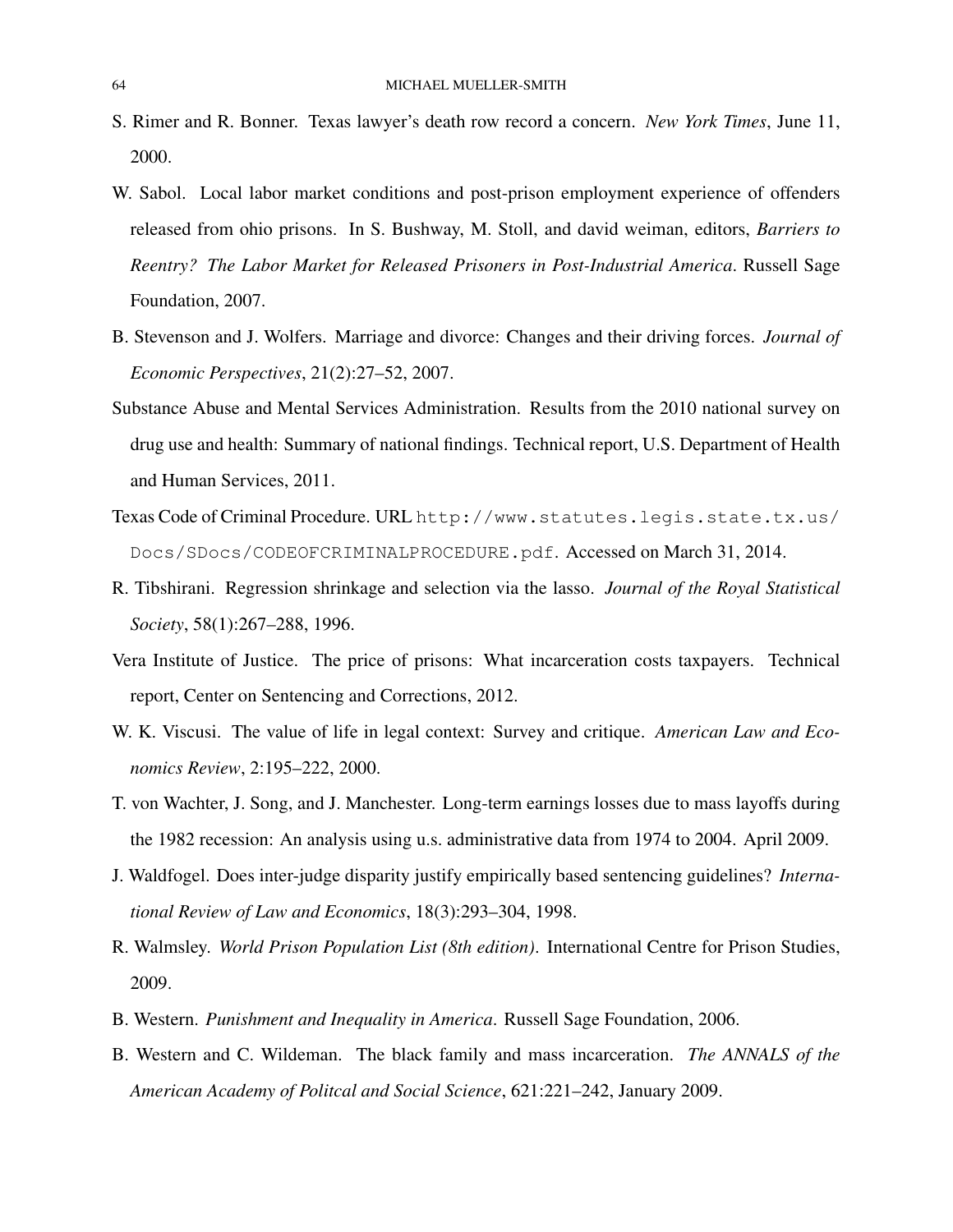- J. M. Wooldridge. On two stage least squares estimation of the average treatment effect in a random coefficient model. *Economics Letters*, 56(2):129–133, 1997.
- J. M. Wooldridge. Further results on instrumental variables estimation of average treatment effects in the correlated random coefficient model. *Economics Letters*, 79(2):185–191, 2003.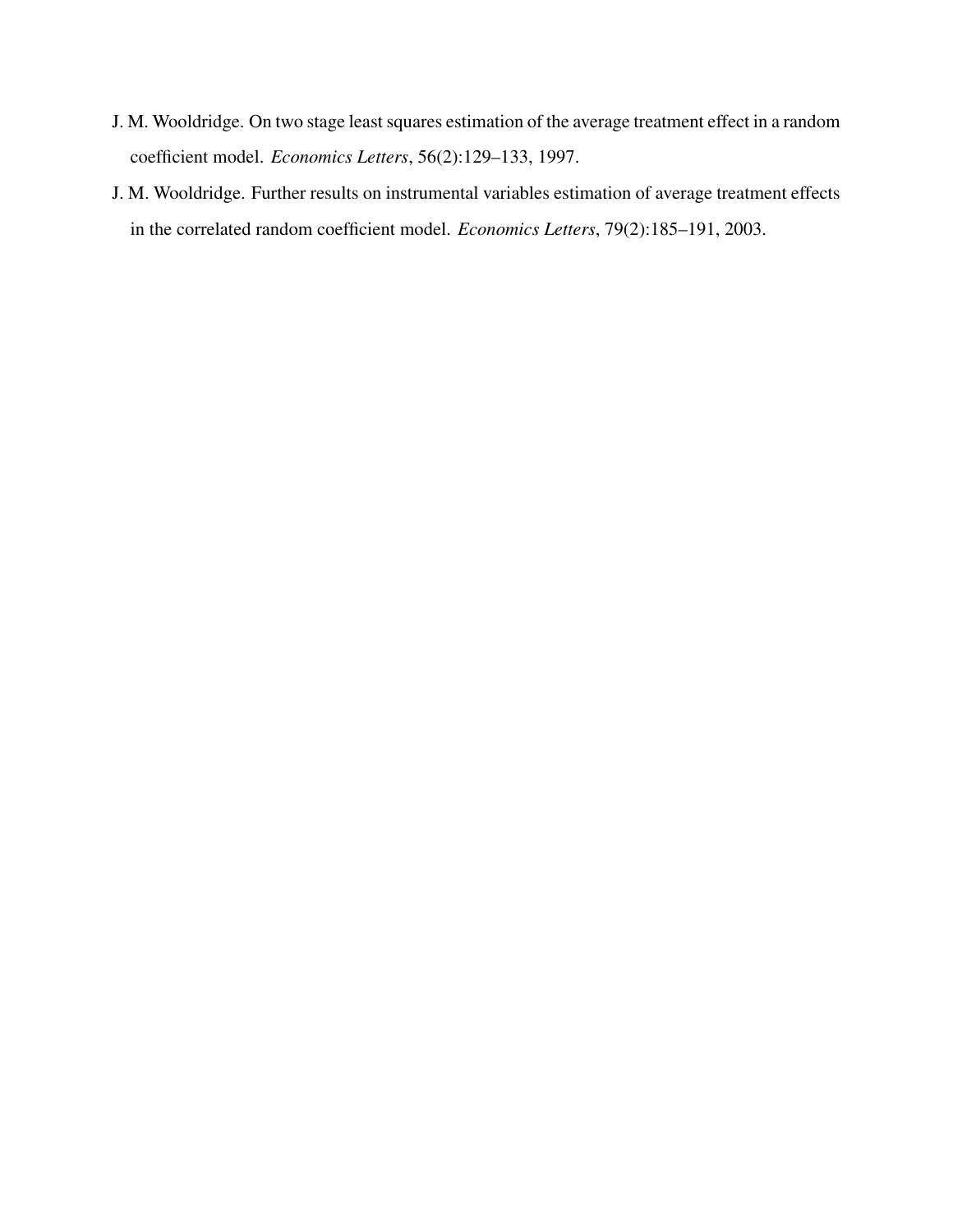# Appendices

## A. THE TEXAS SENTENCING GUIDELINES

## TABLE A.1. Charges, Crimes and Recommended Sentences

| Charge                     | <b>Typical Crimes</b>                                                                                                                                                     | <b>Eligible Penalty</b>                                                              | Sentencing System        |
|----------------------------|---------------------------------------------------------------------------------------------------------------------------------------------------------------------------|--------------------------------------------------------------------------------------|--------------------------|
| Capital Felony             | Murder of a public safety offi-<br>cer, Multiple Murders, Murder of a<br>child                                                                                            | Death, Life in Prison or Life<br>in Prison without Parole                            | Indeter./Deter.          |
| First-degree Felony        | Murder, Possession of a controlled<br>substance (CS) with intent to dis-<br>tribute, Theft over \$200,000                                                                 | 5 to 99 years in a state prison<br>and/or a fine of not more<br>than \$10,000        | Indeterminate            |
| Second-degree Felony       | Possession of a $CS > 4$ grams and<br>$\leq$ 200 grams, Aggravated Assault<br>with a deadly weapon, Indecency<br>with a child (by contact), Intoxi-<br>cated Manslaughter | 2 to 20 years in a state prison<br>and/or a fine of not more<br>than \$10,000        | Indeterminate            |
| Third-degree Felony        | Possession of $CS > 1$ gram and $\leq$<br>4 grams, Aggravated Assault, DWI<br>(3rd Offense), Solicitation of a mi-<br>nor                                                 | 2 to 10 years in a state prison<br>and/or a fine of not more<br>than \$10,000        | Indeterminate            |
| State jail Felony          | Possession of $CS \leq 1$ gram, DWI<br>with a minor under the age of 15 in<br>the vehicle, Third theft conviction<br>of any amount                                        | 180 days to 2 years in a state<br>jail and/or a fine of not more<br>than \$10,000    | Determinate              |
| Class A Misdemeanor        | DWI (2nd offense), Assault causing<br>bodily injury, Possession of mari-<br>juana (between 2 oz. and 4 oz.),<br>Illegal possession of prescription<br>drugs               | Not more than 1 year in a<br>county jail and/or a fine of<br>not more than \$4,000   | Determinate <sup>a</sup> |
| <b>Class B Misdemeanor</b> | DWI (1st offense), Possession of<br>Marijuana (less than 2 oz.), Prosti-<br>tution                                                                                        | Not more than 180 days in<br>a county jail and/or a fine of<br>not more than \$2,000 | Determinate <sup>a</sup> |
| Class C Misdemeanor        | Assault by contact, Drug parapher-<br>nalia, Disorderly conduct, Theft un-<br>der \$50                                                                                    | A fine of not more than \$500                                                        | Not Applicable           |

*Source*: Texas Code of Criminal Procedure.

*Notes*: (a) In 2010, the Harris County Sheriff's Department enacted an Early Release Program that allows inmates to earn "good time" for participation in education, employment or community service related activities. This technically makes sentencing of misdemeanor crimes indeterminate since 2010.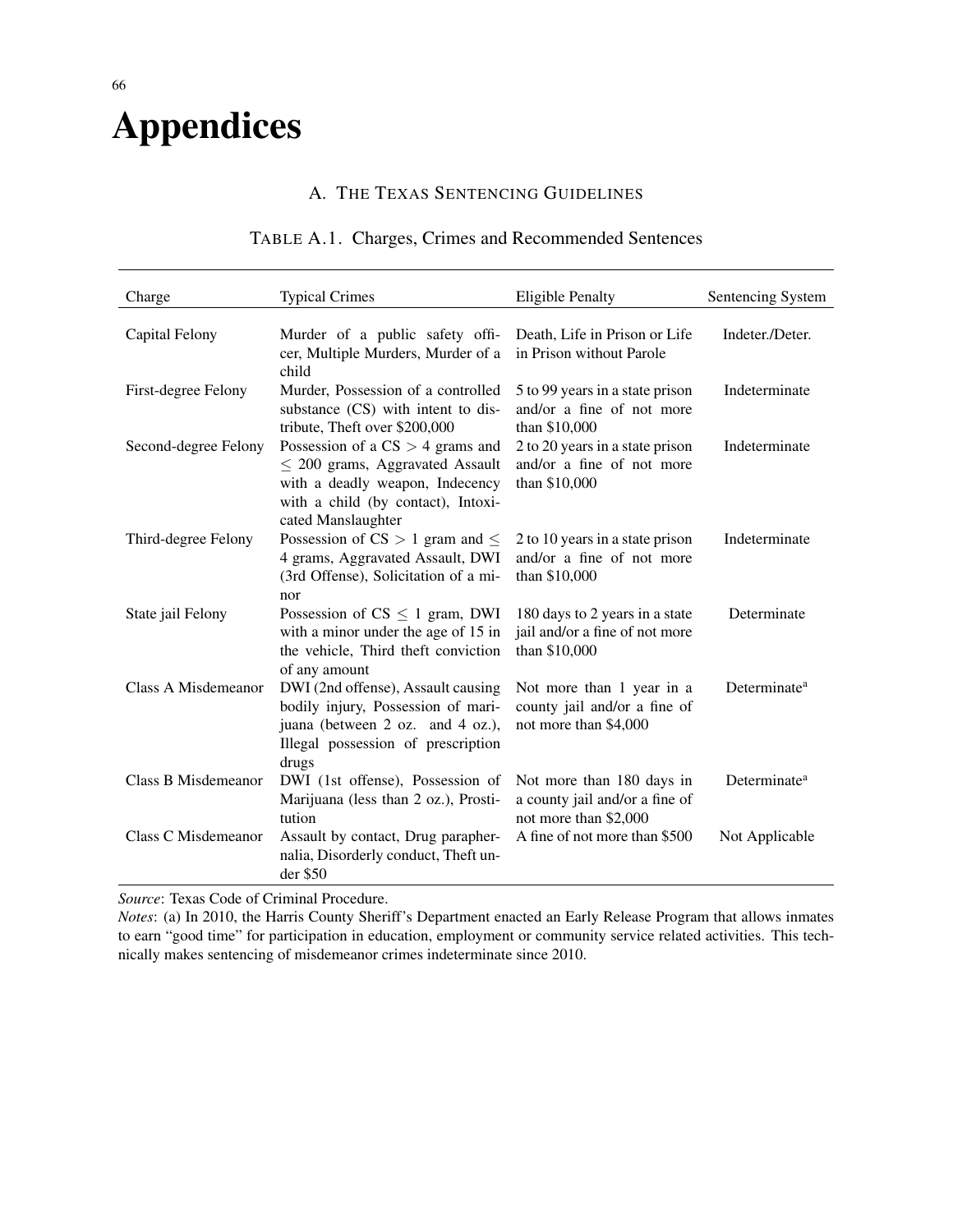## INTERACTED INSTRUMENTAL VARIABLES

|                                 | Charged in                                    |                           |            |             |  |  |
|---------------------------------|-----------------------------------------------|---------------------------|------------|-------------|--|--|
|                                 | Harris County criminal court with new offense |                           |            |             |  |  |
| In jail or prison               | $-0.060***$                                   | $-0.027**$                | $0.11***$  | $0.69***$   |  |  |
|                                 | (0.0068)                                      | (0.011)                   | (0.021)    | (0.12)      |  |  |
| Released from incarceration     | 0.00092                                       | $0.047***$                | $0.015***$ | $-0.014$    |  |  |
|                                 | (0.0066)                                      | (0.015)                   | (0.0041)   | (0.014)     |  |  |
| [Released $\times$ Duration]    | $0.056***$                                    | $0.055***$                |            |             |  |  |
|                                 | (0.0053)                                      | (0.012)                   |            |             |  |  |
| Kleibergen-Paap rk LM stat.     | 536.3                                         | 97.8                      | 610.5      | 46.2        |  |  |
| Kleibergen-Paap rk Wald F stat. | 181.1                                         | 32.6                      | 307.5      | 23.1        |  |  |
| Unique defendants               | 431,422                                       | 462,374                   | 887019     | 897,934     |  |  |
| Total observations              | 13,744,324                                    | 15,425,102                | 29222981   | 29,976,867  |  |  |
| Instrument type                 | Interacted                                    | Average                   | Interacted | Average     |  |  |
| Caseload                        | Felony                                        |                           |            | Misdemeanor |  |  |
|                                 |                                               |                           |            |             |  |  |
|                                 |                                               |                           |            |             |  |  |
|                                 |                                               | Quarterly log(earnings+1) |            |             |  |  |
| In jail or prison               | $-2.59***$                                    | $-1.98***$                | $-3.25***$ | $-1.57$     |  |  |
|                                 | (0.30)                                        | (0.39)                    | (0.98)     | (3.26)      |  |  |
| Released from incarceration     | $-0.55$                                       | $-0.55$                   | $-0.42$    | $-0.27$     |  |  |
|                                 | (0.35)                                        | (0.65)                    | (0.27)     | (0.45)      |  |  |
| [Released $\times$ Duration]    | $-0.34**$                                     | $-0.015$                  |            |             |  |  |
|                                 | (0.16)                                        | (0.39)                    |            |             |  |  |
| Kleibergen-Paap rk LM stat.     | 327.6                                         | 65.7                      | 148.4      | 23.7        |  |  |
| Kleibergen-Paap rk Wald F stat. | 110.5                                         | 21.9                      | 74.4       | 11.9        |  |  |
| Unique defendants               | 243,491                                       | 259,698                   | 419,432    | 424,306     |  |  |
| Total observations              | 7,263,800                                     | 8,035,049                 | 13,098,771 | 13,401,574  |  |  |
| Instrument type                 | Interacted                                    | Average                   | Interacted | Average     |  |  |

### TABLE B.1. Comparing estimates between standard and new methodology

*Source*: Harris County District Clerk's criminal court records (1980-2013), Harris County Sheriff's county jail records (1980-2013), Texas Department of Criminal Justice state prison records (1978-2013), Texas Workforce Commission unemployment insurance wage records (1994-2012), Texas Health and Human Service Commission's Food Stamps records (1994- 2011).

*Notes*: Household members identified using Food Stamps case records prior to charges being filed. Outcomes measured for up to 20 quarters after initial charges. Standard errors in parentheses clustered at defendant level. Quarter of charge fixed effects, quarters since charge fixed effects, instrumental variable controls for non-focal treatments and defendant characteristics fully interacted with quarters since charge fixed effects included in all regressions. \*\*\*  $p<0.01$ , \*\*  $p<0.05$ , \*  $p<0.1$ .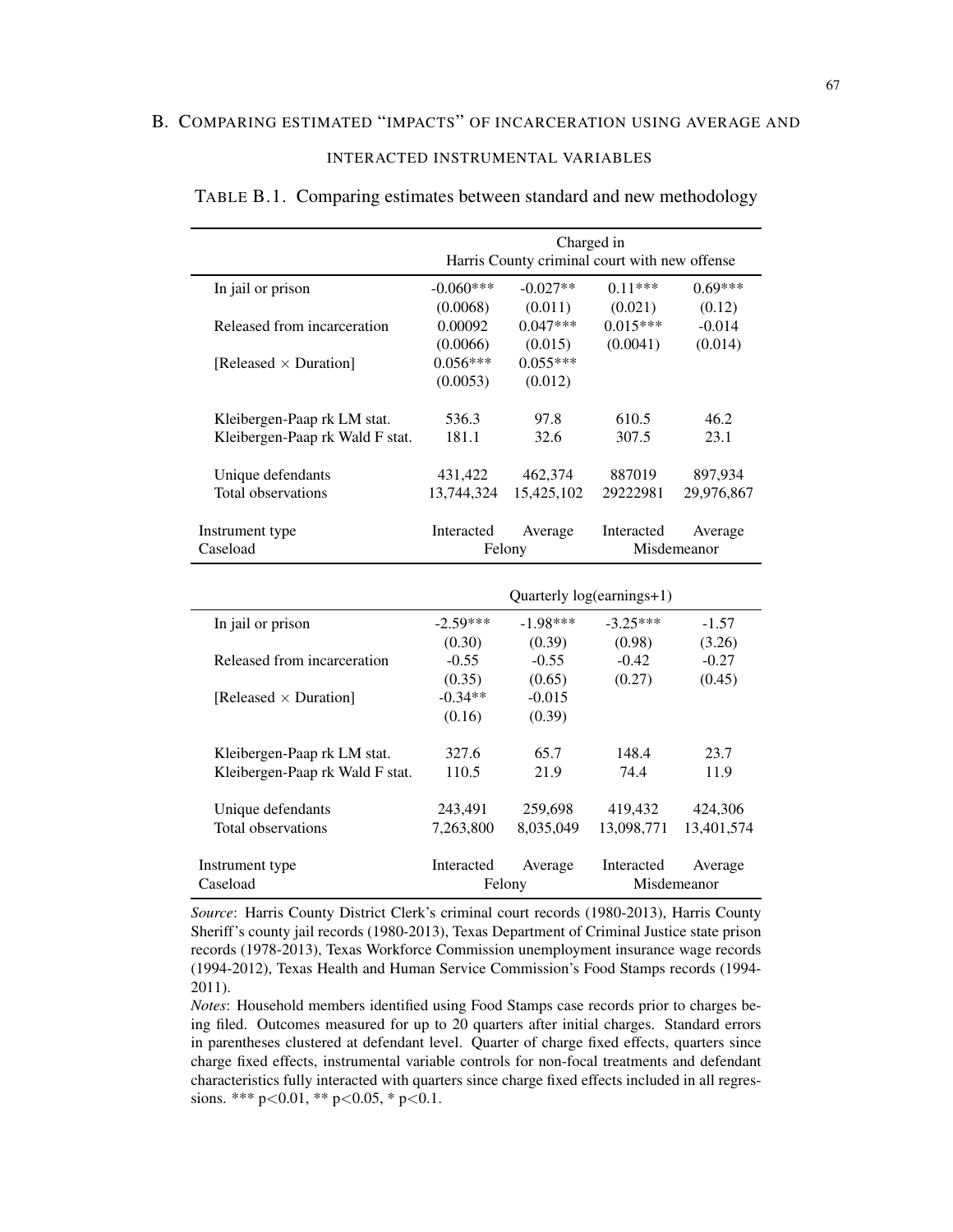| Type of criminal offense:                               | Property    | Drug poss.  | Drug mfr. or distr. | Violent    | <b>DWI</b>  |  |  |  |
|---------------------------------------------------------|-------------|-------------|---------------------|------------|-------------|--|--|--|
| Panel A: Felony defendants, Instrumental variables      |             |             |                     |            |             |  |  |  |
| In jail or prison                                       | $-0.0038$   | $-0.0097**$ | $-0.0029$           | $-0.0047*$ | $-0.0035**$ |  |  |  |
|                                                         | (0.0038)    | (0.0039)    | (0.0019)            | (0.0024)   | (0.0016)    |  |  |  |
| Released from incarceration                             | 0.00048     | 0.00083     | $-0.0013$           | $-0.0017$  | 0.00090     |  |  |  |
|                                                         | (0.0029)    | (0.0027)    | (0.0012)            | (0.0017)   | (0.0013)    |  |  |  |
| [Released $\times$ Duration]                            | $0.0090***$ | $0.016***$  | $0.0040***$         | 0.0010     | $-0.00076$  |  |  |  |
|                                                         | (0.0022)    | (0.0026)    | (0.0012)            | (0.0012)   | (0.00089)   |  |  |  |
| Underidentification statistic                           | 536.3       | 536.3       | 536.3               | 536.3      | 536.3       |  |  |  |
| Weak Identification statistic                           | 181.1       | 181.1       | 181.1               | 181.1      | 181.1       |  |  |  |
| Unique defendants                                       | 431,422     | 431,422     | 431,422             | 431.422    | 431,422     |  |  |  |
| Total observations                                      | 13,744,324  | 13,744,324  | 13,744,324          | 13,744,324 | 13,744,324  |  |  |  |
| Panel B: Misdemeanor defendants, Instrumental variables |             |             |                     |            |             |  |  |  |
| In jail or prison                                       | $0.020*$    | $-0.0036$   | 0.0034              | $-0.0080$  | 0.0074      |  |  |  |
|                                                         | (0.010)     | (0.0085)    | (0.0029)            | (0.0064)   | (0.0068)    |  |  |  |
| Released from incarceration                             | 0.0014      | $-0.0022$   | 0.00025             | $-0.00023$ | 0.00016     |  |  |  |
|                                                         | (0.0016)    | (0.0015)    | (0.00046)           | (0.00095)  | (0.0011)    |  |  |  |
| Underidentification statistic                           | 610.5       | 610.5       | 610.5               | 610.5      | 610.5       |  |  |  |
| Weak Identification statistic                           | 307.5       | 307.5       | 307.5               | 307.5      | 307.5       |  |  |  |
| Unique defendants                                       | 887,019     | 887,019     | 887,019             | 887,019    | 887,019     |  |  |  |
| Total observations                                      | 29,222,981  | 29,222,981  | 29,222,981          | 29,222,981 | 29,222,981  |  |  |  |

TABLE C.1. Robustness Exercise 1 - Impacts of incarceration on criminal activity using Texas Department of Public Safety statewide criminal conviction database

*Source*: Harris County District Clerk's criminal court records (1980-2013), Texas Department of Public Safety criminal conviction records (1980-2013), Harris County Sheriff's county jail records (1980-2013), Texas Department of Criminal Justice state prison records (1978-2013).

*Notes*: Outcomes measured for up to 20 quarters after initial charges. Standard errors in parentheses clustered at defendant level. Quarter of charge fixed effects, quarters since charge fixed effects, instrumental variable controls for non-focal treatments and defendant characteristics fully interacted with quarters since charge fixed effects included in all regressions. \*\*\*  $p<0.01$ , \*\*  $p<0.05$ , \*  $p<0.1$ .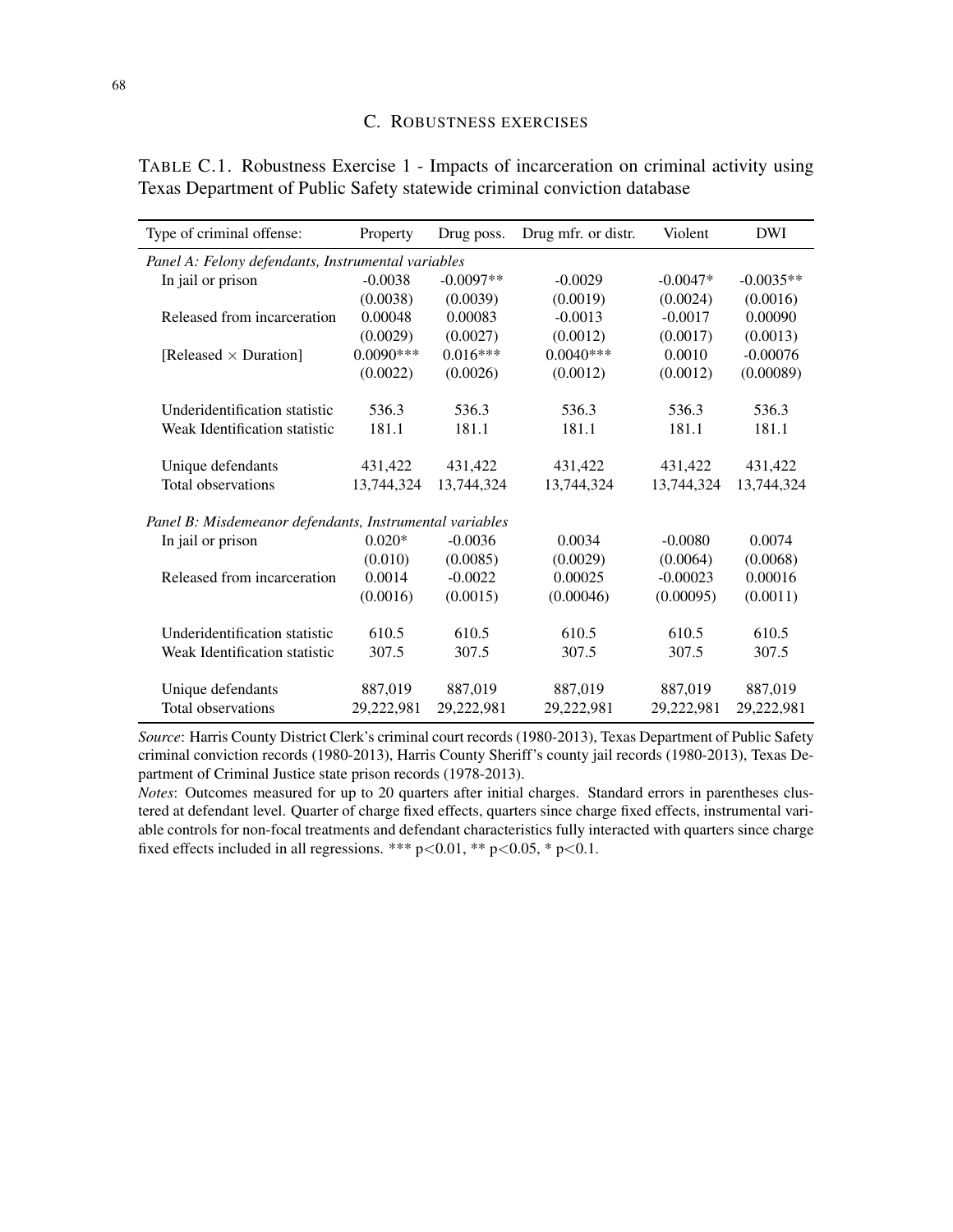|                                                         | Any Criminal               |            | Log        | Food Stamps | <b>TANF</b> |
|---------------------------------------------------------|----------------------------|------------|------------|-------------|-------------|
|                                                         | Court Charge<br>Employment |            | Income     | Receipt     | Receipt     |
| Panel A: Felony defendants, Instrumental variables      |                            |            |            |             |             |
| In jail or prison                                       | $-0.060***$                | $-0.32***$ | $-2.59***$ | $-0.0087$   | $-0.00049$  |
|                                                         | (0.0074)                   | (0.037)    | (0.31)     | (0.019)     | (0.0091)    |
| Released from incarceration                             | 0.00092                    | $-0.054$   | $-0.55$    | $0.049**$   | 0.0094      |
|                                                         | (0.0070)                   | (0.043)    | (0.36)     | (0.022)     | (0.010)     |
| [Released $\times$ Duration]                            | $0.056***$                 | $-0.036*$  | $-0.34**$  | $-0.016$    | $-0.0044$   |
|                                                         | (0.0059)                   | (0.020)    | (0.16)     | (0.011)     | (0.0043)    |
| Total clusters                                          | 2,613                      | 1,848      | 1,848      | 1,738       | 1,980       |
| Total observations                                      | 13,744,324                 | 7,263,800  | 7,263,800  | 8,864,396   | 9,879,373   |
| Panel B: Misdemeanor defendants, Instrumental variables |                            |            |            |             |             |
| In jail or prison                                       | $0.11***$                  | $-0.40***$ | $-3.25***$ | $-0.016$    | $-0.024$    |
|                                                         | (0.030)                    | (0.12)     | (0.99)     | (0.077)     | (0.025)     |
| Released from incarceration                             | $0.015***$                 | $-0.045$   | $-0.42$    | 0.024       | 0.010       |
|                                                         | (0.0048)                   | (0.030)    | (0.26)     | (0.017)     | (0.0070)    |
| Total clusters                                          | 1,738                      | 1,235      | 1,235      | 1,165       | 1,319       |
| Total observations                                      | 29,222,981                 | 13,098,771 | 13,098,771 | 17,583,624  | 19,700,866  |

TABLE C.2. Robustness Exercise 2 - Impacts of incarceration while clustering at Court  $\times$ Quarter of Charge Level

TABLE C.3. Robustness Exercise 3 - Impacts of incarceration excluding crime type in instrument construction

|                                                         | Any Criminal               |            | Log        | Food Stamps | TANF       |
|---------------------------------------------------------|----------------------------|------------|------------|-------------|------------|
|                                                         | Court Charge<br>Employment |            | Income     | Receipt     | Receipt    |
| Panel A: Felony defendants, Instrumental variables      |                            |            |            |             |            |
| In jail or prison                                       | $-0.059***$                | $-0.32***$ | $-2.59***$ | $-0.012$    | $-0.0018$  |
|                                                         | (0.0069)                   | (0.037)    | (0.31)     | (0.018)     | (0.0085)   |
| Released from incarceration                             | 0.0014                     | $-0.059$   | $-0.58$    | $0.049**$   | 0.0091     |
|                                                         | (0.0067)                   | (0.043)    | (0.35)     | (0.021)     | (0.0093)   |
| [Released $\times$ Duration]                            | $0.056***$                 | $-0.034*$  | $-0.31*$   | $-0.017$    | $-0.0047$  |
|                                                         | (0.0055)                   | (0.020)    | (0.16)     | (0.011)     | (0.0040)   |
| Unique defendants                                       | 431,387                    | 243,467    | 243,467    | 333,853     | 363,235    |
| Total observations                                      | 13,741,071                 | 7,261,945  | 7,261,945  | 8,862,474   | 9,877,134  |
| Panel B: Misdemeanor defendants, Instrumental variables |                            |            |            |             |            |
| In jail or prison                                       | $0.11***$                  | $-0.37***$ | $-3.01***$ | $-0.019$    | $-0.027$   |
|                                                         | (0.021)                    | (0.12)     | (1.01)     | (0.070)     | (0.021)    |
| Released from incarceration                             | $0.016***$                 | $-0.044$   | $-0.41$    | 0.024       | 0.0100     |
|                                                         | (0.0042)                   | (0.031)    | (0.27)     | (0.015)     | (0.0061)   |
| Unique defendants                                       | 887,016                    | 419,421    | 419,421    | 645,564     | 705,463    |
| Total observations                                      | 29,219,846                 | 13,097,438 | 13,097,438 | 17,582,142  | 19,699,189 |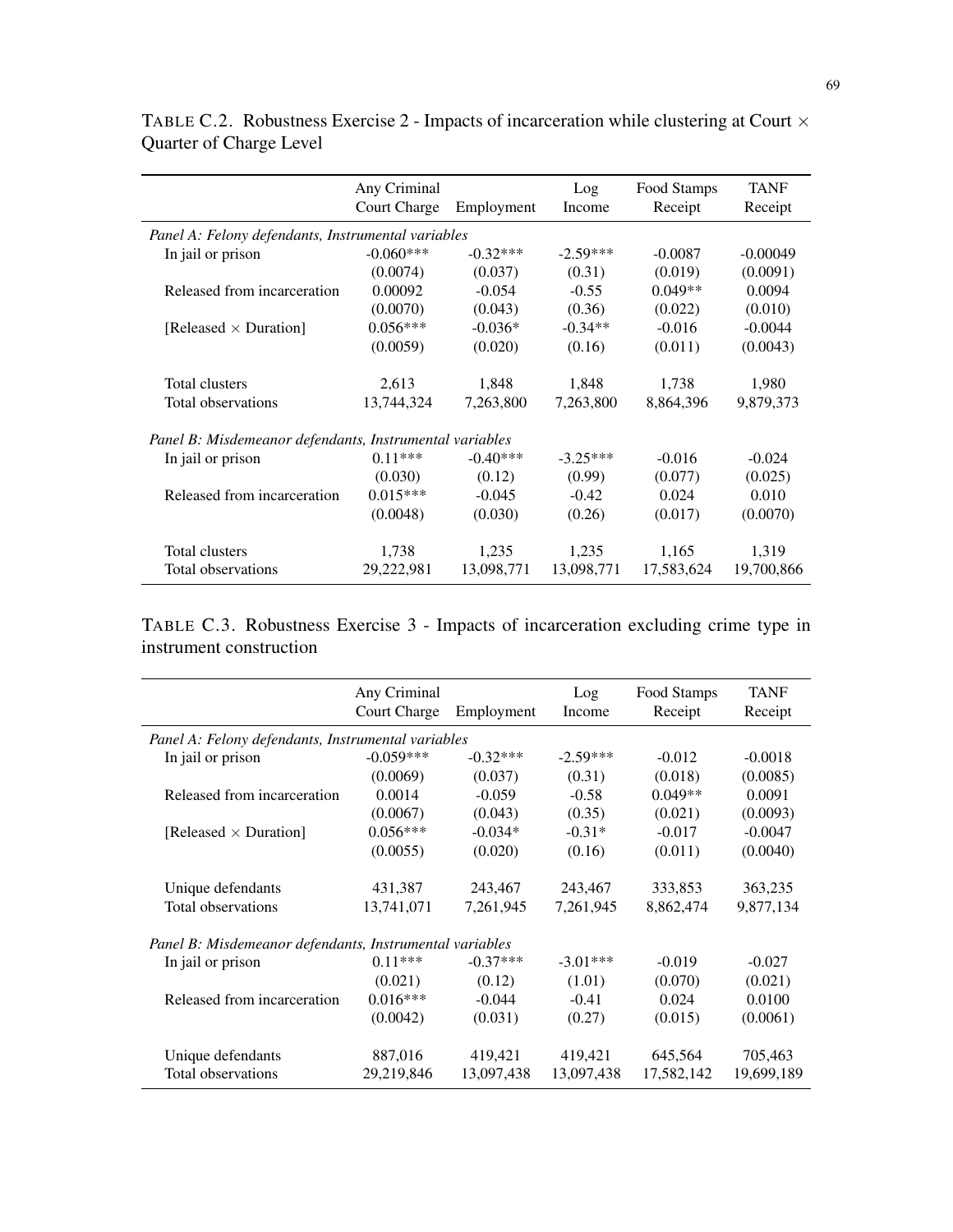|                                                         | Any Criminal<br><b>Court Charge</b> | Employment  | Log<br>Income | Food Stamps<br>Receipt | <b>TANF</b><br>Receipt |
|---------------------------------------------------------|-------------------------------------|-------------|---------------|------------------------|------------------------|
| Panel A: Felony defendants, Instrumental variables      |                                     |             |               |                        |                        |
| In jail or prison                                       | $-0.074***$                         | $-0.28***$  | $-2.23***$    | 0.0071                 | 0.0041                 |
|                                                         | (0.0054)                            | (0.028)     | (0.23)        | (0.015)                | (0.0070)               |
| Released from incarceration                             | 0.0074                              | $-0.033$    | $-0.37$       | $0.037**$              | 0.0085                 |
|                                                         | (0.0048)                            | (0.034)     | (0.28)        | (0.017)                | (0.0078)               |
| [Released $\times$ Duration]                            | $0.055***$                          | $-0.042***$ | $-0.39***$    | $-0.013*$              | $-0.0045$              |
|                                                         | (0.0037)                            | (0.014)     | (0.11)        | (0.0079)               | (0.0029)               |
| Unique defendants                                       | 431,422                             | 243,491     | 243,491       | 333,888                | 363,260                |
| Total observations                                      | 13,744,324                          | 7,263,800   | 7,263,800     | 8,864.396              | 9,879,373              |
| Panel B: Misdemeanor defendants, Instrumental variables |                                     |             |               |                        |                        |
| In jail or prison                                       | $0.074***$                          | $-0.32**$   | $-2.42**$     | $-0.025$               | $-0.021$               |
|                                                         | (0.021)                             | (0.13)      | (1.03)        | (0.071)                | (0.021)                |
| Released from incarceration                             | $0.018***$                          | $-0.043$    | $-0.38$       | 0.025                  | $0.012*$               |
|                                                         | (0.0043)                            | (0.032)     | (0.27)        | (0.015)                | (0.0062)               |
| Unique defendants                                       | 887,019                             | 419,432     | 419,432       | 645,576                | 705,473                |
| Total observations                                      | 29,222,981                          | 13,098,771  | 13,098,771    | 17,583,624             | 19,700,866             |

TABLE C.4. Robustness Exercise 4 - Impacts of incarceration after controlling for a quartic in the first-stage residuals

TABLE C.5. Robustness Exercise 5 - Impacts of incarceration after trimming extreme valued instruments

|                                                         | Any Criminal               |            | Log        | Food Stamps | <b>TANF</b> |
|---------------------------------------------------------|----------------------------|------------|------------|-------------|-------------|
|                                                         | Court Charge<br>Employment |            | Income     | Receipt     | Receipt     |
| Panel A: Felony defendants, Instrumental variables      |                            |            |            |             |             |
| In jail or prison                                       | $-0.053***$                | $-0.35***$ | $-2.82***$ | $-0.012$    | $-0.0043$   |
|                                                         | (0.0079)                   | (0.044)    | (0.36)     | (0.022)     | (0.010)     |
| Released from incarceration                             | 0.0072                     | $-0.091*$  | $-0.81**$  | $0.049**$   | 0.0067      |
|                                                         | (0.0074)                   | (0.049)    | (0.41)     | (0.024)     | (0.011)     |
| [Released $\times$ Duration]                            | $0.022***$                 | $-0.021$   | $-0.24$    | $-0.022$    | $-0.0051$   |
|                                                         | (0.0084)                   | (0.037)    | (0.30)     | (0.020)     | (0.0075)    |
| Unique defendants                                       | 431,299                    | 243,422    | 243,422    | 333,700     | 363,115     |
| Total observations                                      | 13,099,543                 | 6,944,516  | 6,944,516  | 8,468,617   | 9,433,805   |
| Panel B: Misdemeanor defendants, Instrumental variables |                            |            |            |             |             |
| In jail or prison                                       | $0.13***$                  | $-0.54***$ | $-4.35***$ | 0.079       | $-0.023$    |
|                                                         | (0.030)                    | (0.20)     | (1.62)     | (0.11)      | (0.030)     |
| Released from incarceration                             | $0.0087*$                  | $-0.0091$  | $-0.15$    | 0.025       | 0.0075      |
|                                                         | (0.0049)                   | (0.035)    | (0.30)     | (0.017)     | (0.0065)    |
| Unique defendants                                       | 886,545                    | 418,793    | 418,793    | 644,465     | 704,903     |
| Total observations                                      | 28,098,153                 | 12,594,146 | 12,594,146 | 16,904,904  | 18,942,217  |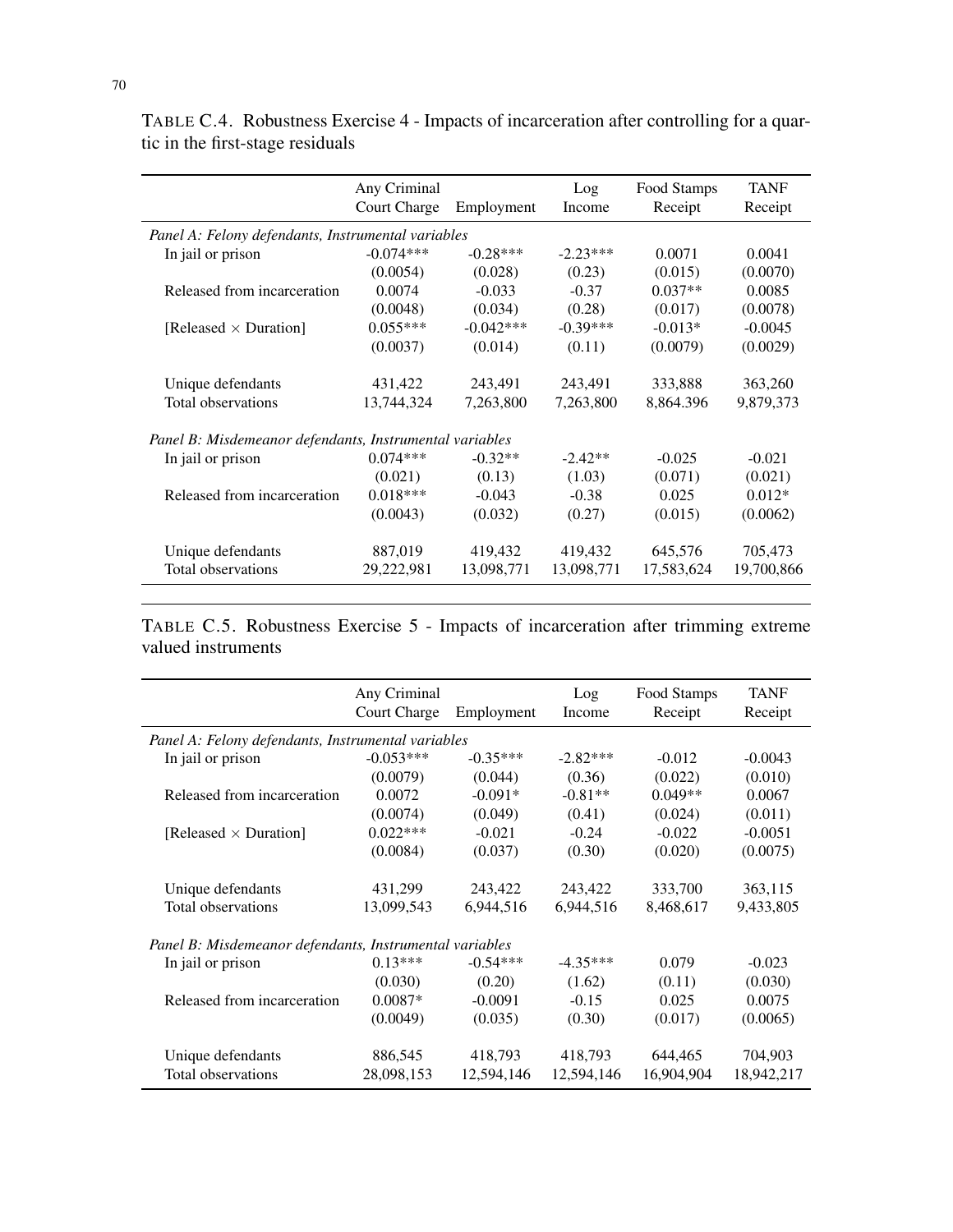|                                                         | Any Criminal<br>Court Charge<br>Employment |            | Log<br>Income | Food Stamps<br>Receipt | <b>TANF</b><br>Receipt |
|---------------------------------------------------------|--------------------------------------------|------------|---------------|------------------------|------------------------|
| Panel A: Felony defendants, Instrumental variables      |                                            |            |               |                        |                        |
| In jail or prison                                       | $-0.057***$                                | $-0.32***$ | $-2.57***$    | $-0.0079$              | 0.00020                |
|                                                         | (0.0070)                                   | (0.035)    | (0.28)        | (0.018)                | (0.0082)               |
| Released from incarceration                             | $-0.0089$                                  | $-0.043$   | $-0.49$       | $0.041**$              | 0.0073                 |
|                                                         | (0.0070)                                   | (0.042)    | (0.35)        | (0.020)                | (0.0094)               |
| [Released $\times$ Duration]                            | $0.071***$                                 | $-0.041**$ | $-0.36**$     | $-0.010$               | $-0.0028$              |
|                                                         | (0.0054)                                   | (0.018)    | (0.14)        | (0.0096)               | (0.0036)               |
| Unique defendants                                       | 431,422                                    | 243,491    | 243,491       | 333,888                | 363,260                |
| Total observations                                      | 13,744,324                                 | 7,263,800  | 7,263,800     | 8,864,396              | 9,879,373              |
| Panel B: Misdemeanor defendants, Instrumental variables |                                            |            |               |                        |                        |
| In jail or prison                                       | $0.18***$                                  | $-0.30**$  | $-2.40**$     | $-0.035$               | $-0.025$               |
|                                                         | (0.022)                                    | (0.12)     | (0.95)        | (0.064)                | (0.022)                |
| Released from incarceration                             | $0.014***$                                 | $-0.029$   | $-0.27$       | 0.021                  | 0.0097                 |
|                                                         | (0.0044)                                   | (0.033)    | (0.28)        | (0.016)                | (0.0063)               |
| Unique defendants                                       | 887,019                                    | 419,432    | 419,432       | 645,576                | 705,473                |
| Total observations                                      | 29,222,981                                 | 13,098,771 | 13,098,771    | 17,583,624             | 19,700,866             |

TABLE C.6. Robustness Exercise 6 - Impacts of incarceration using Lasso-weight instruments

TABLE C.7. Robustness Exercise 7 - Impacts of incarceration using cross validation without shrinkage procedure

|                                                         | Any Criminal<br>Court Charge<br>Employment |            | Log<br>Income | Food Stamps<br>Receipt | <b>TANF</b><br>Receipt |
|---------------------------------------------------------|--------------------------------------------|------------|---------------|------------------------|------------------------|
| Panel A: Felony defendants, Instrumental variables      |                                            |            |               |                        |                        |
| In jail or prison                                       | $-0.049***$                                | $-0.35***$ | $-2.89***$    | 0.0014                 | $-0.012$               |
|                                                         | (0.0086)                                   | (0.041)    | (0.33)        | (0.021)                | (0.0099)               |
| Released from incarceration                             | $0.019**$                                  | $-0.026$   | $-0.39$       | $0.064***$             | $-0.0010$              |
|                                                         | (0.0074)                                   | (0.043)    | (0.35)        | (0.021)                | (0.0100)               |
| [Released $\times$ Duration]                            | $0.034***$                                 | $-0.036**$ | $-0.33***$    | $-0.014$               | $-0.0058$              |
|                                                         | (0.0048)                                   | (0.015)    | (0.12)        | (0.0093)               | (0.0037)               |
| Unique defendants                                       | 421,679                                    | 237,414    | 237,414       | 325,879                | 355,050                |
| Total observations                                      | 13,183,828                                 | 6,977,260  | 6,977,260     | 8,548,485              | 9,509,945              |
| Panel B: Misdemeanor defendants, Instrumental variables |                                            |            |               |                        |                        |
| In jail or prison                                       | 0.021                                      | $-0.38***$ | $-2.93***$    | $-0.053$               | $-0.0071$              |
|                                                         | (0.016)                                    | (0.067)    | (0.55)        | (0.041)                | (0.015)                |
| Released from incarceration                             | $0.022***$                                 | $-0.032$   | $-0.31$       | $-0.0065$              | 0.0054                 |
|                                                         | (0.0050)                                   | (0.033)    | (0.28)        | (0.024)                | (0.0065)               |
| Unique defendants                                       | 885,565                                    | 418,474    | 418,474       | 644,099                | 703,984                |
| Total observations                                      | 29,094,032                                 | 13,040,814 | 13,040,814    | 17,514,605             | 19,619,405             |